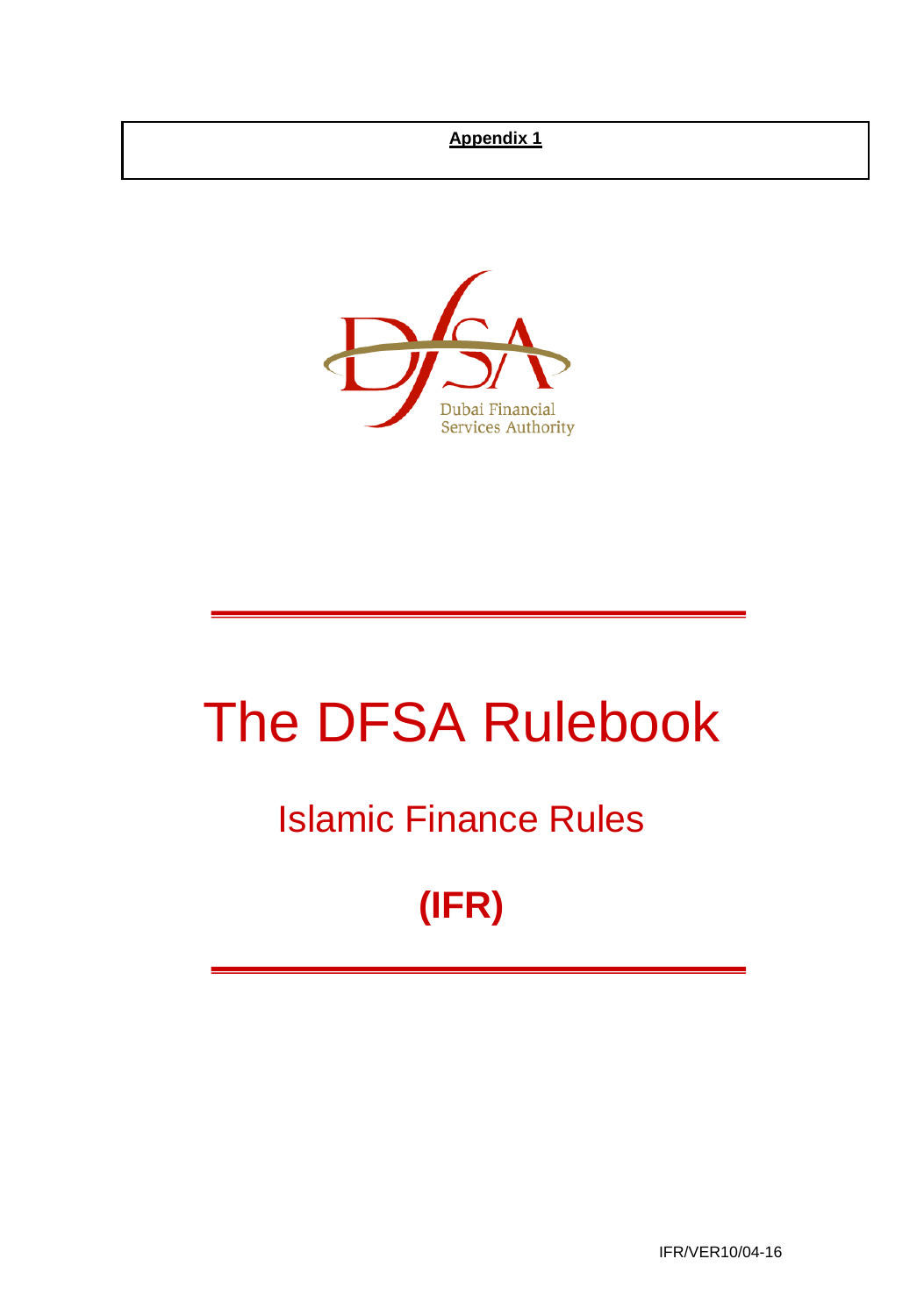

## **Contents**

The contents of this module are divided into the following chapters, sections and<br>appendices:

| $\mathbf{1}$ .                                       |                                                       |    |
|------------------------------------------------------|-------------------------------------------------------|----|
| 1.1<br>1.2                                           |                                                       |    |
| $\overline{2}$                                       |                                                       |    |
| 2.1<br>2.2<br>2.3<br>2.4                             |                                                       |    |
| 3                                                    |                                                       |    |
| 3.1<br>3.2<br>3.3<br>3.4<br>3.5<br>3.6<br>3.8<br>3.9 |                                                       |    |
| 4                                                    |                                                       |    |
| 4.1                                                  |                                                       |    |
| 4.2                                                  |                                                       |    |
| 5                                                    | <b>MANAGING PROFIT SHARING INVESTMENT ACCOUNTS 14</b> |    |
| 5.1<br>5.2<br>5.3<br>5.4                             |                                                       |    |
| 6                                                    |                                                       | 26 |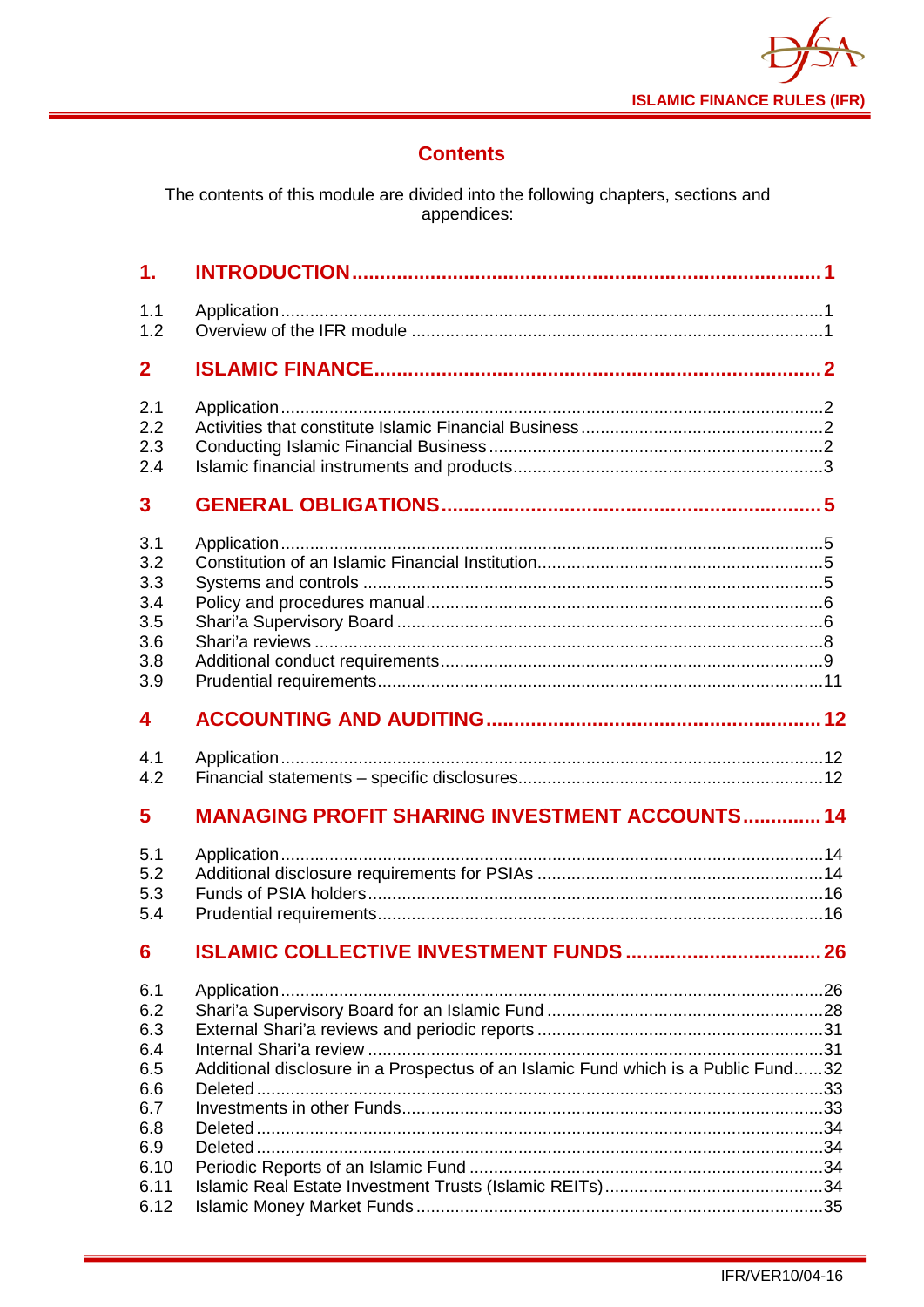

**ISLAMIC FINANCE RULES (IFR)**

| 7.                |                                                                                                                                                                           |  |
|-------------------|---------------------------------------------------------------------------------------------------------------------------------------------------------------------------|--|
| 7.1<br>7.2<br>7.3 |                                                                                                                                                                           |  |
| 8.                |                                                                                                                                                                           |  |
| 8.1<br>8.2        |                                                                                                                                                                           |  |
|                   | APP 1 PROSPECTUS DISCLOSURES FOR ISLAMIC FUNDS  40                                                                                                                        |  |
| A1.1<br>A1.2      | Shari'a approval process statement for offers of Domestic Funds from the DIFC 40<br>Shari'a approval process statement for offers of Foreign Funds in or from the DIFC 40 |  |
|                   |                                                                                                                                                                           |  |
| A2.1<br>A2.2      |                                                                                                                                                                           |  |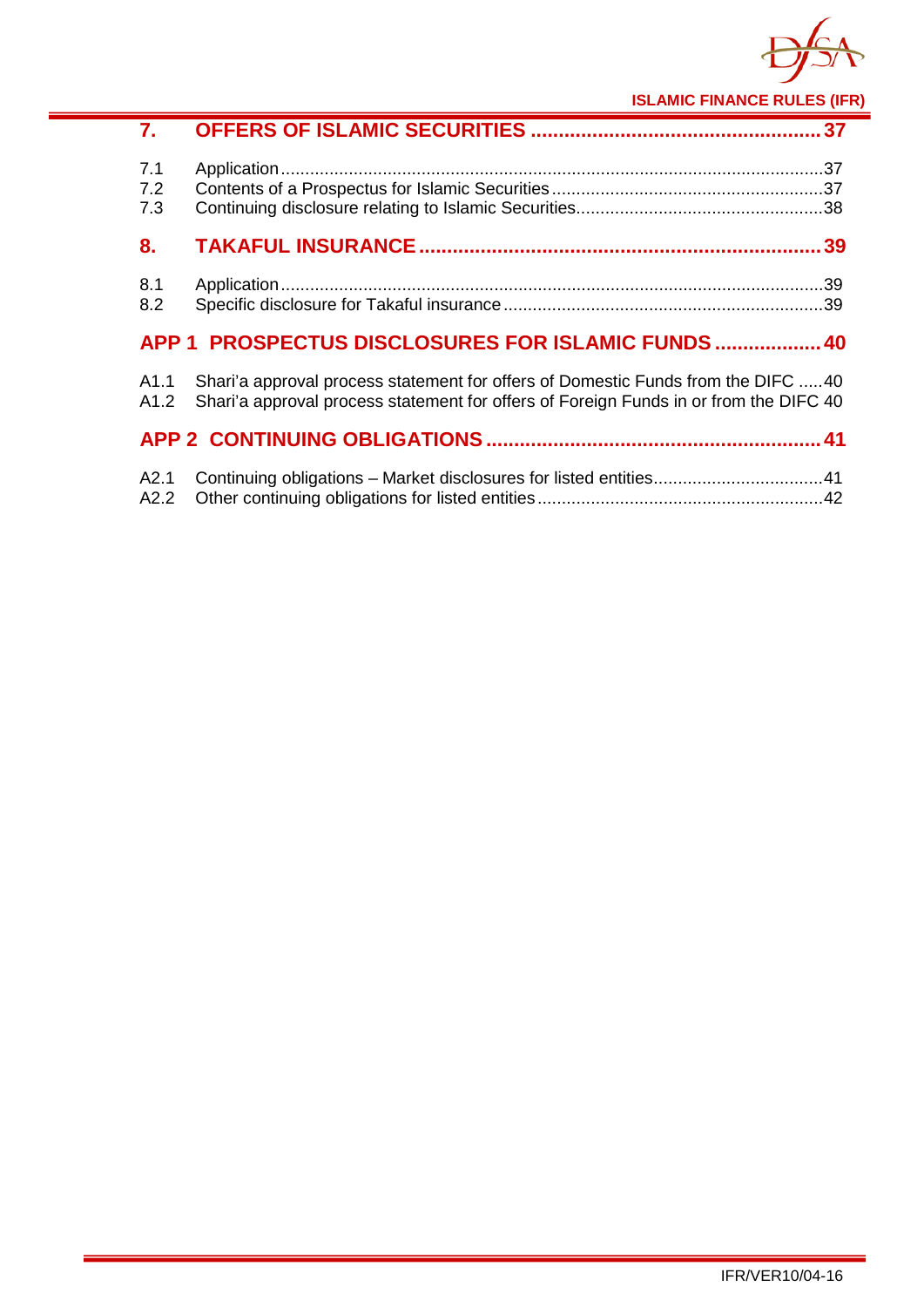

## <span id="page-3-0"></span>**1. INTRODUCTION**

## <span id="page-3-1"></span>**1.1 Application**

- **1.1.1** This module (IFR) applies to:
	- (a) every Person who carries on, or holds itself out as carrying on, a Financial Service in or from the DIFC as in accordance with Shari'a;
	- (b) a Domestic Fund which is operated or held out as being operated as an Islamic Fund; and
	- (c) a Person making an Offer in or from the DIFC relating to an Investment which is held out as Islamic or Shari'a compliant.

#### **Guidance**

- 1. Most of the requirements that apply to Persons conducting Financial Services or distributing Securities as Islamic or Shari'a compliant are included in this module. There are other more generic requirements relating to such Financial Services or activities that are included in other modules of the DFSA Rulebook.
- 2. To enable Persons carrying on or proposing to carry on Islamic finance activities to easily access the Islamic finance related requirements applicable to their activities, the DFSA has created a web-based Islamic Finance Handbook. This handbook allows electronic navigation to reach the relevant provisions in the IFR and other DFSA Rulebook modules where Islamic finance related requirements applicable to specific Islamic finance activities are located. The handbook is accessible from the DFSA web-site.

## <span id="page-3-2"></span>**1.2 Overview of the IFR module**

#### **Guidance**

- 1. Rules in this module are made under or for the purposes of a number of laws, including the Regulatory Law 2004, the Law Regulating Islamic Financial Business 2004 and the Collective Investment Law 2010. Guidance may indicate the relevant legislation.
- 2. Chapters 2 and 3 contain the general requirements and obligations that apply to an Authorised Person who carries on any Financial Service as Islamic Financial Business. Chapter 4 contains the accounting and audit requirements that apply to such Persons.
- 3. Chapter 5 contains additional requirements that apply to an Authorised Firm that carries on the Financial Service of Managing Profit Sharing Accounts.
- 4. Chapter 6 contains the additional requirements that apply to a Fund Manager of an Islamic Fund.
- 5. Chapter 7 contains specific requirements that apply to Reporting Entities which Offer Securities as Shari'a compliant. However, the general requirements that apply to such Offers with which the Reporting Entities must comply continue to be in the Markets Rules (MKT module).
- 6. Chapter 8 contains the additional requirements applying to Persons who carry on Insurance Business or Insurance Intermediation as Takaful Insurance.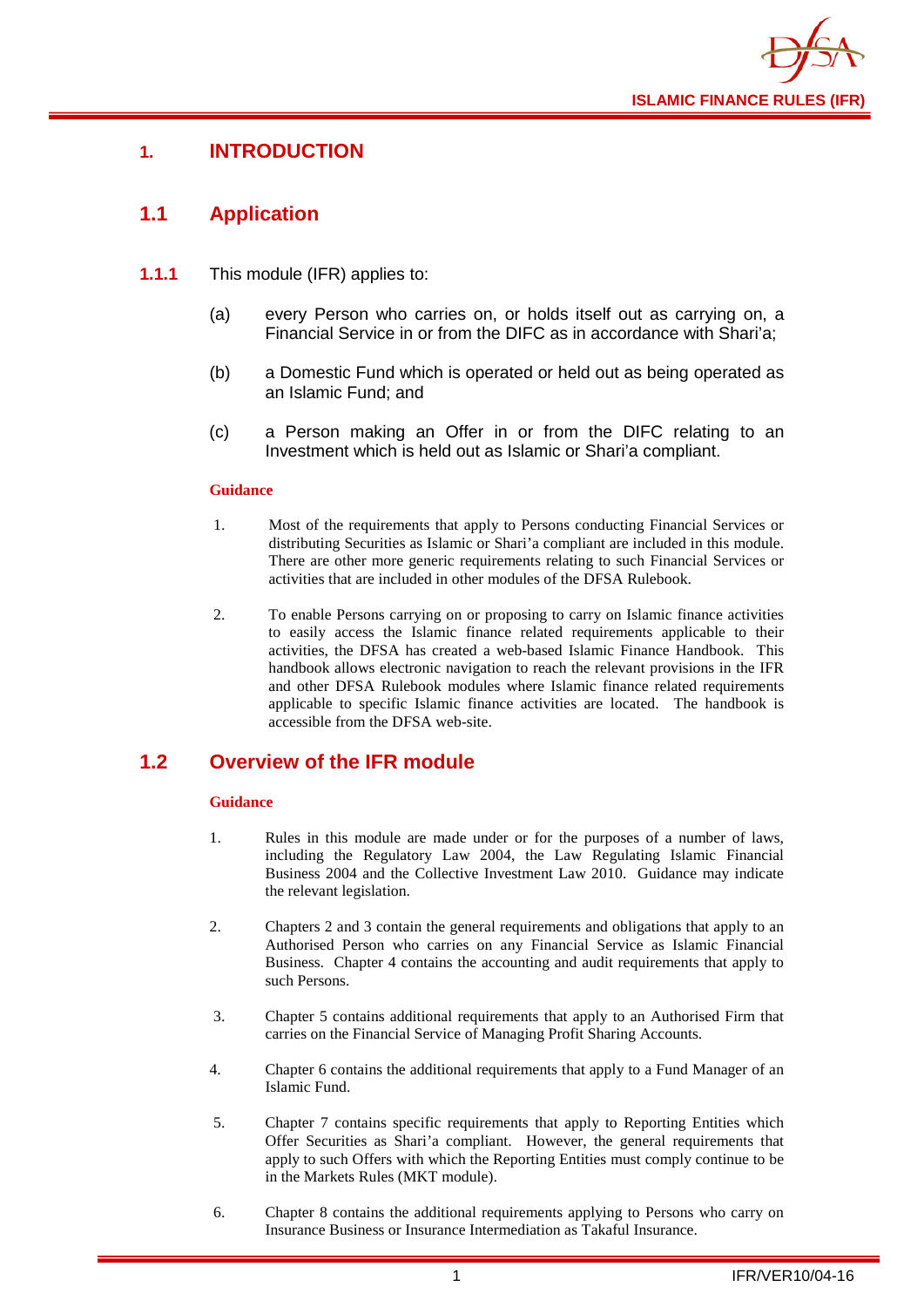

## <span id="page-4-0"></span>**2 ISLAMIC FINANCE**

## <span id="page-4-1"></span>**2.1 Application**

**2.1.1** This chapter applies to every Person to whom this module applies in accordance with Section 1.1.

## <span id="page-4-2"></span>**2.2 Activities that constitute Islamic Financial Business**

#### **Guidance**

- 1. Article 10 of the Law Regulating Islamic Financial Business 2004 prescribes what constitutes Islamic Financial Business. In essence, where a Person engages in any activity that constitutes a Financial Service and carries on or holds out the activity as being conducted in accordance with Shari'a, that activity constitutes Islamic Financial Business.
- 2. GEN section 2.2 sets out the activities that constitute a Financial Service.

## <span id="page-4-3"></span>**2.3 Conducting Islamic Financial Business**

#### **Guidance**

- 1. Article 9 of the Law Regulating Islamic Financial Business 2004 provides that in order to conduct Islamic Financial Business, the Authorised Person must have an endorsed Licence authorising it to conduct such business:
	- a. as an Islamic Financial Institution; or
	- b. by operating an Islamic Window.
- 2. Article 11 of the Law Regulating Islamic Financial Business 2004 governs the making of an application for an endorsement to conduct Islamic Financial Business.
- 3. Article 11(5) of the Law Regulating Islamic Financial Business 2004 governs the grant of an endorsement to conduct Islamic Financial Business as either an Islamic Financial Institution or by operating an Islamic Window. A Person must obtain the relevant endorsement before carrying on Islamic Finance Business as an Islamic Financial Institution or through an Islamic Window.
- 4. An Authorised Person with an endorsement to operate an Islamic Window may conduct some of its activities as a conventional Financial Service while conducting its Islamic Financial Business through the Islamic Window.
- 5. If Islamic Financial Business (whether through an Islamic Financial Institution or Islamic Window) is provided to Retail Clients, the Authorised Person must also have a Retail Endorsement on its Licence.
- 6. A Person may, subject to any restrictions in the DFSA Rules, carry on more than one Financial Service, provided that Person has the relevant authorisations or endorsements on its Licence as are applicable.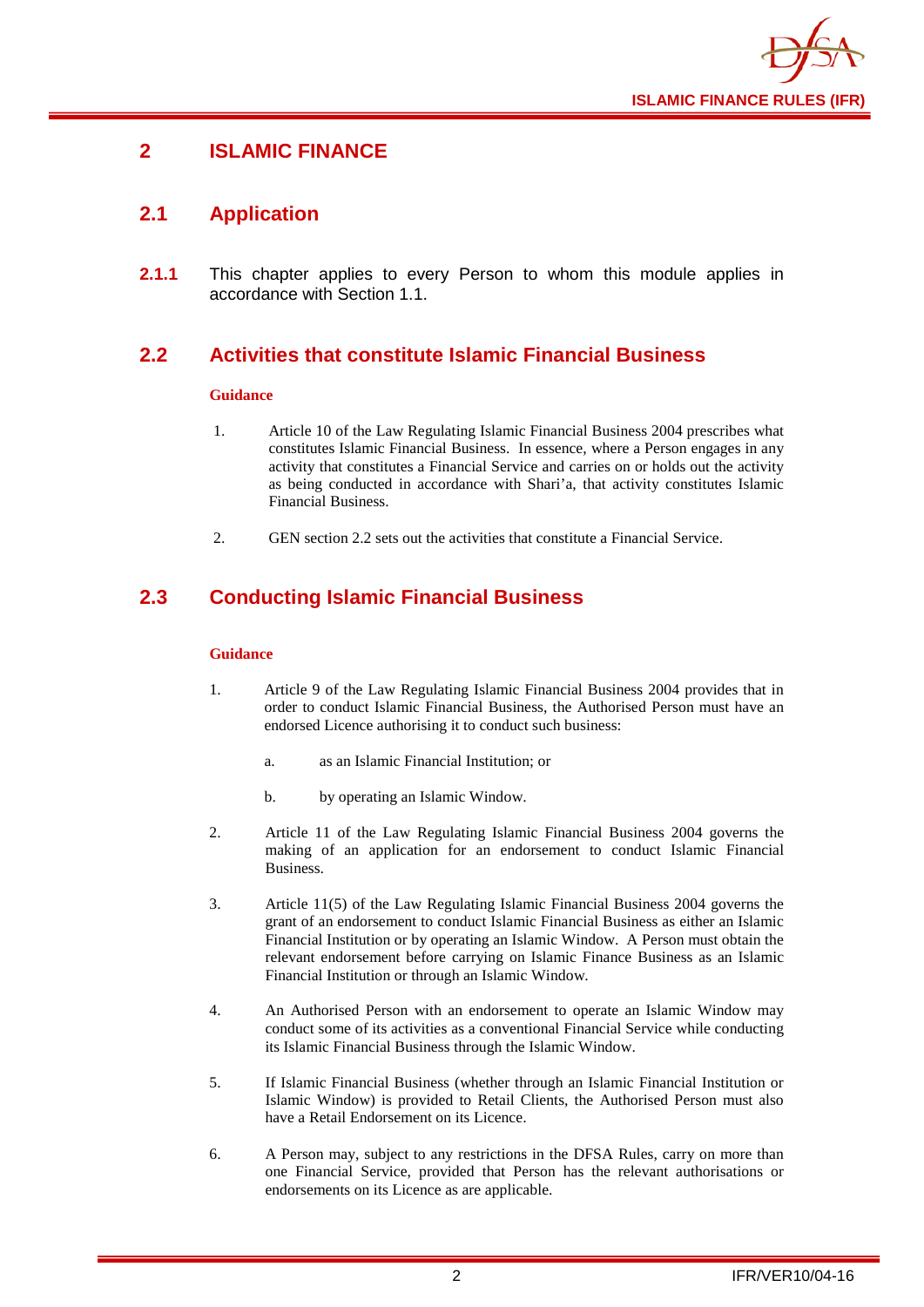

## <span id="page-5-0"></span>**2.4 Islamic financial instruments and products**

#### **Guidance**

- 1. The DFSA regulatory regime applies to a Person carrying on any Islamic financial activities in or from the DIFC if the activity:
	- a. relates to a financial instrument or product of the kind described in Guidance Notes 3 (Profit Sharing Investment Accounts), 5 (Investments), and 7 (Takaful insurance) below; and
	- b. is conducted by way of business and not expressly excluded from regulation as a Financial Service. Note there are a number of such exclusions in GEN chapter 2.
- 2. The DFSA will, when considering the treatment of Islamic Financial Business arrangements, take a "substance over form" approach.
- 3. The issue of financial products which are Securities such as Shares, Debentures or Units as defined in GEN A2.1.2 (which are a subset of the definition of Investments – see Guidance Note 5), attracts product specific disclosure requirements such as Prospectus or Exempt Disclosure Statements. Where such products are included on an Official List of Securities or made available to the public in the DIFC, there are initial and ongoing disclosure and other obligations that apply to the Reporting Entity (generally the issuer) under the MKT module. These MKT obligations are quite distinct from the obligations that apply to Persons carrying on Financial Services in respect of such financial products.

#### **Profit Sharing Investment Accounts (PSIAs)**

- 4. PSIAs do not fall within the GEN definitions of Investments. They are contractual arrangements under which Islamic banks invest clients' funds, often (though not always) on a pooled basis, and are generally treated by the bank as off balance sheet. They are generally structured under Mudaraba, so that the investor in principle bears the full investment risk. Although PSIAs have the characteristics of a Collective Investment Fund, under an express exclusion provided under CIR Rule 2.1.13, they are not treated as such. Instead, Managing a PSIA is a distinct Financial Service as defined in GEN Rules 2.2.2(r) and 2.21.
- 5. Because Managing a PSIA is a Financial Service, the DFSA regulatory regime that applies to Persons carrying on Financial Services in or from the DIFC applies to Islamic banks that manage PSIAs. As PSIAs are not financial products, the issue of PSIAs, or any advising or arranging activities conducted in relation to PSIAs, especially by a third party, do not attract prospectus like disclosure or any advising or dealing related COB requirements (such as a suitability assessment). Instead, they attract a tailored regulatory regime that applies to the entity, i.e. an Islamic bank, that manages the PSIAs (see IFR chapter 5 for these Rules).

#### **Investments**

6. Investments comprise two types of products: Securities and Derivatives. These products are defined in GEN App2. Most of the conventional Investments defined in GEN App2 can be offered as Islamic financial products, provided the relevant requirements including Shari'a principles are adhered to and in accordance with any Shari'a Supervisory Board rulings as applicable. While not an exhaustive list, conventional Investments that are commonly used as Islamic financial products include Shares, Sukuks, Units of Islamic Funds and also Structured Products. Increasingly, Derivatives are also being developed in accordance with Shari'a, such as a contract where the rights and liabilities of the parties are determined by reference to an underlying factor such as property of any description, currency rate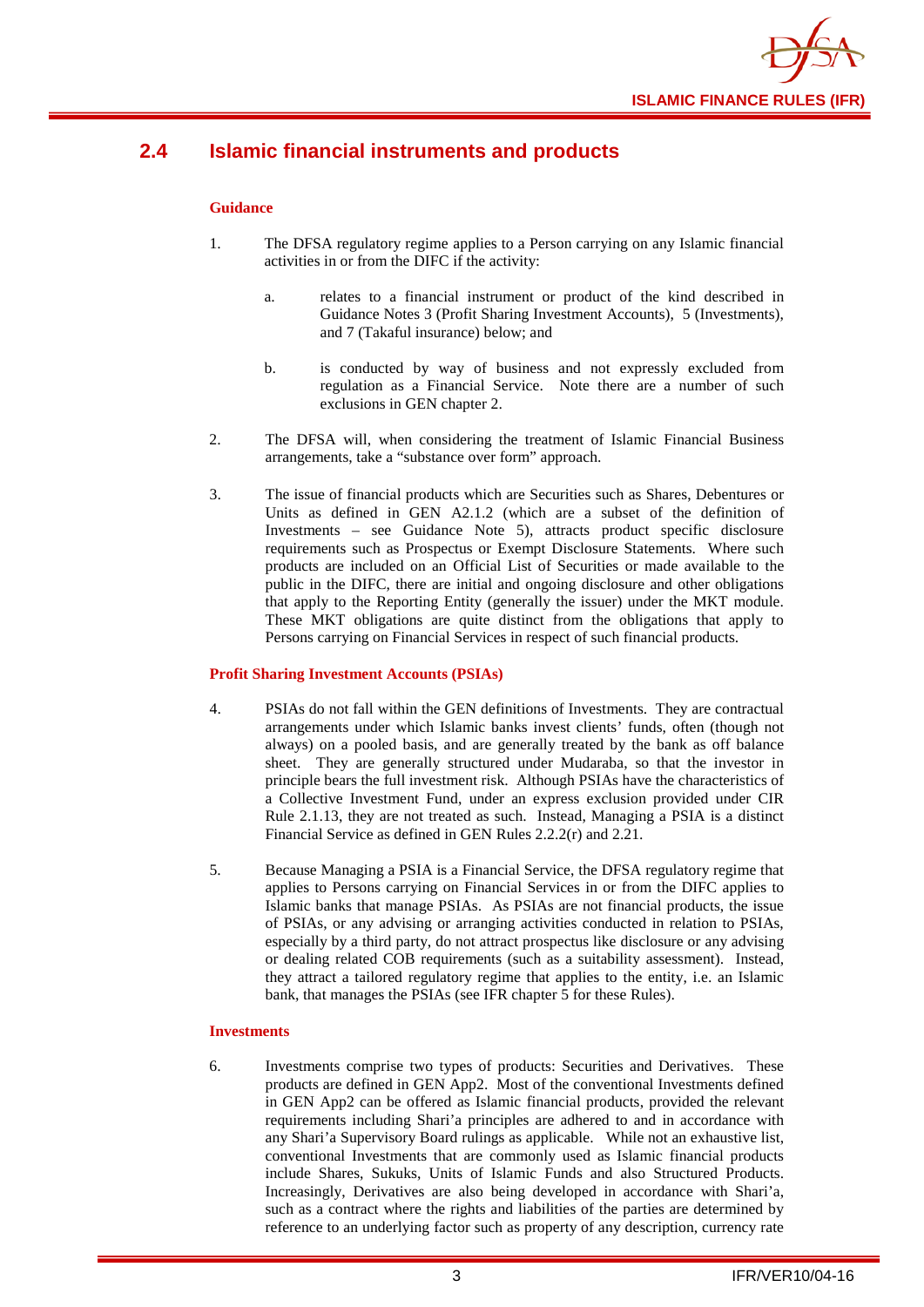or index, provided that the underlying factor in itself is Shari'a compliant and the contract does not involve any fundamental uncertainty (Gharar).

7. The DFSA regulatory regime applies to Persons who carry on in or from the DIFC any Financial Services activity in relation to any Islamic financial products that fall within the definition of Investments. However, particular products or instruments such as Profit Sharing Investment Accounts (PSIAs), Takaful and Islamic Funds attract product/instrument specific additional conduct and other requirements, which are included in this module.

#### **Takaful insurance**

- 8. Takaful insurance generally refers to an arrangement where an insurer establishes a Shari'a compliant fund, predicated for mutual protection, where participants donate a part of their contributions to the common fund which will be used to meet claims payments and any participation rights. The Takaful insurer's role is generally confined to managing the insurance activities and investing the fund assets in accordance with Shari'a.
- 9. Persons conducting Takaful insurance are conducting Insurance Business. There are two types of Financial Services that comprise Insurance Business, ie, Effecting Contracts of Insurance or Carrying out Contracts of Insurance. Accordingly, any Person carrying on these Financial Services activities is subject to the DFSA regime for regulating Financial Services. Where such activities are carried out as Takaful insurance, there are additional Takaful specific requirements that apply to such an insurer, which are set out in this module (see IFR chapter 8). In addition, there are certain activities relating to insurance, such as advising and arranging, which are regulated as Insurance Intermediation (see GEN section 2.19). Persons conducting those activities in relation to Takaful insurance are regulated in the same way as Persons conducting such activities in relation to conventional insurance.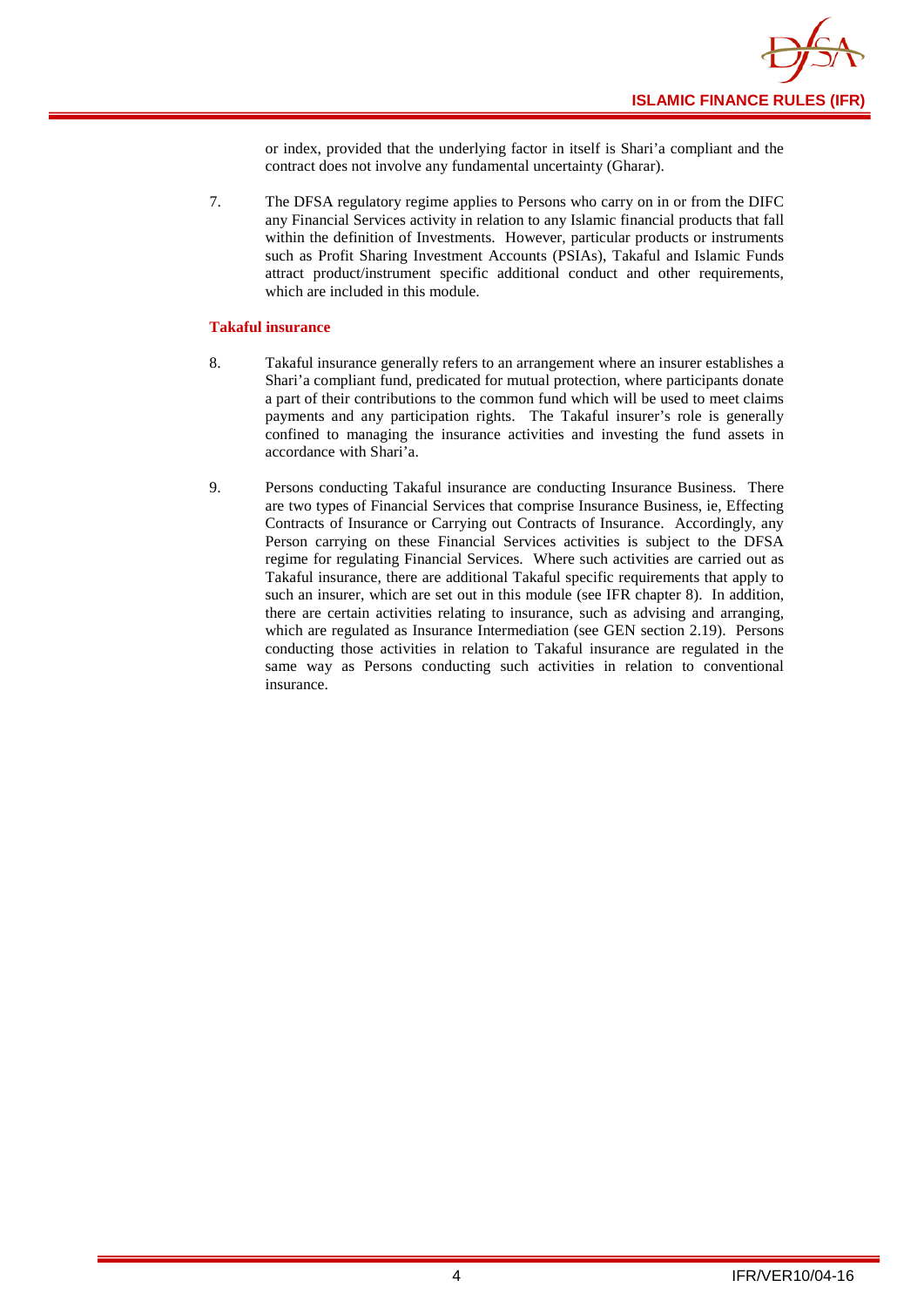

## <span id="page-7-0"></span>**3 GENERAL OBLIGATIONS**

## <span id="page-7-1"></span>**3.1 Application**

**3.1.1** This chapter applies to an Authorised Person which carries on Islamic Financial Business in or from the DIFC.

#### **Guidance**

"Authorised Person" is defined in the GLO module as an Authorised Firm or Authorised Market Institution.

## <span id="page-7-2"></span>**3.2 Constitution of an Islamic Financial Institution**

**3.2.1** An Authorised Person which is an Islamic Financial Institution must ensure that its constitutional documents state that its entire business will be conducted in accordance with Shari'a.

#### **Guidance**

Article 10 of the Law Regulating Islamic Financial Business 2004 provides that an Islamic Financial Institution is an Authorised Person whose entire business is conducted in accordance with Shari'a.

## <span id="page-7-3"></span>**3.3 Systems and controls**

**3.3.1** An Authorised Firm conducting Islamic Finance Business must establish and maintain systems and controls which enable it to comply with the applicable Shari'a requirements.

#### **Guidance**

- 1. This Chapter should be read in conjunction with Chapter 5 of the GEN Module.
- 2. Responsibility for ensuring that an Authorised Person complies with Shari'a ultimately rests with its senior management. The systems and controls required by Rule 3.3.1 will assist senior management to ensure that there is such compliance.
- 3. The Governing Body should, when setting the business objectives and strategies of the firm and on an on-going basis, make use of the expertise of the firm's Shari'a Supervisory Board as appropriate.
- 4. Similarly, Persons Undertaking Risk Control Functions of the firm, particularly compliance and internal audit, should have easy access to the Shari'a Supervisory Board in relation to matters involving Shari'a compliance.
- 5. The members of the SSB should also have adequate access to the Governing Body, senior management and the Persons Undertaking Key Control Functions as appropriate to ensure that their roles can be effectively discharged.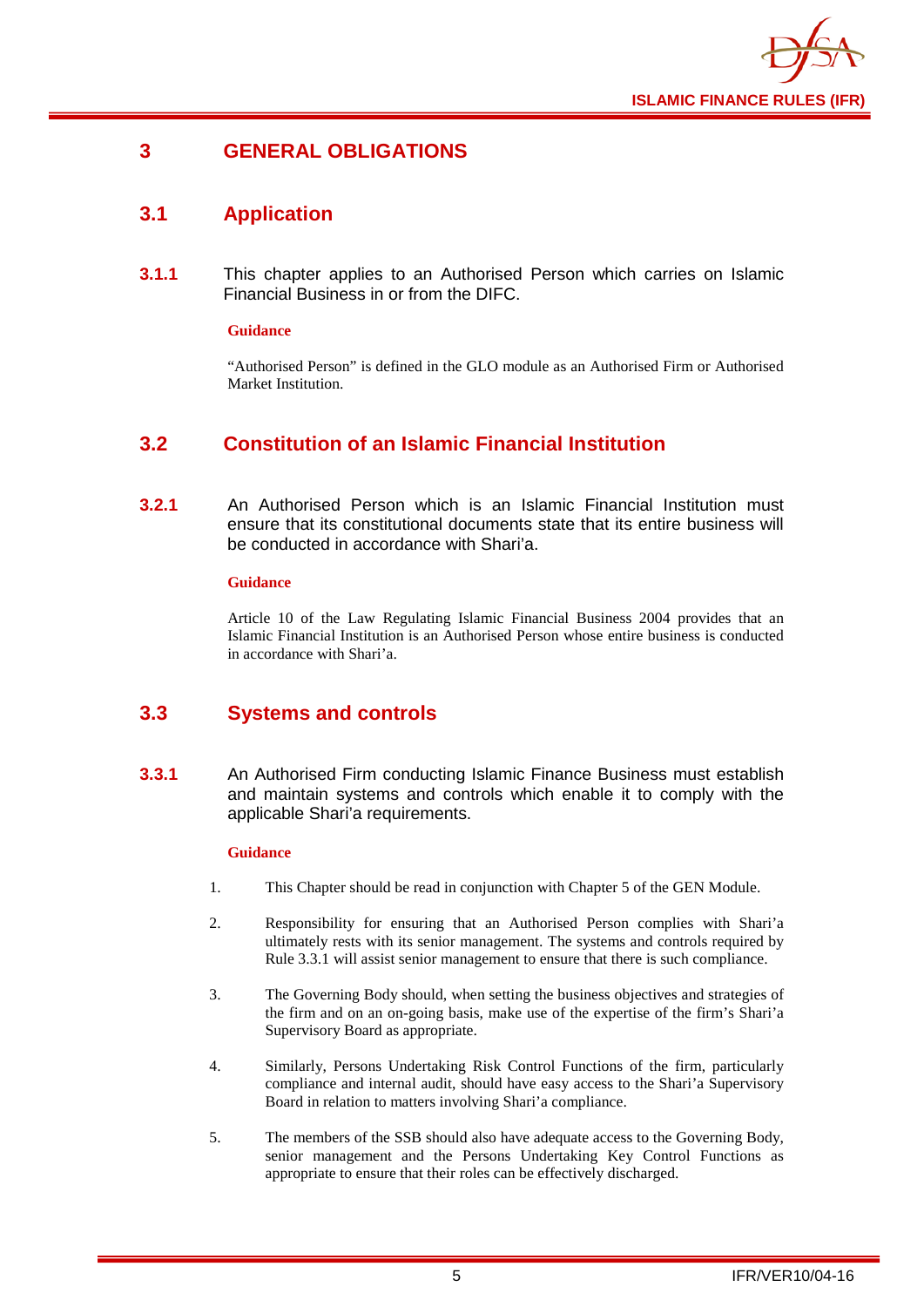

## <span id="page-8-0"></span>**3.4 Policy and procedures manual**

- **3.4.1** An Authorised Person undertaking Islamic Financial Business must implement and maintain an Islamic Financial Business policy and procedures manual which addresses the following matters:
	- (a) the manner in which the compliance function will be undertaken, in respect of Shari'a compliance;
	- (b) the manner in which the Shari'a Supervisory Board will oversee and advise in regard to the Islamic Financial Business conducted by the Authorised Person;
	- (c) the manner in which Shari'a Supervisory Board fatwas, rulings and guidelines will be recorded, disseminated and implemented and the internal Shari'a review undertaken;
	- (d) the manner in which disputes between the Shari'a Supervisory Board and the Authorised Person in respect of Shari'a compliance will be addressed;
	- (e) the process for approving those internal systems and controls which are in place to ensure not only that the Islamic Financial Business is carried out in compliance with Shari'a, but that information is disseminated, using an appropriate method and manner, to investors and, in the case of an Authorised Market Institution, Persons to whom access to its facilities are provided;
	- (f) the manner in which conflicts of interest will be identified and managed including where prescribed; and
	- (g) in respect of an Authorised Person operating an Islamic Window, the systems and controls in place to ensure the appropriate separation of the Islamic Financial Business of the Authorised Person from its conventional business.

## <span id="page-8-1"></span>**3.5 Shari'a Supervisory Board**

#### **Guidance**

Article 13 of the Law Regulating Islamic Financial Business 2004 requires an Authorised Person undertaking Islamic Financial Business to appoint a Shari'a Supervisory Board.

- **3.5.1** When an Authorised Person appoints a Shari'a Supervisory Board, it must ensure that:
	- (a) the Shari'a Supervisory Board has at least three members;
	- (b) the members appointed to the Shari'a Supervisory Board are competent to perform their functions as Shari'a Supervisory Board members;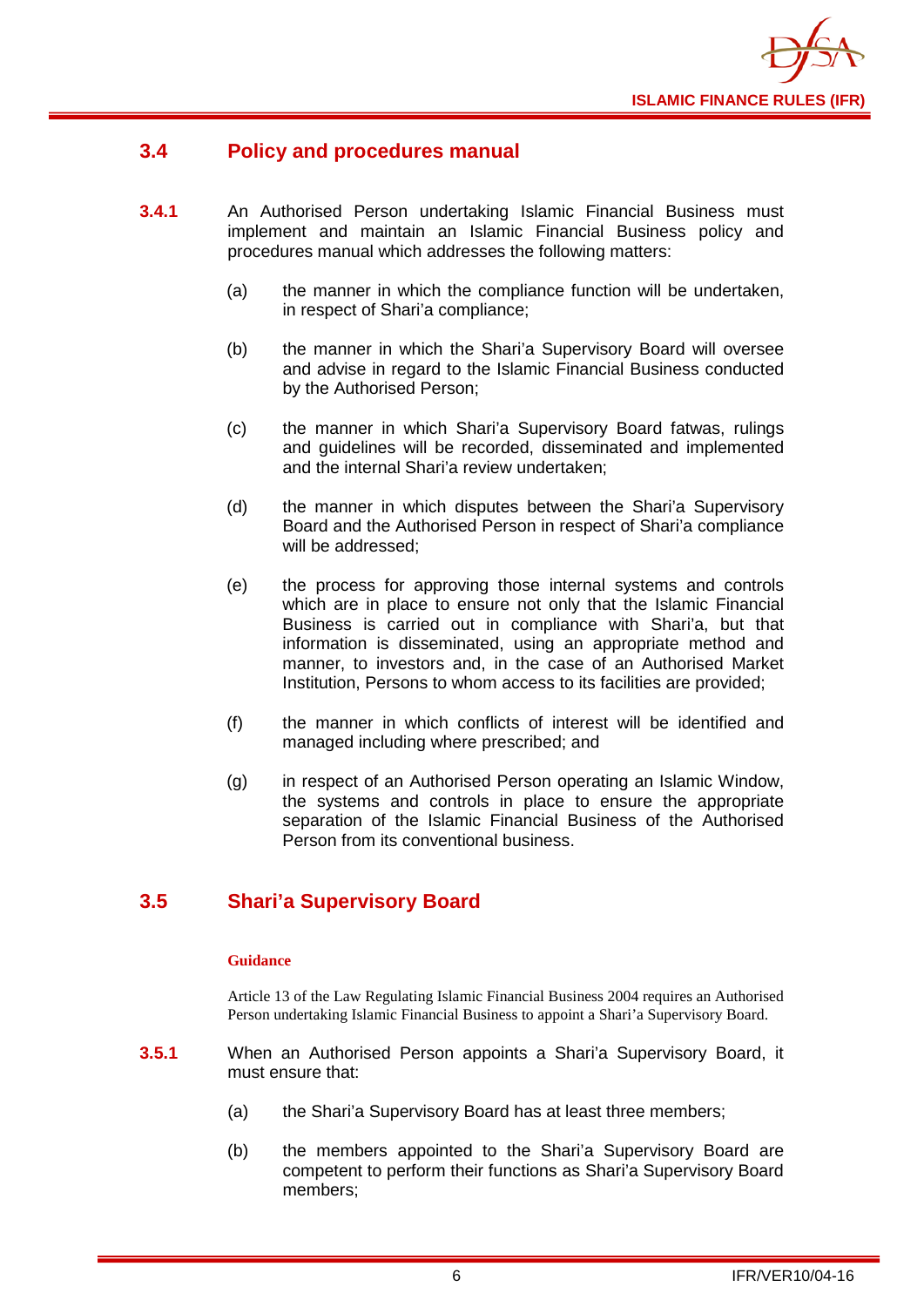

- (c) any appointments, dismissals or changes in respect of members of the Shari'a Supervisory Board are approved by the Governing Body of the Authorised Person; and
- (d) no member of the Shari'a Supervisory Board is a director or Controller of the Authorised Person.

#### **Guidance**

For the purposes of Rule 3.5.1, an Authorised Person should consider the previous experience and qualifications of the proposed Shari'a Supervisory Board members to assess whether the proposed Shari'a Supervisory Board member is competent to advise on the Islamic Financial Business to be undertaken by the Authorised Person.

- **3.5.2** An Authorised Person must document its policy in relation to:
	- (a) how appointments, dismissals or changes will be made to the Shari'a Supervisory Board;
	- (b) the process through which the suitability of Shari'a Supervisory Board members will be considered; and
	- (c) the remuneration of the members of the Shari'a Supervisory Board.
- **3.5.3** An Authorised Person must establish and maintain, for six years, records of:
	- (a) its assessment of the competency of the Shari'a Supervisory Board members;
	- (b) the agreed terms of engagement of each member of the Shari'a Supervisory Board; and
	- (c) the matters in Rules 3.5.1(c) and 3.5.2.

#### **Guidance**

The records of the assessment of competency of Shari'a Supervisory Board members should clearly indicate; at least:

- a. the factors that have been taken into account when making the assessment of competency;
- b. the qualifications and experience of the Shari'a Supervisory Board members;
- c. the basis upon which the Authorised Person has deemed that the proposed Shari'a Supervisory Board member is suitable; and
- d. details of any other Shari'a Supervisory Boards of which the proposed Shari'a Supervisory Board member is, or has been, a member.
- **3.5.4** (1) The Authorised Person must ensure that the Islamic Financial Business policy and procedures manual it is required to maintain under Rule 3.4.1 provides that:
	- (a) a member of the Shari'a Supervisory Board is obliged to notify the Authorised Person of any conflict of interest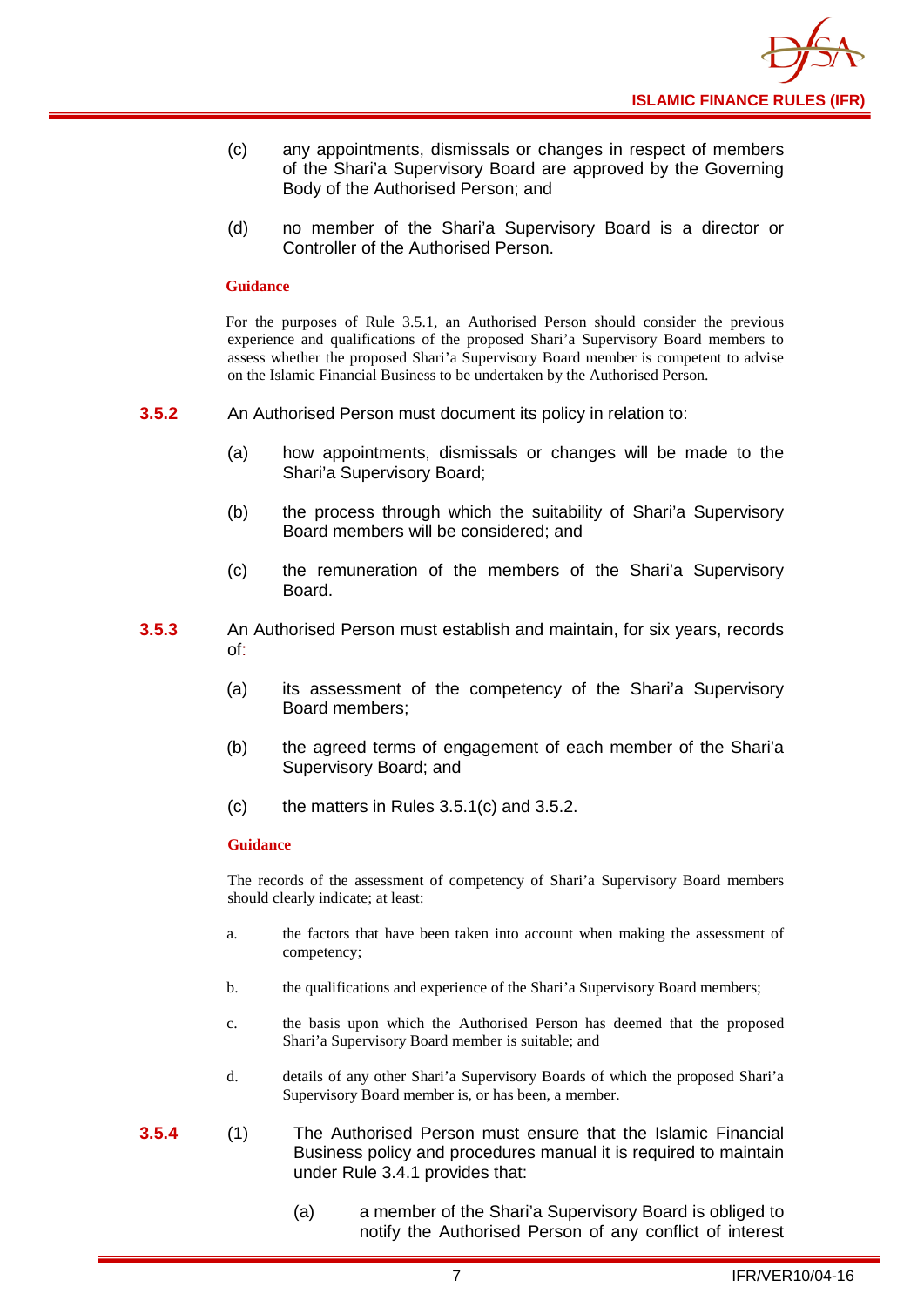

that such member may have with respect to the Authorised Person or, in the case of an Investment Trust, the Trustee; and

- (b) the Authorised Person will take appropriate steps to manage any such conflict of interest so that the Islamic Financial Business is carried out appropriately and in compliance with Shari'a, the interest of a Client is not adversely affected and all Clients are fairly treated and not prejudiced by any such interests.
- (2) If an Authorised Person is unable to manage a conflict of interest as provided above, it must dismiss or replace the member as appropriate.
- **3.5.5** If requested by the DFSA, an Authorised Person must provide the DFSA with information on its appointed or proposed Shari'a Supervisory Board members with regard to the qualifications, skills, experience and independence of the Shari'a Supervisory Board members.
- **3.5.6** An Authorised Person must take reasonable steps to ensure that it and its Employees:
	- (a) provide such assistance as the Shari'a Supervisory Board reasonably requires to discharge its duties;
	- (b) give the Shari'a Supervisory Board right of access at all reasonable times to relevant records and information;
	- (c) do not interfere with the Shari'a Supervisory Board's ability to discharge its duties; and
	- (d) do not provide false or misleading information to the Shari'a Supervisory Board.

## <span id="page-10-0"></span>**3.6 Shari'a reviews**

- **3.6.1** An Authorised Person must ensure that all Shari'a reviews are undertaken by the Shari'a Supervisory Board in accordance with AAOIFI GSIFI No 2.
- **3.6.2** (1) An Authorised Person must commission an annual report from the Shari'a Supervisory Board which complies with AAOIFI GSIFI No 1.
	- (2) An Authorised Person must deliver a copy of the annual report of the Shari'a Supervisory Board to the DFSA within 14 days of having received it.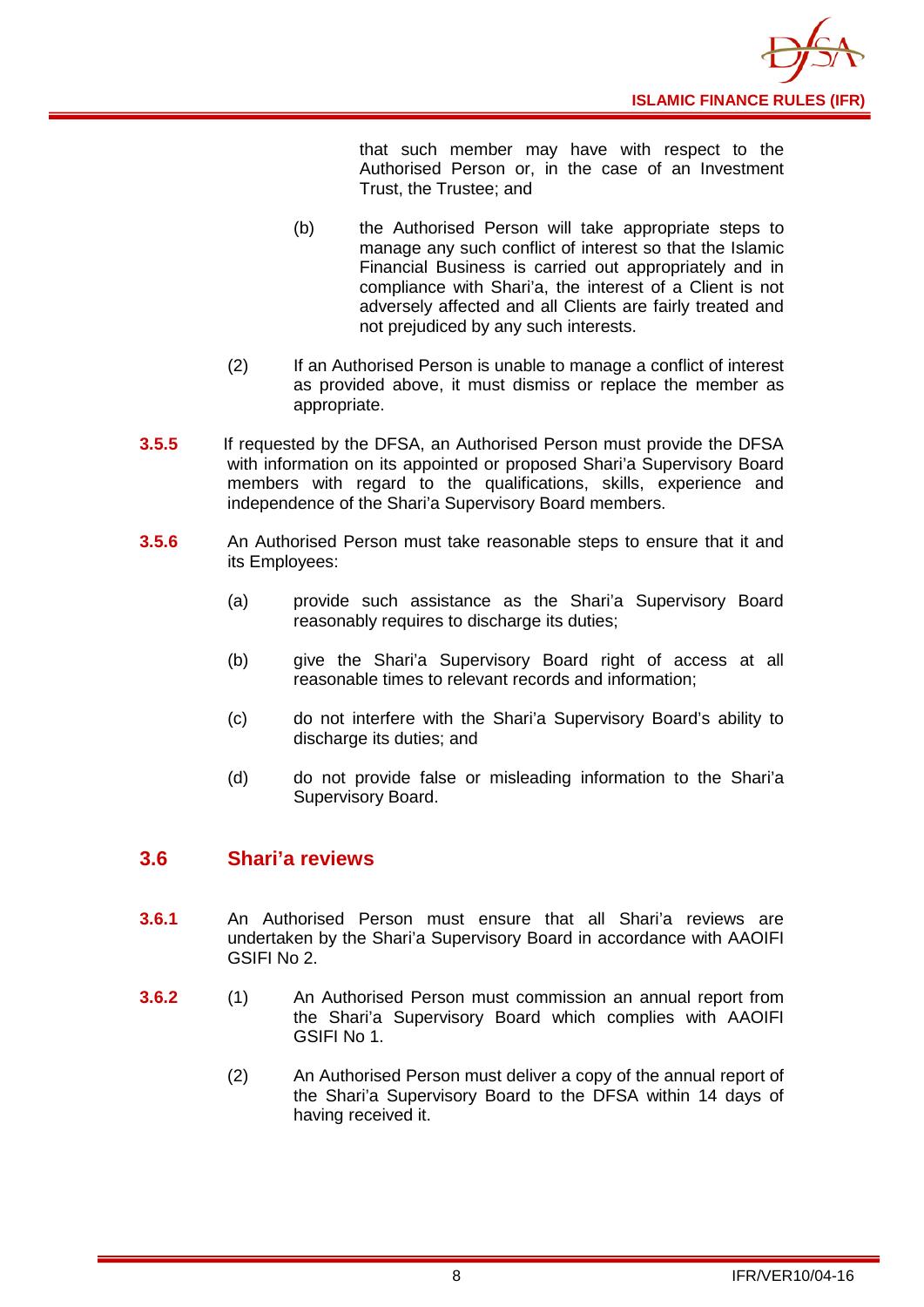

## **3.7 Internal Shari'a review**

- **3.7.1** An Authorised Person must perform an internal Shari'a review to assess the extent to which the Authorised Person complies with fatwas, rulings and guidelines issued by its Shari'a Supervisory Board.
- **3.7.2** An Islamic Financial Institution must perform the internal Shari'a review in accordance with AAOIFI GSIFI No. 3.
- **3.7.3** An Authorised Person which operates an Islamic Window must, to the extent possible, perform the internal Shari'a review in accordance with AAOIFI GSIFI No. 3 and must document the manner in which it will conduct that part of the internal Shari'a review that is not conducted in accordance with AAOIFI GSIFI No. 3. **Guidance**

GSIFI No. (3) (Internal Shari'a Review) establishes standards and provides guidance on the internal Shari'a review in institutions that conduct business in accordance with Shari'a. The standard covers the following:

- a. objectives;
- b. internal Shari'a Review;
- c. independence and objectivity;
- d. professional proficiency;
- e. scope of work;
- f. performance of the internal Shari'a Review work;
- g. management of the internal Shari'a Review;
- h. quality assurance; and
- i. elements of an effective internal Shari'a Review control system.
- **3.7.4** An Authorised Person must ensure that the internal Shari'a review is performed by the internal audit function or the compliance function of the Authorised Person and that the individuals or departments involved in performing the review are competent and sufficiently independent to assess compliance with Shari'a.

#### **Guidance**

For the purposes of assessing competency of personnel or departments which perform the internal Shari'a review, an Authorised Person should consult AAOIFI GSIFI No. 3 paragraphs 9 to 16 inclusive.

## <span id="page-11-0"></span>**3.8 Additional conduct requirements**

#### **Guidance**

The COB module contains conduct of business requirements that apply to Authorised Firms conducting Financial Services. The AMI module contains additional conduct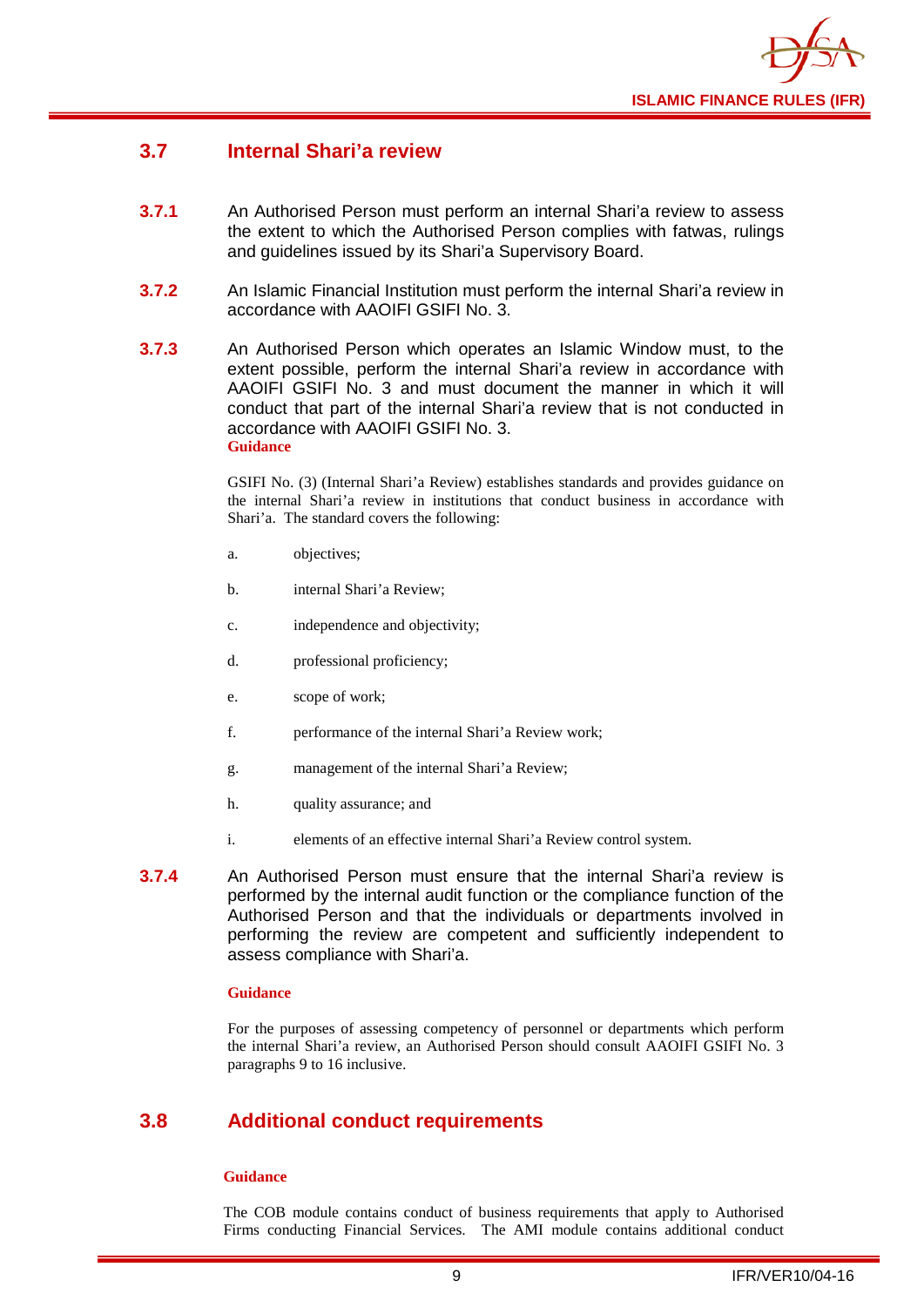

standards that apply to Authorised Market Institutions. Set out below are additional conduct requirements that apply to an Authorised Person carrying out any Financial Service in accordance with Shari'a.

#### **Disclosure relating to Shari'a Supervisory Board**

- **3.8.1** (1) An Authorised Firm, subject to (2), must disclose to each Client:
	- (a) at the outset of the relationship and thereafter at any time on request, details of the members of the Authorised Firm's Shari'a Supervisory Board; and
	- (b) at any time on request, details of the manner and frequency of Shari'a reviews.
	- (2) An Authorised Firm does not have to make the disclosure required under (1) if it is a Fund Manager of a Fund and is making an Offer of Units of that Fund in accordance with the disclosure requirements in the Collective Investment Law 2010, the CIR module and this module.
	- (3) An Authorised Market Institution must disclose the following information to each Person granted access to its facilities at the outset of the relationship, and thereafter whenever the information changes:
		- (a) the members of the Authorised Market Institution's Shari'a Supervisory Board; and
		- (b) if the Person granted access to its facilities requests, the manner and frequency of Shari'a reviews.

#### **Guidance**

- 1. An Authorised Firm may make the initial disclosures required under Rule 3.8.1(a) by including such information in the Client Agreement provided under COB chapter 3.
- 2. An Authorised Firm Managing a PSIA may make additional disclosure required to be made relating to PSIA by including such information in the Client Agreement. See chapter 5 for additional disclosure for PSIAs.
- 3. A Fund Manager making an Offer of a Unit of a Fund it manages is required under CIR Rules 14.3.1(b) and 14.3.2(b) to include information specified in Rule 3.8.1(1) in the Prospectus which it must prepare and make available to Clients, hence the exemption in Rule 3.8.1(2). A similar exemption is available to Fund Managers with regard to key information that must be provided to a Client under COB Rule 3.3.1(e).

#### **Marketing material**

**3.8.2** In addition to information required by COB 3.2, any marketing material communicated by an Authorised Firm to a Person must state which Shari'a Supervisory Board has reviewed the products or services to which the material relates.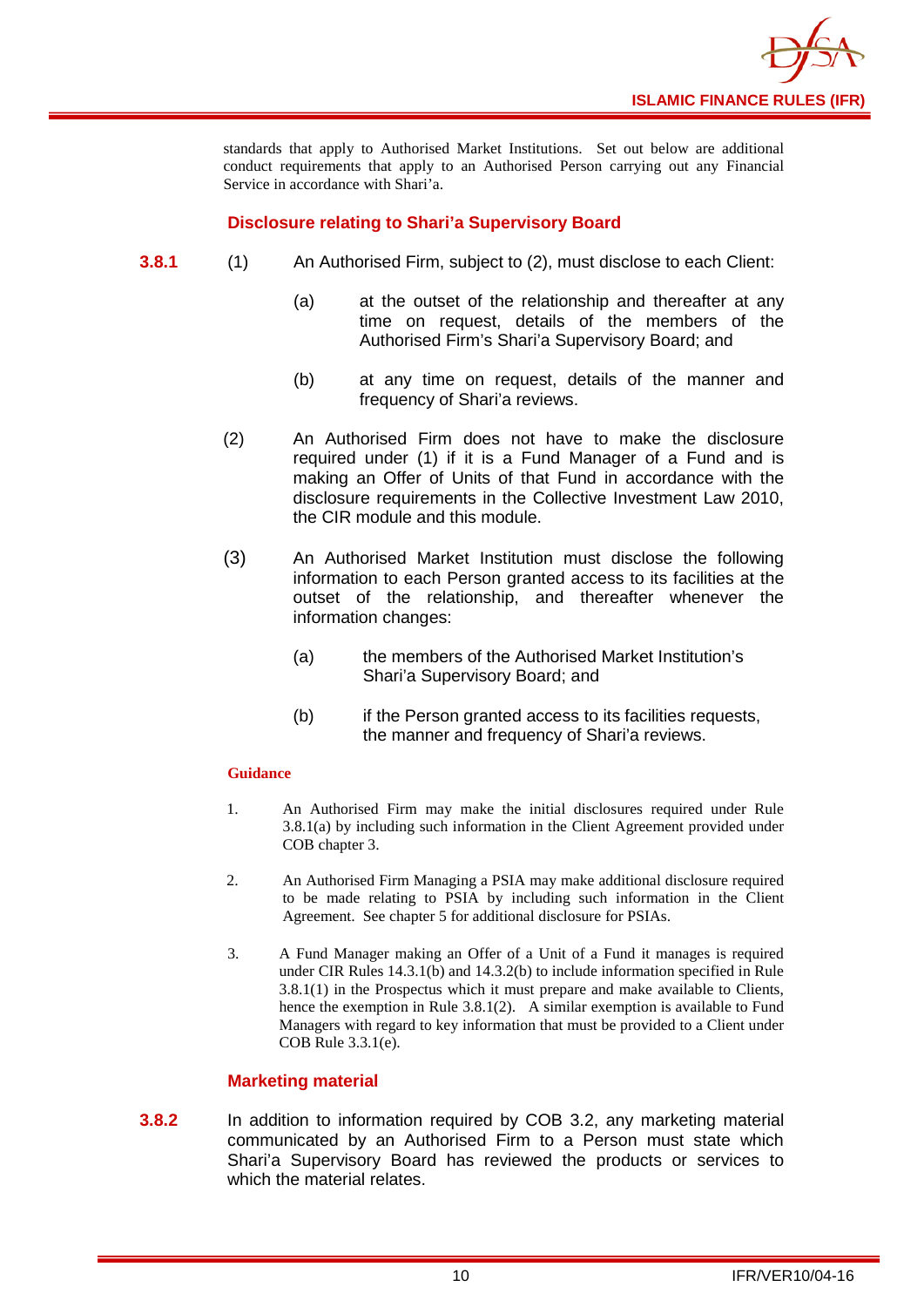

#### **Guidance**

- 1. COB section 3.2.4 sets out the meaning of "marketing material".
- 2. An Authorised Firm may be able to rely on the Transitional Rules in chapter 10 of GEN for the purposes of complying with some of the provisions in this module. See for example GEN Rule 10.5.1 which provides transitional relief for marketing material.

#### **Islamic window**

- **3.8.3** (1) An Authorised Firm which operates an Islamic Window must, subject to (3), disclose to its Clients whether or not it commingles funds attributable to its Islamic Financial Business with funds attributable to conventional financial business.
	- (2) An Authorised Market Institution which operates an Islamic Window must disclose to any Person granted access to its facilities whether or not it commingles funds attributable to its Islamic Financial Business with funds attributable to conventional financial business.
	- (3) An Authorised Firm does not have to make the disclosure required under (1) if it is a Fund Manager of a Fund and is making an Offer of Units of that Fund in accordance with the disclosure requirements in the Collective Investment Law 2010, the CIR module and this module.

#### **Guidance**

See Guidance 3 for the type of information required to be included in a Prospectus. The disclosures required under Rule 3.8.3(1) and (2) should initially be made in writing at the beginning of the relationship with a Client or with a person granted access to an Authorised Market Institution's facilities. Additional disclosure should also be made if the Authorised Firm changes its policy relating to commingling of funds attributable to its Islamic Financial Business with funds attributable to conventional financial business.

#### **Disclosure relating to Client Money provisions**

**3.8.4** An Authorised Firm must disclose to its Clients details about how any Client Money arising out of Islamic Financial Business is or will be held.

#### <span id="page-13-0"></span>**3.9 Prudential requirements**

**3.9.1** An Authorised Firm in Prudential Category 1, 2, 3 or 5 which invests in or holds Islamic Contracts for purposes other than managing PSIAs must calculate its Credit Risk or Market Risk in respect of those contracts in the same way as a firm holding or investing in Islamic Contracts for the purposes of managing PSIAs as set out in section 4.4.

#### **Guidance**

Substantive prudential requirements in PIB which apply to conduct of Investment Business continue to apply in the same way to firms conducting Islamic Financial Business, except to the extent added to or otherwise provided in this module.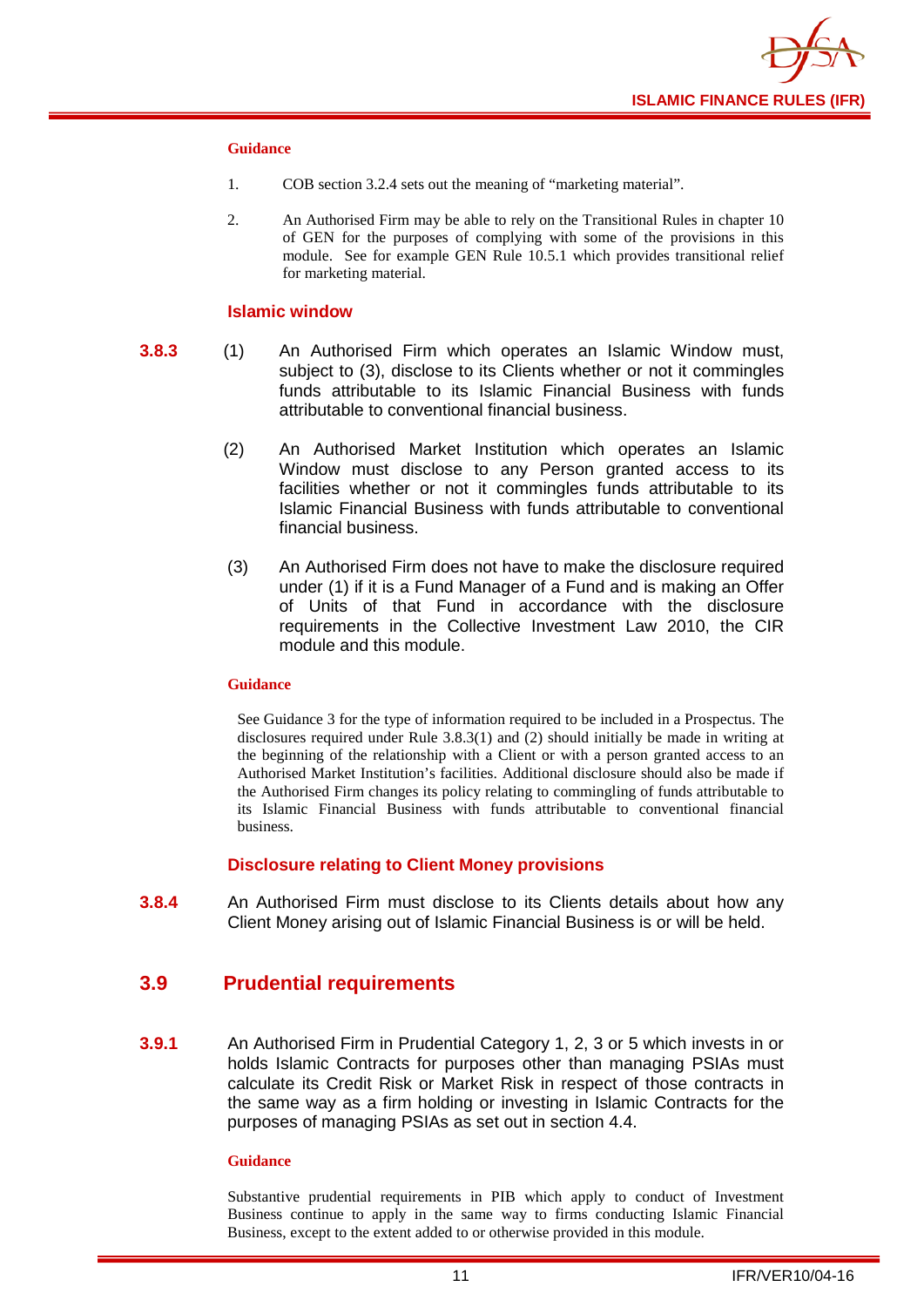

## <span id="page-14-0"></span>**4 ACCOUNTING AND AUDITING**

## <span id="page-14-1"></span>**4.1 Application**

**4.1.1** This chapter applies to every Authorised Person carrying on Islamic Financial Business.

#### **Guidance**

GEN chapter 8 contains the general accounting and audit requirements applying to Authorised Persons.

## <span id="page-14-2"></span>**4.2 Financial statements – specific disclosures**

- **4.2.1** An Authorised Person carrying on Islamic Financial Business must ensure that its financial statements required under GEN chapter 8 contain the following disclosures:
	- (a) the role and authority of the Shari'a Supervisory Board in overseeing the Authorised Person's Islamic Financial Business;

(b) the method used in the calculation of the Zakah base;

(c) whether Zakah has been paid by the Authorised Person;

- (d) where Zakah has been paid by the Authorised Person, the amount which has been paid; and
- (e) where Zakah has not been paid by the Authorised Person, sufficient information to allow a shareholder or other investor to compute the amount of his own liability to Zakah.
- **4.2.2** An Authorised Person who operates an Islamic Window must ensure that its financial statements required under GEN chapter 8 contain the following disclosures:
	- (a) a detailed statement of the funds mobilised according to Shari'a rules and principles and the assets financed by those funds;
	- (b) a detailed statement of the income and expenditure attributable to its Islamic Financial Business; and
	- (c) whether funds attributable to Islamic Financial Business are commingled with funds attributable to conventional financial services.
- **4.2.3** An Authorised Firm which is a Takaful Insurer must ensure that the financial statements required under GEN chapter 8 for each Insurance Fund contain the following disclosures:
	- (a) income from contributions to the Insurance Fund;
	- (b) revenues and gains from the Insurance Fund's investments;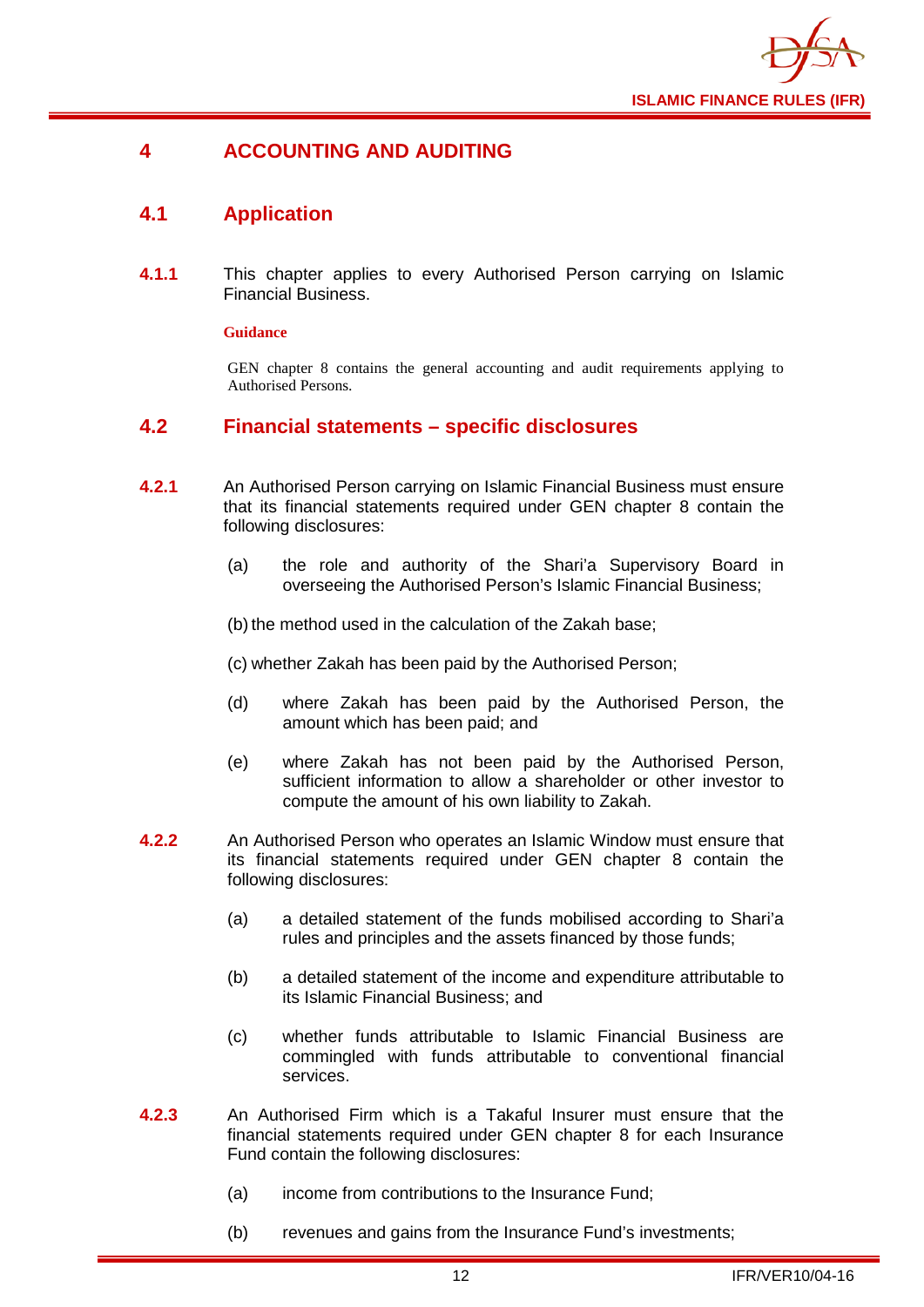

- (c) amounts paid to the Takaful operator;
- (d) amounts paid for reinsurance cover, net of any commissions;
- (e) amounts paid to Takaful contributors as a distribution of surplus;
- (f) amount of any loan received from, or repaid to the Takaful operator;
- (g) changes in the actuarial reserves of the Insurance Fund; and
- (h) the position of the Insurance Fund at the end of the period, including actuarial reserves, policyholders' surplus and any loans outstanding.
- **4.2.4** An Authorised Firm which Manages a Profit Sharing Investment Account ("PSIA") must ensure that its financial statements required under GEN chapter 8 contain the following disclosures:
	- (a) an analysis of income according to types of investments and their financing by customers;
	- (b) the basis for the allocation of profits between owners' equity and PSIA holders;
	- (c) the equity of PSIA holders at the end of the reporting period;
	- (d) the bases used to determine any Profit Equalisation Reserve or Investment Risk Reserve;
	- (e) the changes which have occurred in such reserves during the reporting period;
	- (f) any deductions made by the Authorised Firm from its share of income, and any expenses borne by the Authorised Firm on behalf of PSIA holders, as a contribution to increase the income of PSIA holders, if such contribution was material; and
	- (g) the identity of any person to whom any remaining balances of any Profit Equalisation Reserve or Investment Risk Reserve is attributable in the event of liquidation.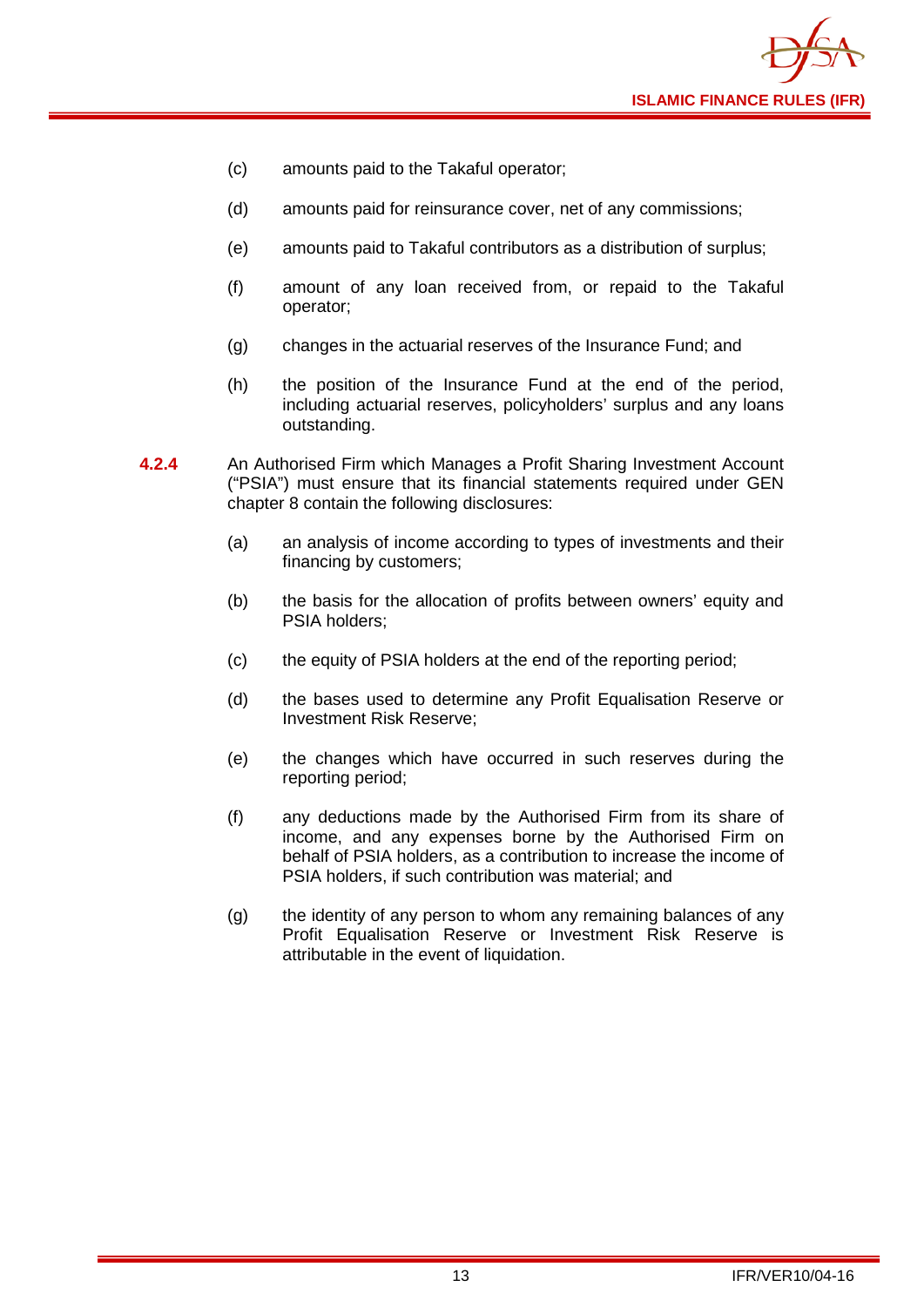

## <span id="page-16-0"></span>**5 MANAGING PROFIT SHARING INVESTMENT ACCOUNTS**

## <span id="page-16-1"></span>**5.1 Application**

**5.1.1** This chapter applies to an Authorised Firm which conducts the Financial Service of Managing Profit Sharing Investment Accounts (PSIAs).

#### **Guidance**

- 1. A PSIA does not constitute a Deposit, because a PSIA is managed in relation to property of any kind, and the risk of loss of capital, to the extent of the Client's contribution, remains with the Client. Accordingly, an Authorised Firm should take great care to ensure that a PSIA is not represented as a Deposit, either directly or indirectly. The DFSA may conclude that the Authorised Firm is Accepting a Deposit instead of Managing a PSIA in certain circumstances, for example, where the Authorised Firm attaches to the investment account characteristics or facilities that are generally regarded to be those of a Deposit or current account such as providing:
	- a. an explicit or implicit guarantee to the Client against the risk of loss of capital; or
	- b. a cheque book, an ATM card or a debit card.
- 2. The prudential Category for Islamic Financial Institutions and other Authorised Firms Managing PSIAs is determined in accordance with the Rules in PIB. Prudential Category 5 firms are Islamic Financial Institutions whose entire business is conducted according to Shari'a and are authorised to manage Profit Sharing Investment Accounts. An Authorised Firm which manages PSIAs, whether as an Islamic Financial Institution or through an Islamic Window, must also comply with the requirements in PIB in relation to specific prudential requirements relating to Trading Book and Non-Trading Book activities, including Credit Risk, Market Risk, Liquidity Risk and Group Risk.

## <span id="page-16-2"></span>**5.2 Additional disclosure requirements for PSIAs**

**5.2.1** An Authorised Firm must, prior to Managing a PSIA, provide written notice to the Client that the Client alone will bear any losses arising from the PSIA, which are limited to the amount of his contribution, unless there is negligence, misconduct or breach of contract on the part of the Authorised Firm.

#### **Client Agreement**

- **5.2.2** In addition to matters referred to in COB section 3.3, an Authorised Firm must ensure that the following information is included in the Client Agreement relating to a PSIA:
	- (a) how and by whom the funds of the Client will be managed and invested including details of its policy on diversification of the portfolio;
	- (b) the basis for the allocation of profit between the Authorised Firm and the Client;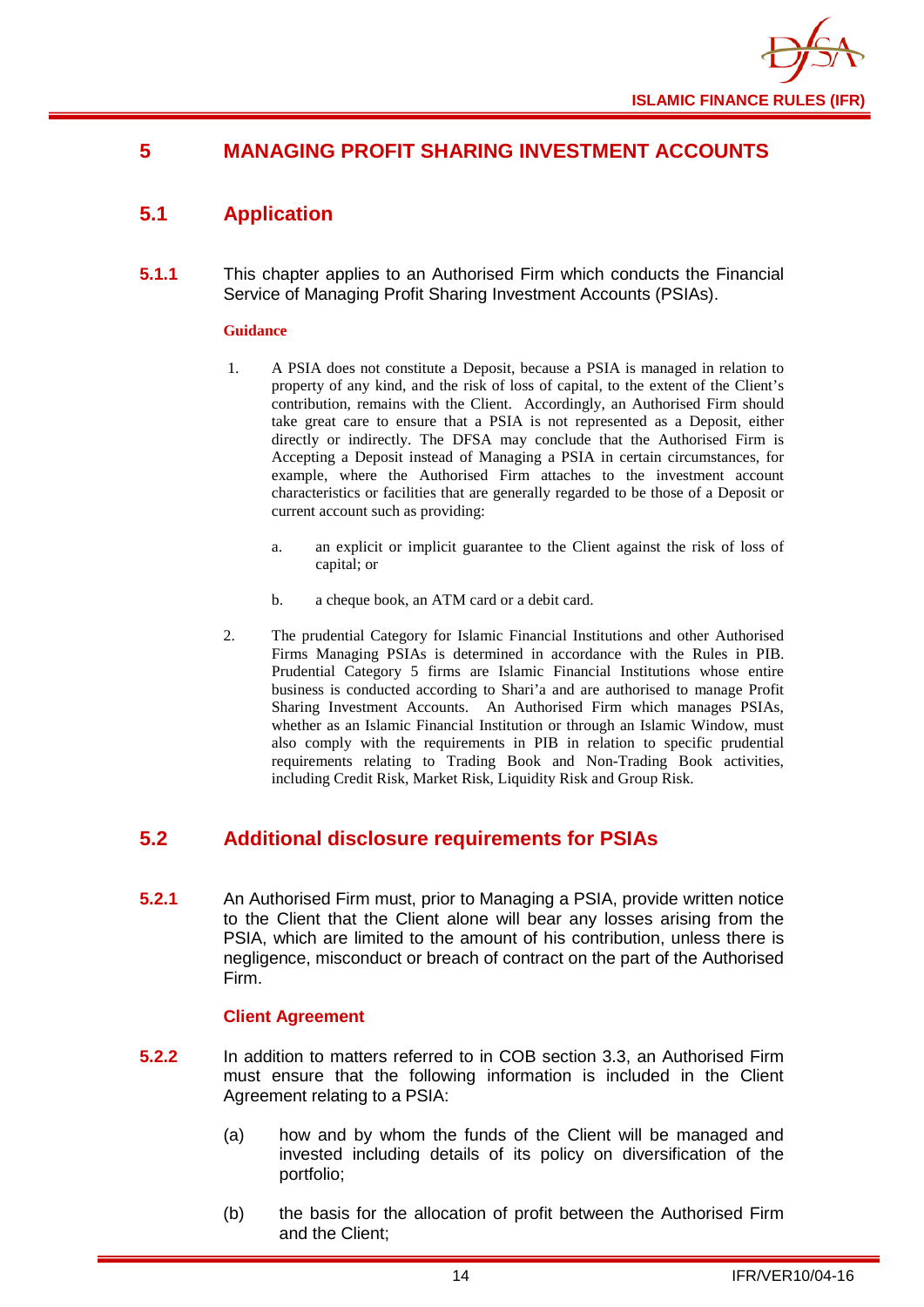

- (c) confirmation of the Client's investment objectives including details of any restrictions requested by the Client, as agreed between the Client and the Authorised Firm;
- (d) a summary of the policies and procedures for valuation of assets or portfolio;
- (e) a summary of policies and procedures for the transfer of funds to and from the Profit Equalisation Reserve or Investment Risk Reserve accounts, if applicable;
- (f) particulars of the management of the PSIA and of any third party to whom the Authorised Firm has or will delegate or outsource the management of the PSIA, including:
	- (i) the name of the third party;
	- (ii) the regulatory status of the third party; and
	- (iii) details of the arrangement.
- (g) details of early withdrawal , redemption or other exit arrangement and any costs to a Client as a result thereof;
- (h) details of segregation of the funds of the Client from the funds of the Authorised Firm and from any claims by the creditors of the Authorised Firm;
- (i) details of whether funds from one PSIA will be commingled with the funds of another PSIA; and
- (j) details of any applicable charges and the basis upon which such charges will be calculated including, any deductions of fees that may be made by the Authorised Firm from the profits of the PSIA.

#### **Periodic Statements**

- **5.2.3** (1) COB section 6.10 applies to an Authorised Firm as if the Authorised Firm is an investment manager in respect of those Clients who are PSIA holders.
	- (2) In addition to the requirements of COB section 6.10, an Authorised Firm must ensure that a periodic statement provided to a Client contains the following information:
		- (a) details of the performance of the Client's investment;
		- (b) the allocation of profit between the Authorised Firm and the Client: and (c) where applicable, details of changes to where applicable, details of changes to the investment strategies that may affect the Client's account or portfolio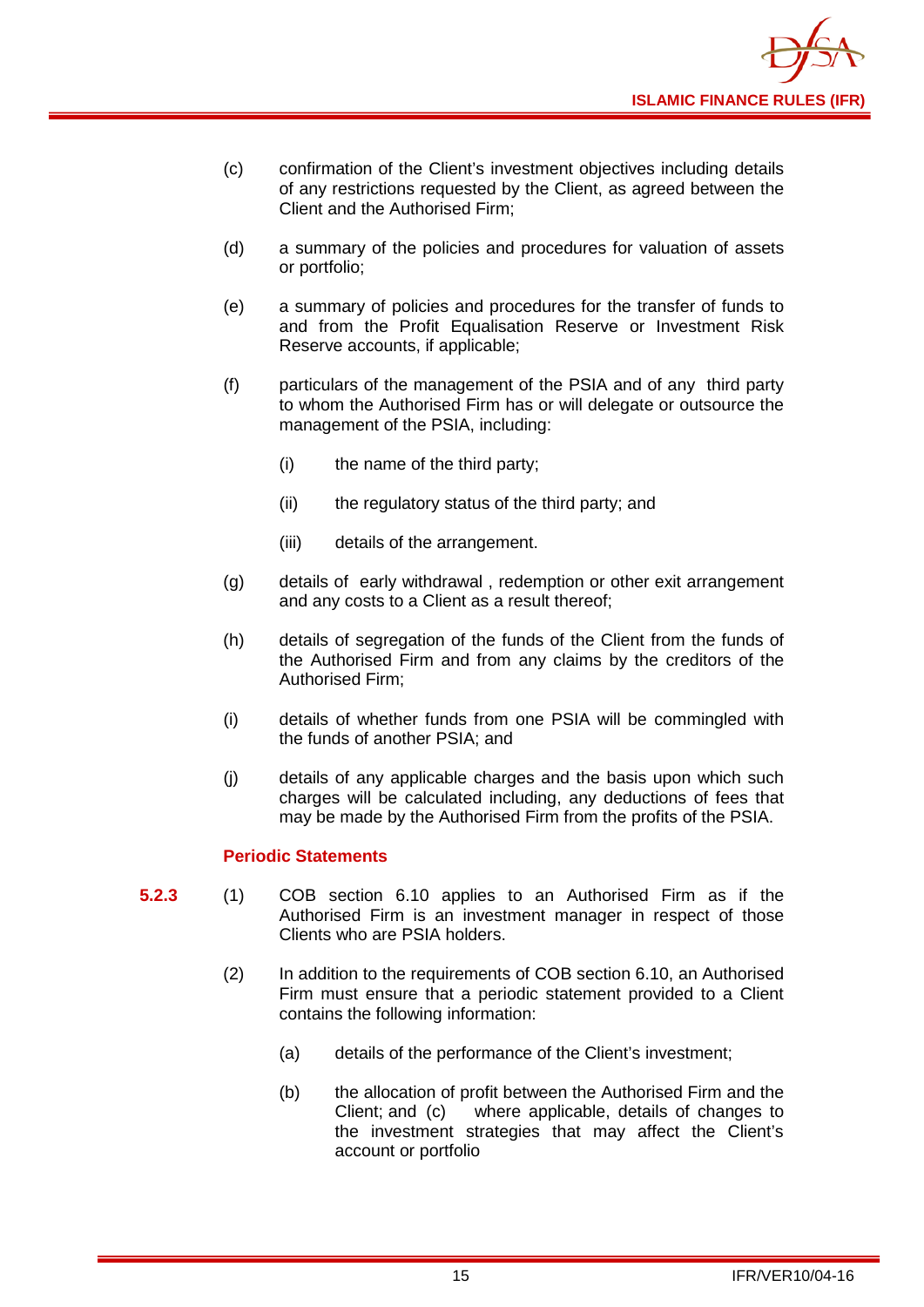

**Additional matters to be included in the policy and procedures manual** 

- **5.2.4** Where an Authorised Firm Manages a PSIA, its Islamic Financial Business policy and procedures manual must address the following additional matters:
	- (a) the basis upon which a PSIA will be deemed restricted or unrestricted;
	- (b) the basis for allocation of profit or loss to the PSIA;
	- (c) the basis for allocation of expenses to the PSIA;
	- (d) the manner in which an Authorised Firm's own funds, funds of restricted PSIAs and funds from unrestricted PSIAs are to be controlled;
	- (e) the manner in which the funds of each type of investment account holder will be managed;
	- (f) the manner in which it will determine priority for investment of own funds and those of holders of unrestricted PSIAs;
	- (g) how provisions and reserves against equity and assets are to be applied; and
	- (h) the manner in which losses incurred as a result of the misconduct or negligence for which the Authorised Firm is responsible will be dealt with.

#### **Guidance**

For the purposes of Rule 5.2.4, the policy and procedures manual should include procedures to ensure that the Authorised Firm manages the accounts of Profit Sharing Investment Account holders in accordance with their instructions.

## <span id="page-18-0"></span>**5.3 Funds of PSIA holders**

**5.3.1** Unless clearly expressed in the contract between an Authorised Firm and a PSIA holder, the Authorised Firm may not use funds provided by a PSIA holder to fund its own corporate activities.

## <span id="page-18-1"></span>**5.4 Prudential requirements**

#### **Application and Interpretation**

**5.4.1** (1) This section applies when calculating Credit Risk or Market Risk in respect of Islamic Contracts invested in or held by an Authorised Firm Managing a PSIA, which is an Unrestricted PSIA.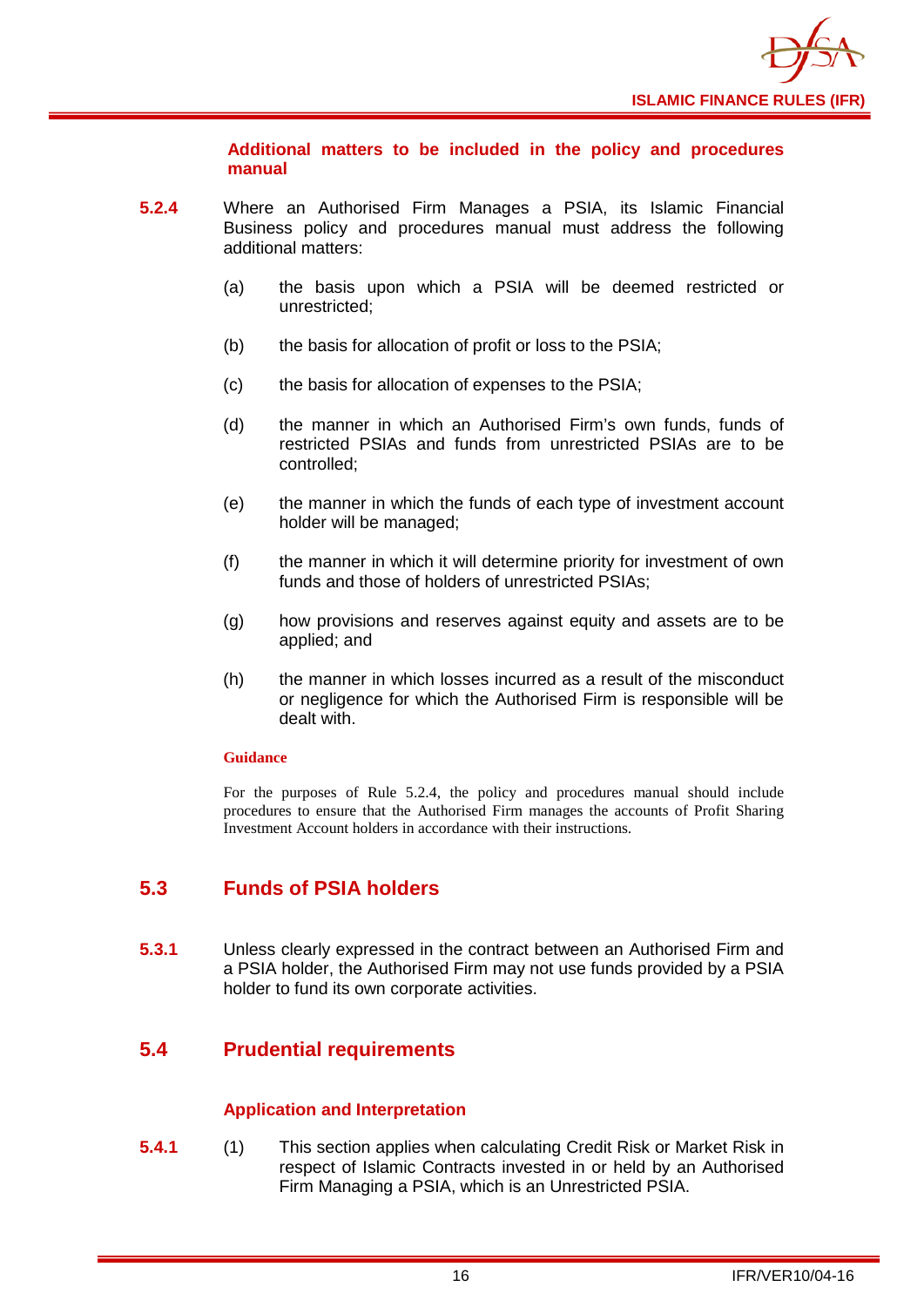- (2) In (1), the Islamic Contracts referred to are contracts which are funded by the PSIA.
- (3) In this section, the term "investing in or holding Islamic Contracts" means investing in or holding as a principal.

#### **Initial and ongoing capital requirements**

#### **Guidance**

- 1. An Authorised Firm undertaking Islamic Financial Business is required to maintain initial and ongoing Capital Requirements in accordance with Rules in part 2 of Chapter 3 of PIB.
- 2. In accordance with Rules in part 3 of chapter 3 of PIB, an Authorised Firm undertaking Islamic Financial Business is required to ensure that only the eligible components of capital are included in the calculation of capital.
- 3. In accordance with PIB Rule 3.15.9, an Authorised Firm undertaking Islamic Financial Business is required to exclude from T2 Capital any amount by which the total of the Profit Equalisation Reserve and the Investment Risk Reserve exceeds the Displaced Commercial Risk Capital Requirement.
- 4. For the purpose of calculating Capital Requirements, an Authorised Firm undertaking Islamic Financial Business or otherwise investing in or holding Islamic Contracts should give due importance to the economic substance of the transaction, in addition to the legal form of the Islamic Contracts.

#### **Systems and controls in relation to PSIAs**

#### **Guidance**

The requirements in Rules 5.4.2 and 5.4.3 amplify the requirements in GEN Chapter 5.

- **5.4.2** In addition to PIB Rule 3.2.4, 3.2.5, GEN Rule 5.3.1 and this module, an Authorised Firm Managing a PSIA must ensure that its senior management establishes and maintains systems and controls that ensure that the Authorised Firm is financially sound and able at all times to satisfy the specific prudential requirements arising out of such business.
- **5.4.3** (1) In addition to Rules in 5.2.4, an Authorised Firm Managing a PSIA must set out in a written policy how it proposes to organise and control the activities that arise from such business and ensure that its activities are conducted in accordance with Shari'a.
	- (2) The policy must as a minimum address, where appropriate, the following matters:
		- (a) how the interests of shareholders and PSIA holders are safeguarded;
		- (b) how the Authorised Firm will limit exposures of PSIA holders to the Authorised Firm;
		- (c) a description of the controls to ensure that the funds of the PSIA are invested in accordance with the investment guidelines agreed in the investment contract;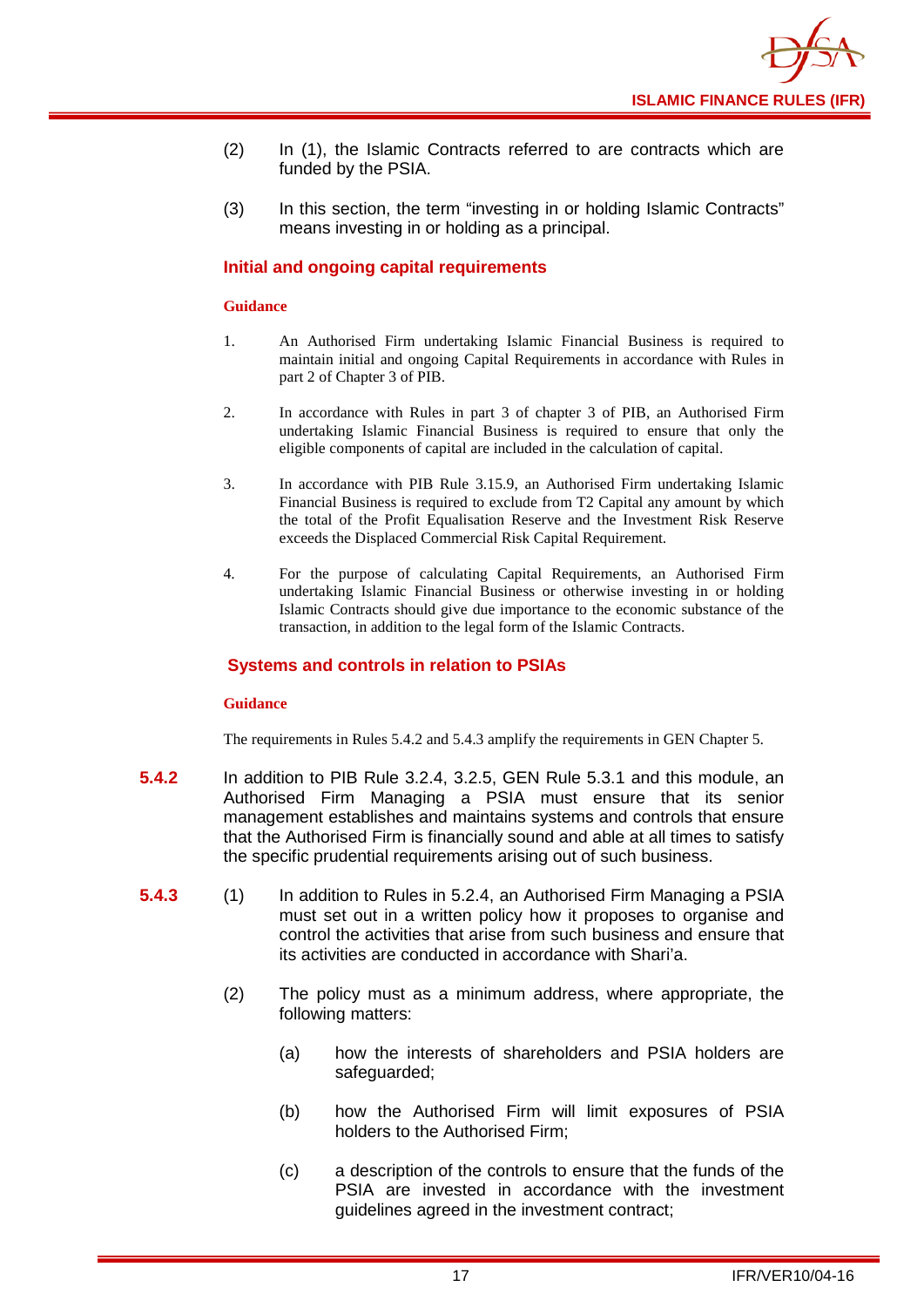

- (d) the basis for allocating profits and losses to the PSIA holders;
- (e) the policy for making provisions and reserves and, in respect of PSIAs, to whom these provisions and reserves revert in the event of a write-off or recovery;
- (f) the Authorised Firm's policy on the prioritisation of investment of own funds and those of Unrestricted PSIA holders;
- (g) how liquidity mismatch will be monitored;
- (h) the basis for allocating expenses to PSIA holders; and
- (i) how the Authorised Firm will monitor the value of its assets.

#### **Displaced commercial risk**

**5.4.4** An Authorised Firm Managing a PSIA, which is an Unrestricted PSIA, must calculate a Displaced Commercial Risk Capital Requirement in respect of its PSIA business.

#### **Guidance**

- 1. An Authorised Firms Managing a PSIA, on an unrestricted basis is subject to a unique type of risk referred to as Displaced Commercial Risk. This risk reflects the fact that an Authorised Firm may be liable to find itself under commercial pressure to pay a rate of return to its PSIA holders which is sufficient to induce those investors to maintain their funds with the Authorised Firm, rather than withdrawing them and investing them elsewhere. If this " required" rate of return is higher than that which would be payable under the normal terms of the investment contract, the Authorised Firm may be under pressure to forgo some of the share of profit which would normally have been attributed to its shareholders (e.g., part of the Mudarib's share). Failure to do this might result in a volume of withdrawals of funds by investors large enough to jeopardise the Authorised Firm's commercial position (or, in an extreme case, its solvency). Thus, part of the commercial risk attaching to the returns attributable to the PSIA is, in effect, transferred to the shareholders' funds or the Authorised Firm's own capital. It also reflects situations whereby an investor may be permitted to exit from an asset pool at par while the fair value of such assets may be lower than their carrying amounts and where the Authorised Firm in certain circumstances may provide for the shortfalls.
- 2. In an Unrestricted PSIA, the account holder authorises the Authorised Firm to invest the account holder's funds in a manner which the Authorised Firm deems appropriate without specifying any restrictions as to where, how or for what purpose the funds should be invested, provided that they are Shari' a compliant. Under this arrangement, the Authorised Firm can commingle the investment account holder's funds with its own funds or with other funds which the Authorised Firm has the right to use. The investment account holders and the Authorised Firm generally participate in the returns on the invested funds.
- 3. In a Restricted PSIA, the account holder imposes certain restrictions as to where, how and for what purpose the funds are to be invested. Further, the Authorised Firm may be restricted from commingling its own funds with the restricted investment account funds for purposes of investment. In addition, there may be other restrictions that the investment account holders may impose. In other words, the funds provided by holders of Restricted PSIAs are managed by the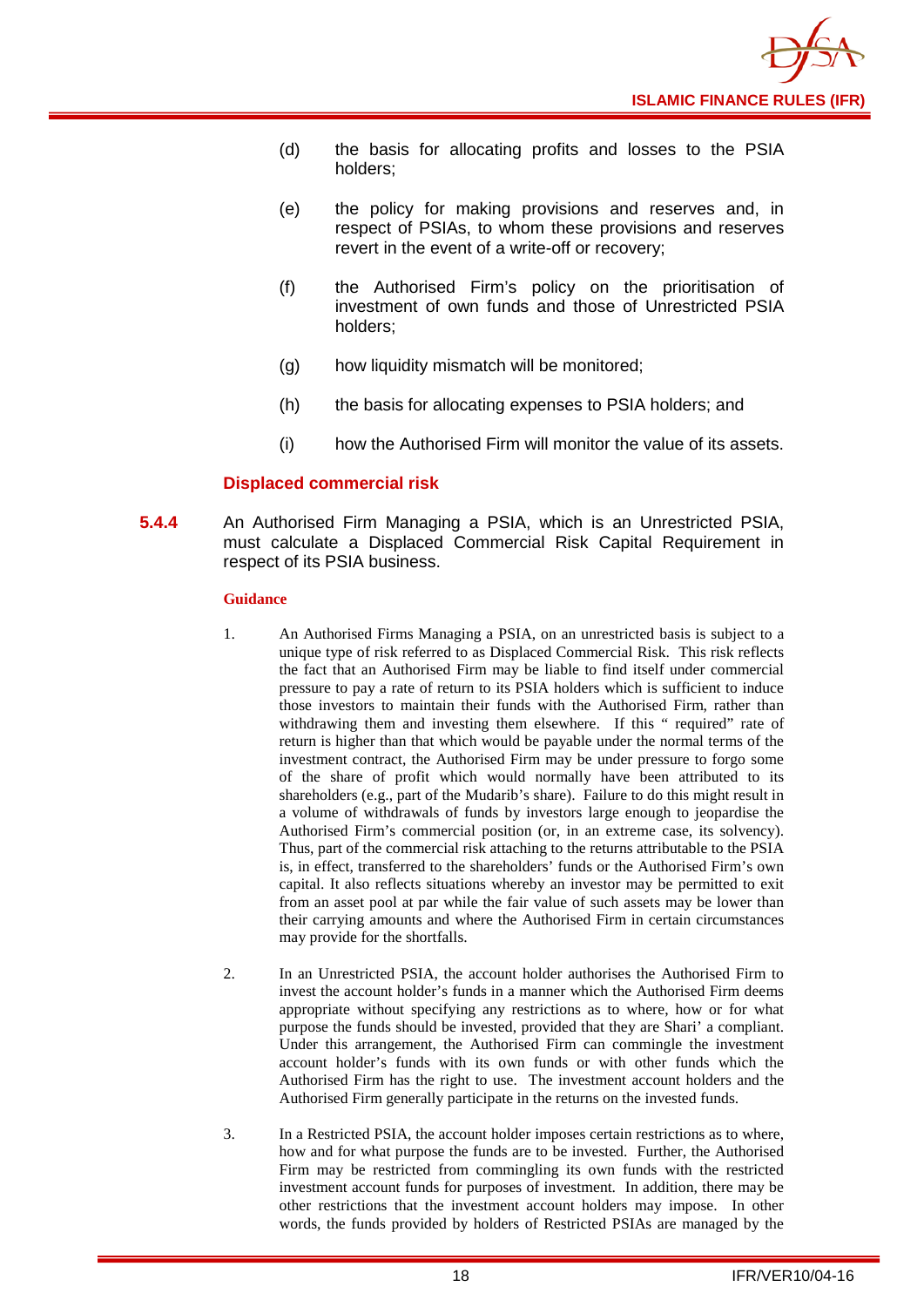Authorised Firm which does not have the right to use or dispose of the investments except within the conditions of the contract.

- 4. An Authorised Firms undertaking Islamic Financial Business is also exposed to fiduciary risk which arises where the terms of the contract between the Authorised Firm and the investor are breached and where the Authorised Firm does not act in compliance with Shari'a.
- 5. An Authorised Firm is required to apply the Capital Requirements specified in PIB chapters 4 and 5 to any other business it carries on.
- **5.4.5** (1) An Authorised Firm's Displaced Commercial Risk Capital Requirement is based on 35% of the CRCOM and Market Risk capital requirement of assets funded by Unrestricted PSIA holders and is calculated using the following formula:

PSIACOM = [PSIACOMcredit + PSIACOMmarket] x 35%.

- (2) PSIACOM is the Displaced Commercial Risk Capital Requirement;
- (3) PSIACOMcredit is the Credit Risk capital requirement for assets funded by Unrestricted PSIA holders and is calculated in accordance with Rules in part 3 of chapter 4 of PIB; and
- (4) PSIACOMmarket is the Market Risk capital requirement for assets funded by Unrestricted PSIA holders and is calculated in accordance with Rules in PIB chapter 5.

#### **Credit risk and counterparty risk for Islamic contracts**

- **5.4.6** (1) An Authorised Firm Managing a PSIA, which is an Unrestricted PSIA, must calculate its PSIAComcredit in relation to all Islamic Contracts financed by Unrestricted PSIAs in the manner prescribed in this section.
	- (2) An Authorised Firm must, when undertaking the calculation in (1), apply an appropriate risk weighting for the relevant Islamic Contract.

**5.4.7** (1) In this section:

- (a) "E" represents the Exposure determined by an Authorised Firm as applicable to an Islamic Contract; and
- (b) "CRW" represents the risk weighting or capital charge assessed by an Authorised Firm as appropriate to that Islamic Contract.
- (2) Where an Islamic Contract is in the Non-Trading Book, an Authorised Firm must determine the PSIACOMcredit for that contract by applying the following formula: E x CRW x 10%.
- (3) Where an Islamic Contract is in the Trading Book, an Authorised Firm must determine the PSIACOMcredit for that contract in accordance with the methodology in PIB A4.7 and A4.8 as appropriate.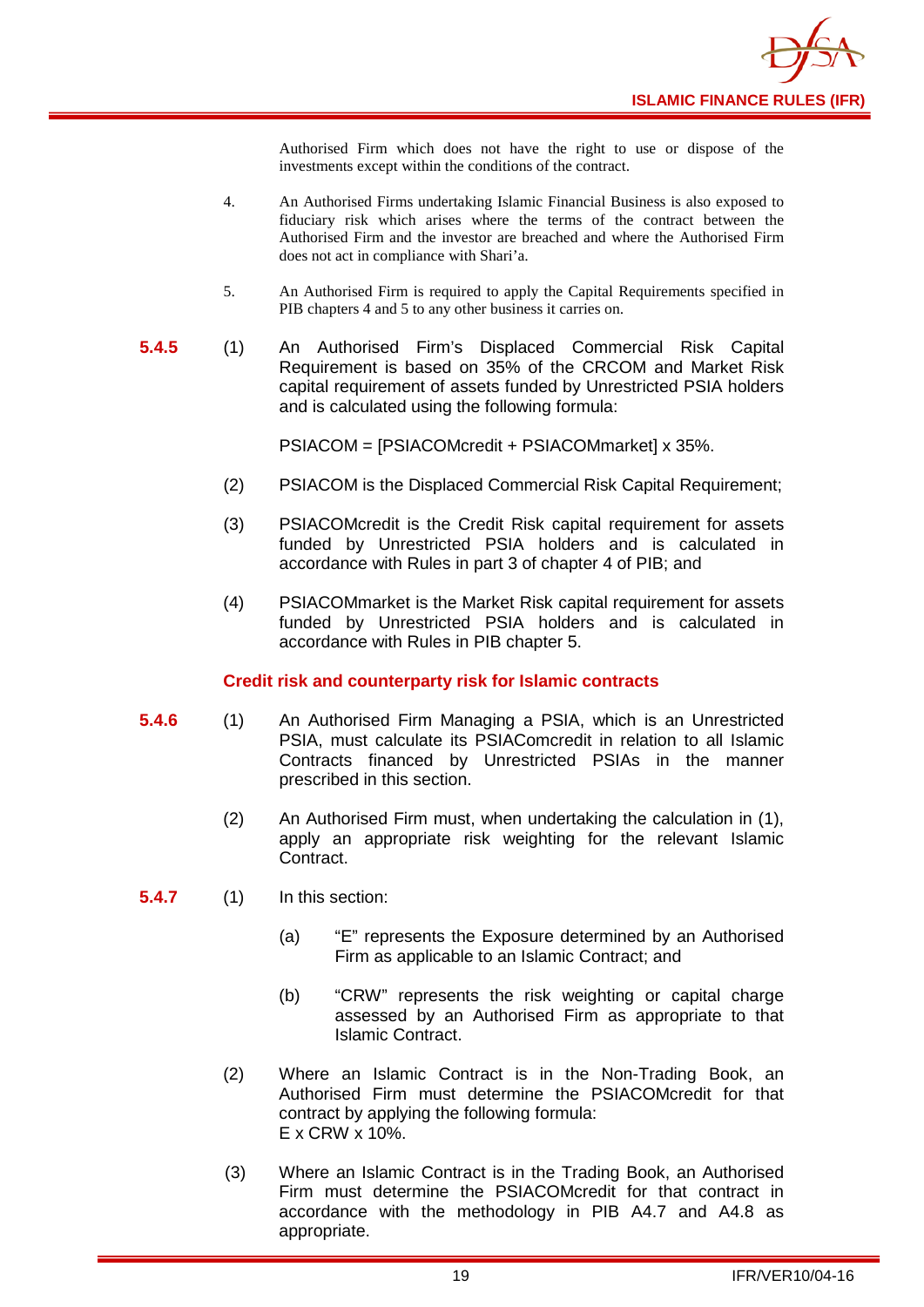

- (4) An Authorised Firm must calculate its PSIACOMcredit of all contracts by:
	- (a) identifying all Islamic Contracts to which this section applies;
	- (b) valuing the underlying investment or asset of each contract and reducing the value of any such investment or asset in the manner stipulated in Section 4.9 of chapter 4 of PIB, the result of which constitutes E for that contract;
	- (c) determining the risk weighting or capital charge appropriate to each contract, which will constitute the CRW for that contract in accordance with Rules in Sections 4.10, 4.11 and 4.12 of chapter 4 of PIB;
	- (d) applying the respective formula in Rule 5.4.7(2) or (3) to determine of PSIACOMcredit in respect of each contract; and
	- (e) summing the PSIACOMcredit of each contract to determine the PSIACOMcredit applicable to the Authorised Firm.

#### **Guidance**

- 1. The DFSA considers that this Guidance will assist an Authorised Firm in applying the appropriate risk weighting or capital charge to each Islamic Contract for the purpose of Rule 5.4.7. Accordingly, the DFSA expects an Authorised Firm managing PSIAs, which are Unrestricted PSIAs to pay due regard to this Guidance.
- 2. The Rules in this section and this Guidance are also relevant to an Authorised Firm which invests in or holds Islamic Contracts, when calculating CRCOM for Islamic Contracts under PIB chapter 4.
- 3. Table 2 contains Guidance on how an Authorised Firm Managing a PSIA, which is an Unrestricted PSIA should apply risk weightings for Islamic Contracts in respect of calculating relevant E and CRW for its PSIACOMcredit component of the PSIACOM.

#### **Table 2**

|                              |                                        | 3.                               |  |  |  |  |
|------------------------------|----------------------------------------|----------------------------------|--|--|--|--|
| <b>Islamic Contract type</b> | <b>Underlying investment or asset</b>  | CRW                              |  |  |  |  |
|                              |                                        |                                  |  |  |  |  |
| Binding Murabaha for the     | Asset with an Authorised Firm before   | Apply the appropriate percentage |  |  |  |  |
| Purchase Orderer (MPO)       | purchase by the Counterparty           | from the second column in the    |  |  |  |  |
|                              |                                        | table in PIB Rule A4.6.5         |  |  |  |  |
|                              | Accounts receivable for the contract,  | CRW in accordance with PIB       |  |  |  |  |
|                              | i.e. amounts due from the Counterparty | chapter 4                        |  |  |  |  |
|                              | less any provision for doubtful debts  |                                  |  |  |  |  |
| Murabaha and Non-binding     | Accounts receivable for the contract,  | CRW in accordance with PIB       |  |  |  |  |
| Murabaha for the Purchase    | i.e. amounts due from the Counterparty | chapter 4                        |  |  |  |  |
| Orderer (MPO)                | less any provision for doubtful debts  |                                  |  |  |  |  |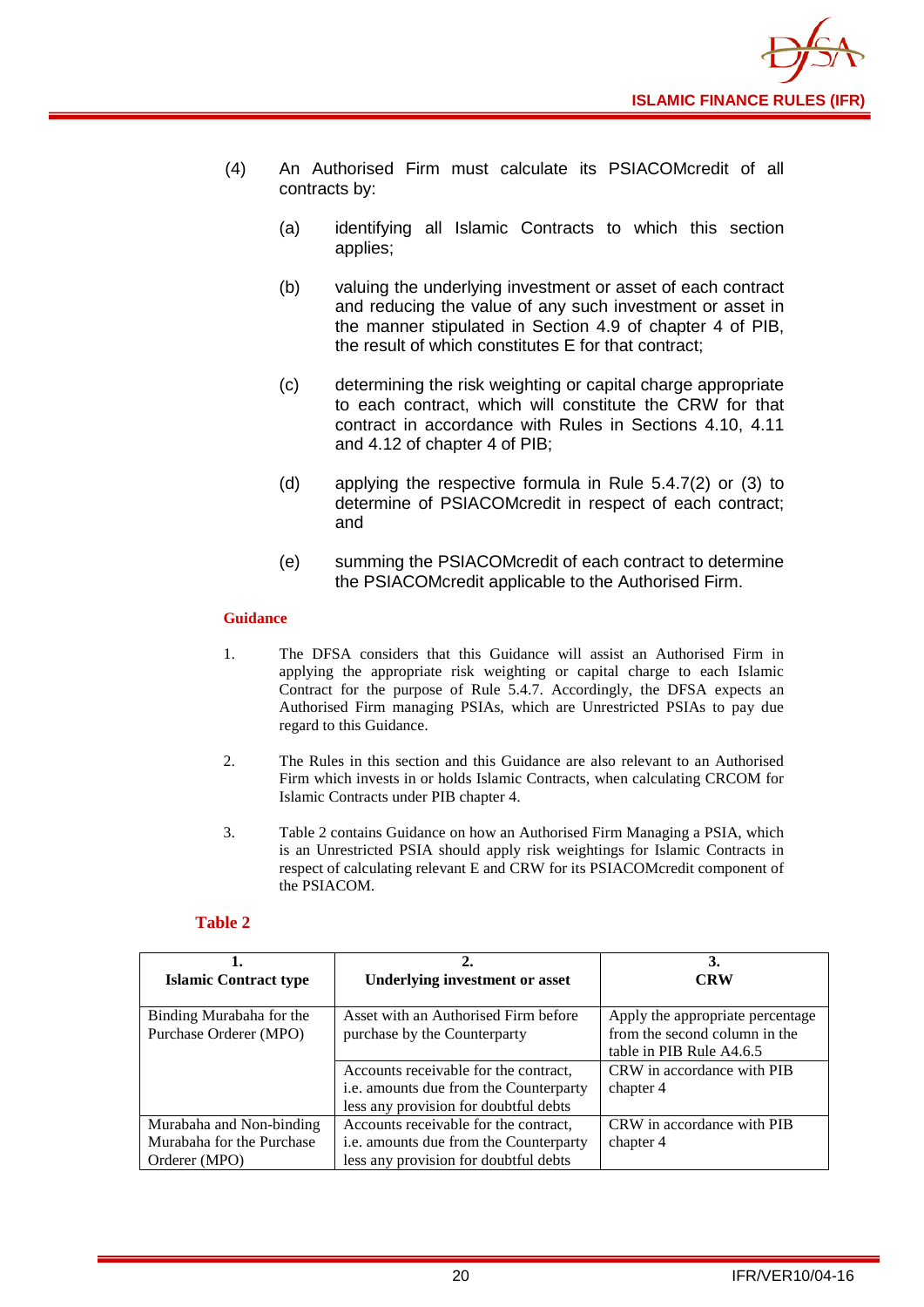

| 1.                                                                            | 2.                                                                                                                                                                                               | 3.                                                                                                                                                                                                           |  |  |  |  |  |
|-------------------------------------------------------------------------------|--------------------------------------------------------------------------------------------------------------------------------------------------------------------------------------------------|--------------------------------------------------------------------------------------------------------------------------------------------------------------------------------------------------------------|--|--|--|--|--|
| <b>Islamic Contract type</b>                                                  | <b>Underlying investment or asset</b>                                                                                                                                                            | <b>CRW</b>                                                                                                                                                                                                   |  |  |  |  |  |
| Mudaraba and Musharaka                                                        | Where the underlying investment meets<br>the requirements for inclusion in the<br><b>Trading Book</b>                                                                                            | Market Risk Capital Requirement<br>for the exposure associated with<br>the underlying investment<br>determined in accordance with<br>PIB chapter 5                                                           |  |  |  |  |  |
|                                                                               | Investment in commercial enterprise to<br>undertake business ventures other than<br>trading activities (or other than those<br>which meet the requirements for<br>inclusion in the Trading Book) | CRW of 400% on the exposure                                                                                                                                                                                  |  |  |  |  |  |
|                                                                               | Investment in real estate assets and<br>other movable assets, using underlying<br>Ijarah and Murabaha contracts                                                                                  | CRW of the lessee for the<br>underlying Ijarah contracts or the<br>CRW of the counterparty of the<br>underlying Murabaha contract, in<br>accordance with PIB App4                                            |  |  |  |  |  |
| Ijarah/Ijarah Muntahia<br><b>Bittamleek</b>                                   | Asset with an Authorised Firm<br>available for lease before purchase by<br>the Counterparty – for both contracts<br>with both binding or non-binding<br>promise to lease                         | Apply the appropriate percentage<br>from the second column in the<br>table in PIB Rule A4.6.5                                                                                                                |  |  |  |  |  |
|                                                                               | Residential real estate where the lessee<br>has the right to purchase property at the<br>end of the lease and the lessor has a<br>legally enforceable first charge over the<br>property          | Apply the appropriate percentage<br>in accordance with PIB Rule<br>4.12.17                                                                                                                                   |  |  |  |  |  |
|                                                                               | Total estimated value of lease<br>receivables for the whole duration of<br>the Ijarah, less any recovery value of<br>the leased asset                                                            | CRW of Ijarah lessee, in<br>accordance with PIB Section 4.12                                                                                                                                                 |  |  |  |  |  |
| Full recourse Istisna'a -with<br>or without parallel Istisna'a                | Net balance of the work-in-progress                                                                                                                                                              | CRW of the Istisna'a buyer, in<br>accordance with PIB Section 4.12                                                                                                                                           |  |  |  |  |  |
| and<br>limited / non-recourse<br>Istisna'a with/without<br>parallel Istisna'a | Total amount receivable from the<br>counterparty, pursuant to contract<br>billings                                                                                                               | CRW of Istisna'a buyer, in<br>accordance with PIB Section 4.12                                                                                                                                               |  |  |  |  |  |
| Salam and parallel Salam                                                      | Value of the underlying asset<br>receivable for the Salam contract                                                                                                                               | CRW in accordance with PIB<br>Section 4.12                                                                                                                                                                   |  |  |  |  |  |
|                                                                               | Assets acquired<br>Balance in relevant accounts receivable                                                                                                                                       | 100%<br>CRW in accordance with PIB<br>Section 4.12                                                                                                                                                           |  |  |  |  |  |
| Kefala                                                                        | The amount of the guarantee                                                                                                                                                                      | CRW in accordance with PIB<br>Section 4.12                                                                                                                                                                   |  |  |  |  |  |
| Sukuk held in the Non-<br><b>Trading Book</b>                                 | Receivables from the Sukuk structure,<br>including the principal and any returns<br>associated with it, arising from any of<br>the following as underlying contracts:                            | CRW applicable to underlying<br>Ijarah, Salam or Murabaha<br>contracts, in accordance with PIB<br>Section 4.12                                                                                               |  |  |  |  |  |
|                                                                               | Salam<br>Istisna'a<br>Ijarah<br>Murabaha<br>Mudaraba<br>Musharaka                                                                                                                                | If the Sukuk provides recourse to<br>the issuer, CRW applicable to the<br>issuer or CRW applicable to<br>underlying contracts of the Sukuk<br>is in accordance with PIB Section<br>4.12, whichever is higher |  |  |  |  |  |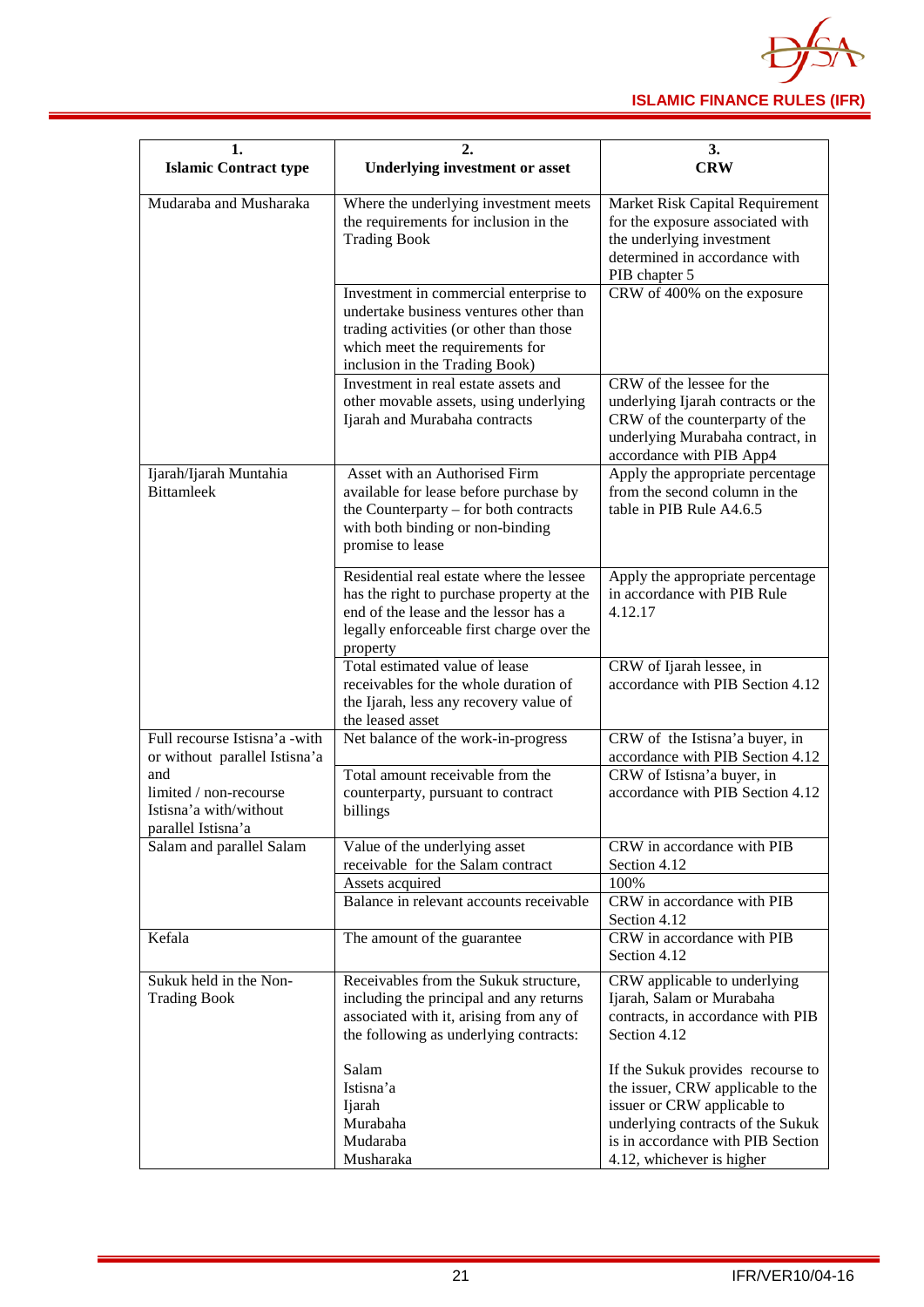

| 1.                           | 2.                                                                                                                                                             | 3.                                                                                                                                                                                                                                                                                                                              |  |  |  |  |  |
|------------------------------|----------------------------------------------------------------------------------------------------------------------------------------------------------------|---------------------------------------------------------------------------------------------------------------------------------------------------------------------------------------------------------------------------------------------------------------------------------------------------------------------------------|--|--|--|--|--|
| <b>Islamic Contract type</b> | <b>Underlying investment or asset</b>                                                                                                                          | <b>CRW</b>                                                                                                                                                                                                                                                                                                                      |  |  |  |  |  |
|                              | Usufructs/services                                                                                                                                             | CRW applicable to underlying<br>service provider or usufruct<br>owner, in accordance with PIB<br>Section 4.12. If the Sukuk<br>provides recourse to the issuer,<br>CRW applicable to the issuer or<br>CRW applicable to underlying<br>service provider or usufruct<br>owner in accordance with PIB<br>App4, whichever is higher |  |  |  |  |  |
|                              | Leased assets                                                                                                                                                  | The higher of CRW of the<br>underlying leased assets and that<br>of the issuer                                                                                                                                                                                                                                                  |  |  |  |  |  |
|                              | Investment agency                                                                                                                                              | The higher of CRW of the<br>underlying assets and that of the<br>issuer                                                                                                                                                                                                                                                         |  |  |  |  |  |
|                              | Muzara'a (share of produce of the land)<br>Musaqa (share of produce of the trees)<br>Mugarasa (share in the land and the<br>trees)                             | 100%                                                                                                                                                                                                                                                                                                                            |  |  |  |  |  |
|                              | Mixture of tangible and intangible<br>assets                                                                                                                   | The higher of CRW of the<br>underlying assets and that of the<br>issuer                                                                                                                                                                                                                                                         |  |  |  |  |  |
|                              | Where the underlying investment meets<br>the requirements for inclusion in the<br><b>Trading Book</b>                                                          | Market Risk Capital Requirement<br>for the exposure associated with<br>the underlying investment<br>determined in accordance with<br>PIB chapter 5                                                                                                                                                                              |  |  |  |  |  |
| Bai' Bithaman Ajil           | Residential and commercial properties<br>Plant and equipment<br>Motor vehicles<br><b>Shares</b><br>Land                                                        | CRW in accordance with PIB<br>chapter 4                                                                                                                                                                                                                                                                                         |  |  |  |  |  |
| Arboun                       | Where an Authorised Firm has made<br>the purchase deposit                                                                                                      | CRW in accordance with PIB<br>chapter 4                                                                                                                                                                                                                                                                                         |  |  |  |  |  |
|                              | Where an Authorised Firm has received<br>the purchase deposit<br>Where the contract would meet the<br>requirements for inclusion in the<br><b>Trading Book</b> | No CRW is applicable<br>Market Risk Capital Requirement<br>for the exposure associated with<br>the underlying investment<br>determined in accordance with<br>PIB chapter 5                                                                                                                                                      |  |  |  |  |  |

- 4. Where an Islamic Contract is not listed in Table 2, an Authorised Firm should consult with the DFSA, on a case-by-case basis, to determine the:
	- a. contract type and the underlying investments or assets to calculate the E; and
	- b. appropriate risk weighting or the capital charge for such contract to calculate the CRW.
- 5. In some cases, as stipulated in the relevant parts of column 3 of Table 2, the calculation of capital requirement should be carried out as prescribed in PIB Rule A4.6.5 and in accordance with PIB chapter 5.
- 6. In determining the E of a Binding Murabaha for the Purchase Orderer (MPO), as per PIB Rule A4.6.5, E should equal the total acquisition cost of the asset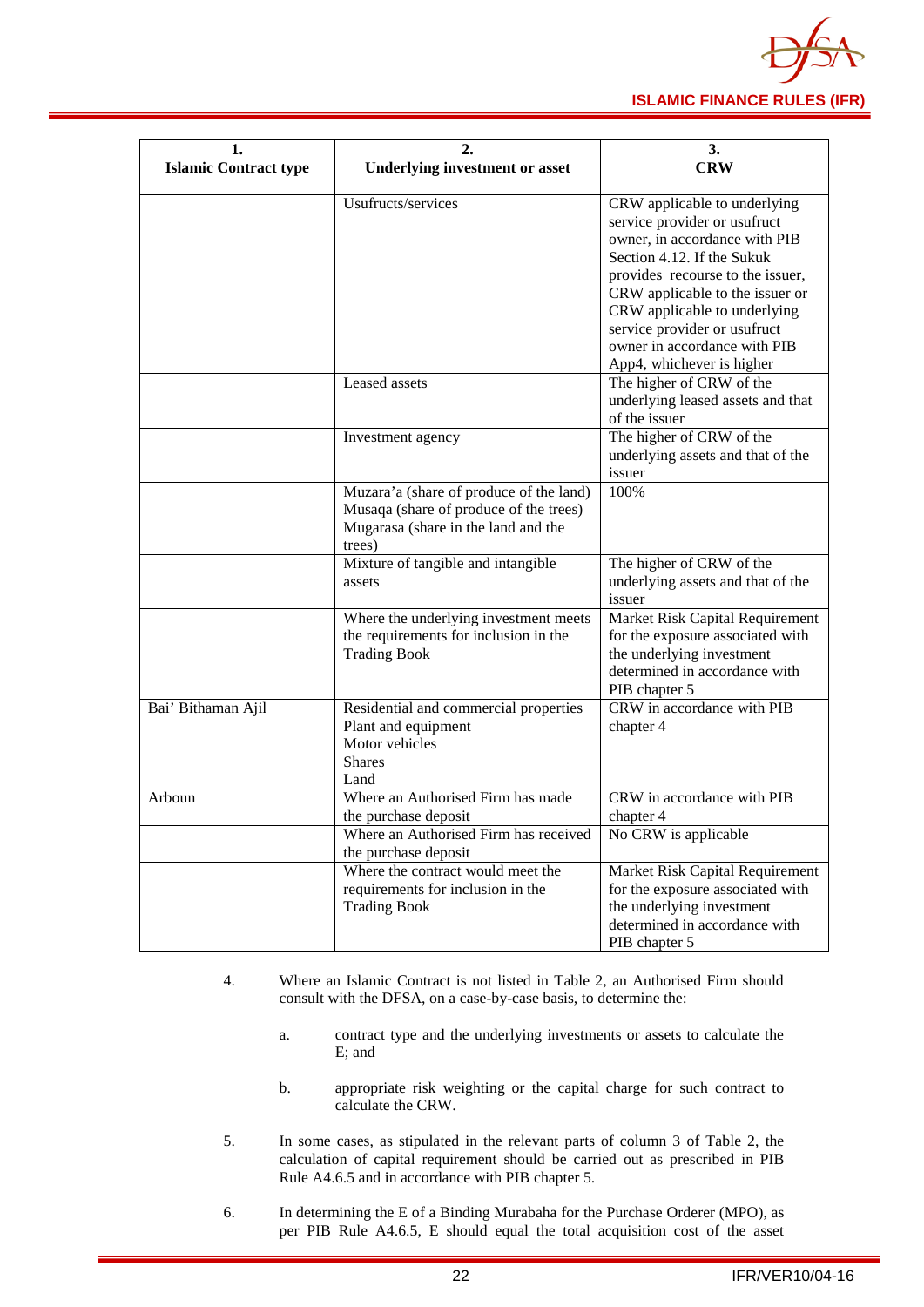

(purchase price and other direct costs) less market value of the asset (net of any haircut) less any security deposit provided.

- 7. In determining the E of Ijarah / Ijarah Munthia Bittamleek contract, as per PIB Rule A4.6.5, E should equal the total acquisition cost of the asset (purchase price and other direct costs) less the market value of the asset (net of any haircut), less any Arboun (earnest money deposit received from the potential lessee).
- 8. In addition to paragraph 7 above, in the case of an Ijarah Muntahia Bittamleek contract, the exposure may be reduced by the recovery value of the leased asset, only in cases where there is a reasonable basis to conclude that the leased asset can be repossessed and effectively redeployed as a leased asset to another Counterparty. This is important because the asset leased under the Ijarah Muntahia Bittamleek contract is usually customised equipment or large pieces of equipment which are integrated with other assets of the lessee and hence are unsuitable for repossession and releasing to another lessee.
- 9. In determining the E of an Istisna'a contract, the exposures arising from such a contract should not be netted off against exposures arising from a Parallel Istisna'a contract entered into by an Authorised Firm for procuring the underlying investment for the Istisna'a contract.
- 10. In determining the E of a Salam contract, the exposures arising from such a contract should not be netted off against exposures arising from a Parallel Salam contract entered into by an Authorised Firm for procuring the underlying asset for the Salam contract.
- 11. Off-balance sheet exposures for import or export financing contracts based on Murabaha, where the underlying goods or shipment are collateralised and insured, should attract a 20% CCF to an Authorised Firm that issues or confirms the letter of credit.
- 12 Where Mudaraba and Musharaka contracts are used to invest in commercial enterprise to undertake business ventures other than trading activities (or other than those which meet the requirements for inclusion in the Trading Book), the E is measured as the amount invested in the commercial enterprise less any specific provisions. If there is a guarantee and such guarantor is not connected to the commercial enterprise, then the CRW for the guarantor will be applied for risk weighting for the amount of any such guarantee.
- 13. In addition to the relevant Rules prescribed in PIB chapter 4 and PIB App4, an Authorised Firm may consider the following types of collateral as eligible collateral for Credit Risk management:
	- a. Hamish Jiddiyyah (security deposit) only for agreements to purchase or lease preceded by a binding promise;
	- b. Arboun where earnest money deposit held after a contract is established as collateral to guarantee contract performance; and
	- c. in Mudaraba investment in project finance, an Authorised Firm may use the collateralisation of the progress payments made by the ultimate customers to mitigate the exposures of unsatisfactory performance by the Mudarib.
- 14. Where an Authorised Firm places funds under a Mudaraba contract, subject to a Shari`a compliant guarantee from a third party and such a guarantee relates only to the Mudaraba capital, the capital amount should be risk-weighted at CRW of the guarantor provided that the CRW of that guarantor is lower than the CRW of the Mudarib (as a Counterparty). Otherwise, the CRW of the Mudarib will apply.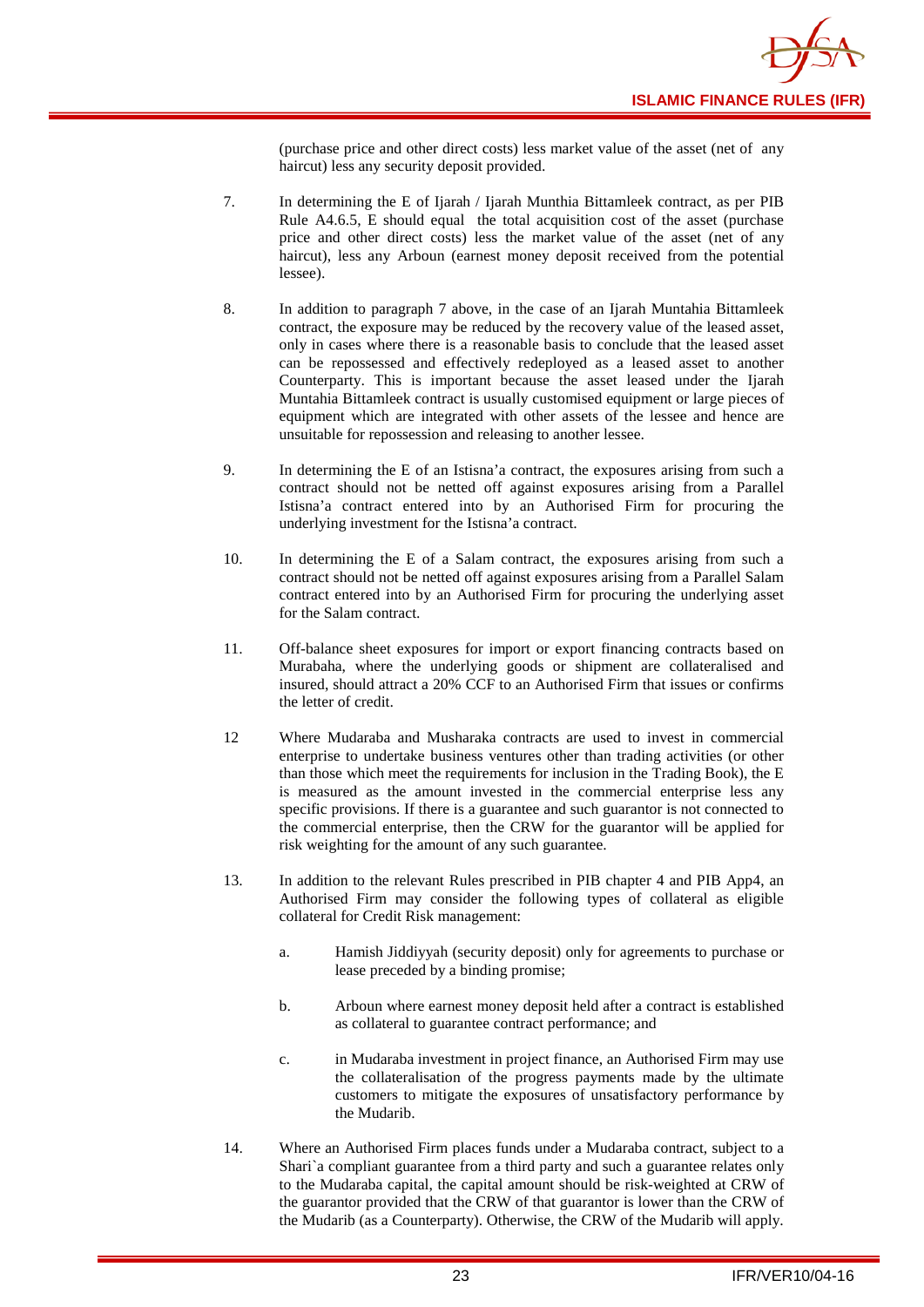

15. An Authorised Firm placing liquid funds with a central bank or another financial institution on a short-term Mudaraba basis in order to obtain a return on those funds, may apply the CRW applicable to the Mudarib (as a Counterparty), provided the Mudarib effectively treats the liquid funds placement as its liability, although normally such placements are not treated as liabilities of the Mudarib.

#### **Market risk**

- **5.4.8** An Authorised Firm Managing a PSIA, which is an Unrestricted PSIA, must calculate its PSIACOMmarket in relation to all underlying Islamic Contracts in the manner prescribed in PIB chapter 5, except as may be provided in Rules 5.4.8 to 5.4.17.
- **5.4.9** An Authorised Firm must treat Sukuk held in its Trading Book as equity for the purpose of calculating its Equity Risk Capital Requirement and determine the same in accordance with PIB Rule 5.5.2.
- **5.4.10** Where investments are made using Musharaka or Mudaraba contracts with commodities as the underlying assets, an Authorised Firm must calculate its Commodities Risk Capital Requirement in accordance with PIB Rule 5.7.2.
- **5.4.11** An Authorised Firm which is exposed to the risk of foreign currencies and gold under any Islamic Contract, must calculate its Foreign Exchange Risk Capital Requirement in accordance with PIB Rule 5.6.2.
- **5.4.12** An Authorised Firm which is exposed to commodities including precious metals but excluding gold under any Islamic Contract, must calculate its Commodities Risk Capital Requirement in accordance with PIB Rule 5.7.2.
- **5.4.13** (1) Commodities held by an Authorised Firm for selling or leasing when executing a Murabaha, non-binding MPO, Salam or Parallel Salam Contract must be included in the calculation of its Commodities Risk Capital Requirement.
	- (2) Where an Authorised Firm executes Salam and parallel Salam contracts, the resultant long and short positions may be set off for calculating the net open position, provided that the positions are in the same commodity, regardless of how its Commodities Risk Capital Requirement is calculated.
- **5.4.14** Where an Authorised Firm executes Musharaka or Mudaraba contracts for investing in entities or investment vehicles that trade in foreign exchange, equities or commodities, it must include the relevant underlying assets in the calculation of its Market Risk Capital Requirement in accordance with PIB chapter 5.

#### **Concentration risk**

#### **Guidance**

1. This section sets specific Large Exposure limits for assets financed by PSIAs, which are Unrestricted PSIAs. The DFSA uses these limits to provide constraints on the amount of Concentration Risk to which an Authorised Firm is subject in respect of its PSIA holdings. In assessing PSIA Large Exposures, an Authorised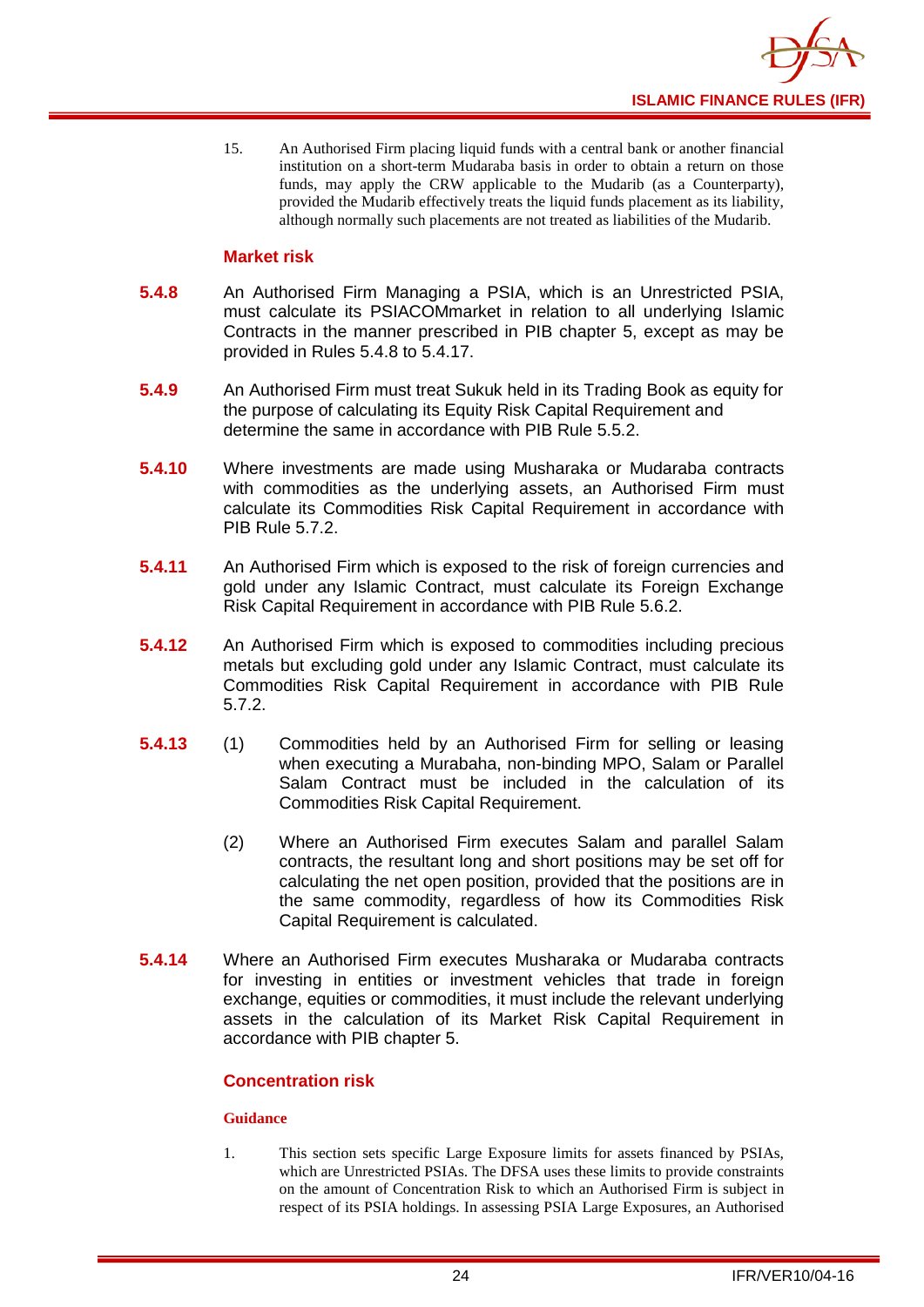

Firms may take advantage of the exemptions and partial exemptions set out in PIB section A4.11.

- 2. An Authorised Firm has a Large Exposure where its PSIA holders' credit Exposure to a single Counterparty or issuer, or group of Closely Related or Connected Counterparties, is large in relation to the Authorised Firm's Capital Resources. Where Exposure to a Counterparty or issuer is large, PSIA holders risk a large loss should the Counterparty default.
- 3. Exposures arising from assets that are financed by an Authorised Firm's own funds are dealt with in PIB section 4.15.

#### **Exposure limits**

- **5.4.15** An Authorised Firm Managing a PSIA, which is an Unrestricted PSIA, must not have an Exposure to a Counterparty or to a group of Closely Related Counterparties or to a group of Connected Counterparties that exceeds any one of the following percentages of its Capital Resources:
	- (a) 25% if financed by its Capital Resources or Unrestricted PSIAs; or
	- (b) 40% if financed by the total of its own Capital Resources and, Unrestricted PSIAs.

#### **Guidance**

In accordance with PIB section 4.15, the aggregate of an Authorised Firm's Exposure to a Counterparty or to a group of Closely Related Counterparties may not exceed 25% of the Authorised Firm's Capital Resources.

- **5.4.16** The sum of an Authorised Firm's non-exempt Large Exposures must not exceed 800% of its Capital Resources for Exposures funded by the Authorised Firm's Capital Resources and Unrestricted PSIAs.
- **5.4.17** An Authorised Firm must:
	- (a) monitor and control its Exposures funded by PSIAs, which are Unrestricted PSIAs, on a daily basis to ensure they remain within the concentration risk limits specified in Rule 5.4.15; and
	- (b) if a breach occurs, notify the DFSA immediately and confirm it in writing.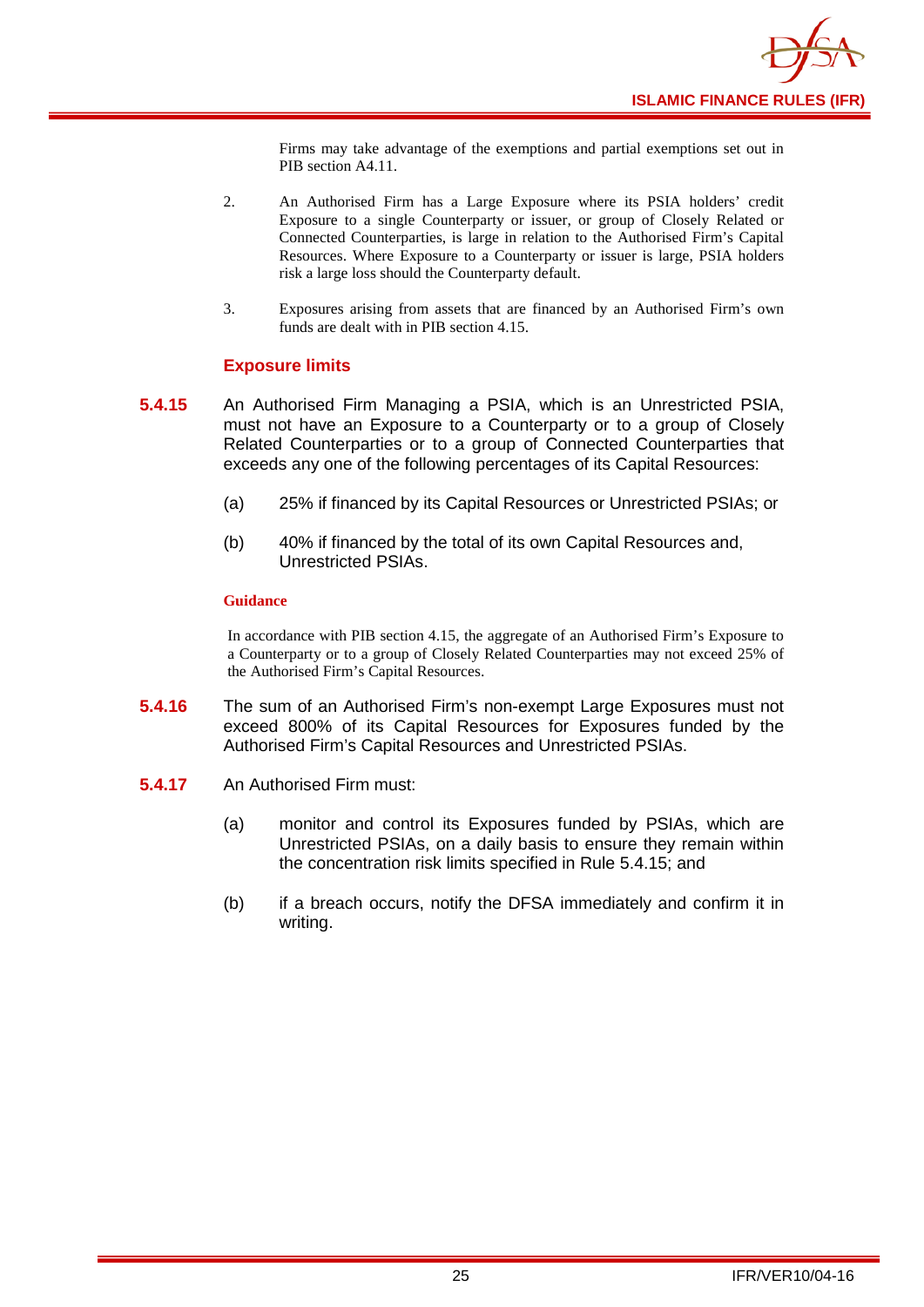

## <span id="page-28-0"></span>**6 ISLAMIC COLLECTIVE INVESTMENT FUNDS**

#### **Guidance**

This chapter contains additional requirements that apply to a Collective Investment Fund operated or held out as being operated as an Islamic Fund. A Collective Investment Fund is defined in Article 11 of the Collective Investment Law 2010 (the Law). The definition in Article 11 of the Law is very wide and can capture some Islamic financial activities. However, under Article 12 of the Law, the DFSA can make Rules excluding certain arrangements or types of arrangements from constituting a Fund. Certain types of Islamic Financial Business are not regulated as Collective Investment Funds due to express exclusions provided. Key Islamic Financial Business related exclusions under the collective investment regime are Managing Insurance, participation rights evidenced by Sukuk certificates and managing PSIAs.

## <span id="page-28-1"></span>**6.1 Application**

#### **6.1.1** (1) This section applies in the case of a Domestic Fund:

- (a) which is an Islamic Fund, to its Fund Manager and where appointed, its Trustee; or
- (b) which is an Umbrella Fund with one or more Islamic Sub-Funds, to its Fund Manager and where appointed, its Trustee in respect of those Sub-Funds.
- (2) The requirements that apply to a conventional Fund apply equally to an Islamic Fund, except as otherwise provided in this chapter.
- (3) In this chapter, except where otherwise provided, any reference to a Fund is to an Islamic Fund or to an Islamic Sub-Fund of an Umbrella Fund as the case may be and any reference to a Fund Manager is a reference to a Fund Manager of such a Fund.

#### **Guidance**

- 1. While the CIR module contains the key requirements relating to the management and operation of conventional Collective Investment Funds, this module sets out the additional requirements that apply where such a Fund is managed or held out as being managed as an Islamic Fund. There are other requirements that apply to such firms which are found in other modules of the DFSA rulebook, such as the GEN module, COB module and PIB module.
- 2. While section 3 contains the requirements that apply to Authorised Firms which are Fund Managers of Collective Investment Funds, the requirements in this section mainly focuses on Shari'a compliance related requirements that apply at the Fund level. For example, while the systems and controls required under section 3.3 relate to the systems and controls that a firm must have in order to comply with its Shari'a obligations, Rule 6.1.3 sets out systems and controls that must be established and maintained at the Fund level.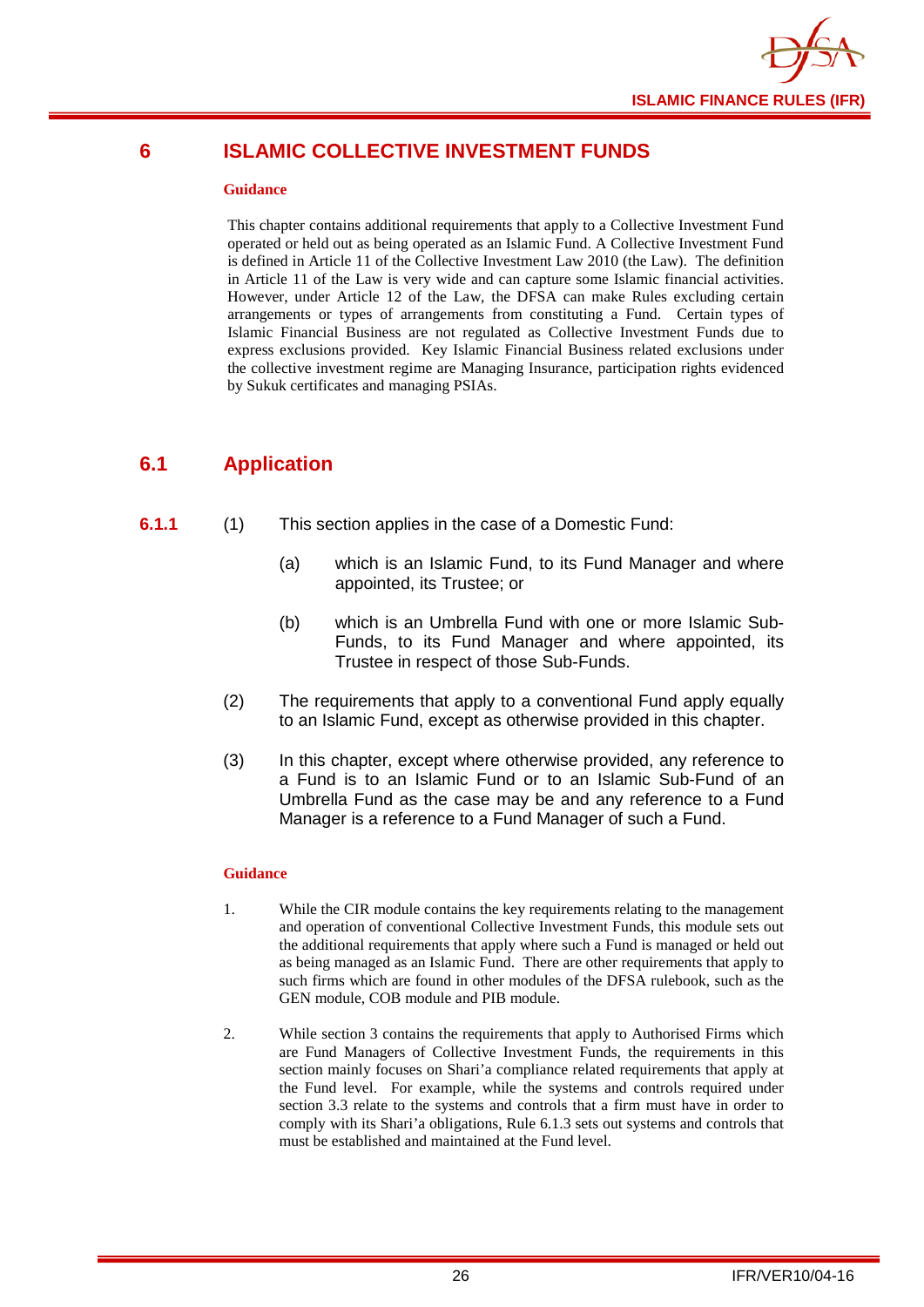

#### **Systems and controls**

- **6.1.2** (1) The Fund Manager of a Fund must establish and maintain systems and controls which ensure that its management of the Fund and the Fund Property is Shari'a compliant.
	- (2) A Fund Manager may, where it is practicable to do so, include the systems and controls required under (1) within those it is required to establish and maintain pursuant to Rule 3.3.1.

#### **Guidance**

- 1. Article 38 of the Collective Investment Law 2010 requires the Fund Manager to establish and maintain systems and controls, including, but not limited, to financial and risk controls to ensure sound management of the Fund in accordance with the Fund's Constitution and its most recent Prospectus, taking due account of the nature, scale and complexity of the Fund's investments and operations.
- 2. Rule 3.3.1 requires a Fund Manager of Islamic Funds to establish and maintain systems and controls to ensure its Shari'a compliance.

#### **Fund's constitutional documents**

- **6.1.3** (1) The Fund Manager of a Domestic Fund that is a Public Fund must ensure that its Fund's Constitution and Prospectus are, and remain, approved by the Fund's Shari'a Supervisory Board.
	- (2) The Fund Manager of an Exempt Fund must ensure that the Fund's Constitution and Prospectus are, and remain, approved by the Fund Manager's Shari'a Supervisory Board.

#### **Guidance**

See Guidance note 3 under Rule 6.2.1.

#### **Islamic Financial Business policy and procedures manual**

#### **Guidance**

A Fund Manager may, instead of having a separate Islamic Financial Business policy and procedures manual both at the firm level and at the Fund level, maintain a single Islamic Financial Business policy and procedures manual for the firm and the Funds it manages.

- **6.1.4** The Fund Manager of a Fund must implement and maintain an Islamic Financial Business policy and procedures manual for the Fund which addresses the following matters:
	- (a) the manner in which the compliance function will be undertaken, in respect of Shari'a compliance;
	- (b) the manner in which the Shari'a Supervisory Board will oversee and advise in regard to the Islamic Financial Business conducted by the Fund Manager;
	- (c) the manner in which Shari'a Supervisory Board fatwas, rulings and guidelines will be recorded, disseminated and implemented and the internal Shari'a review undertaken;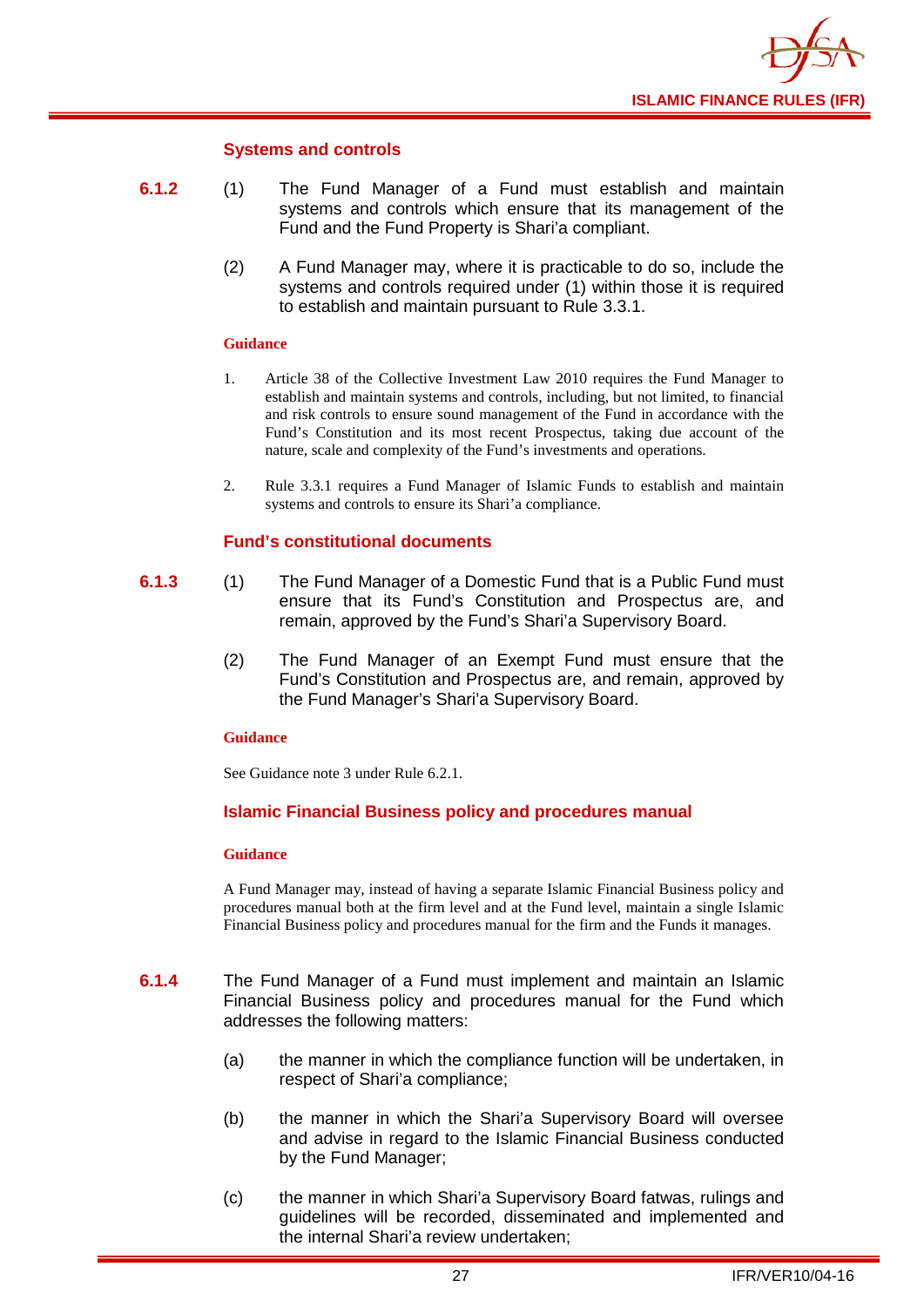

- (d) the manner in which disputes between the Shari'a Supervisory Board and the Fund Manager in respect of Shari'a compliance will be addressed;
- (e) the process for approving those internal systems and controls which are in place to ensure not only that the Islamic Financial Business is carried out in compliance with Shari'a, but that information is disseminated to Unitholders in an appropriate manner; and
- (f) the manner in which conflicts of interest will be identified and managed, including as prescribed in Rule 6.2.4.

## <span id="page-30-0"></span>**6.2 Shari'a Supervisory Board for an Islamic Fund**

- **6.2.1** (1) A Fund Manager of a Domestic Fund that is a Public Fund must, subject to (3), appoint a Shari'a Supervisory Board to its Fund that meets the following requirements:
	- (a) the Shari'a Supervisory Board has at least three members;
	- (b) the members appointed to the Shari'a Supervisory Board are competent to perform their functions as Shari'a Supervisory Board members of the Fund;
	- (c) any appointments, dismissals or changes in respect of members of the Shari'a Supervisory Board are approved by the Governing Body of the Fund Manager; and
	- (d) no member of the Shari'a Supervisory Board is a director or Controller of the Fund or its Fund Manager.
	- (2) A Fund Manager may comply with the requirement in (1) by appointing to the Fund the same Shari'a Supervisory Board as it has appointed to the firm in accordance with Rule 3.5.1, provided the requirements in (1) are also met.
	- (3) A Fund Manager is not required to comply with the requirement in (1) where it relies, for the purposes of making investments for the Fund, on a widely accepted Shari'a screening process such as investing in securities included in, or recognised by reference to, an Islamic index, sukuk, or treasury instruments issued by a Shari'a compliant financial services provider regulated by a Financial Services Regulator.

#### **Guidance**

1. In appointing a Shari'a Supervisory Board for the purposes of Rule 6.2.1(1), the Fund Manager should consider the previous experience and qualifications of the proposed Shari'a Supervisory Board members to assess whether the proposed Shari'a Supervisory Board member is competent to advise on the activities undertaken by the Islamic Fund. If the Fund Manager is appointing the same Shari'a Supervisory Board as it has appointed to the firm pursuant to Rule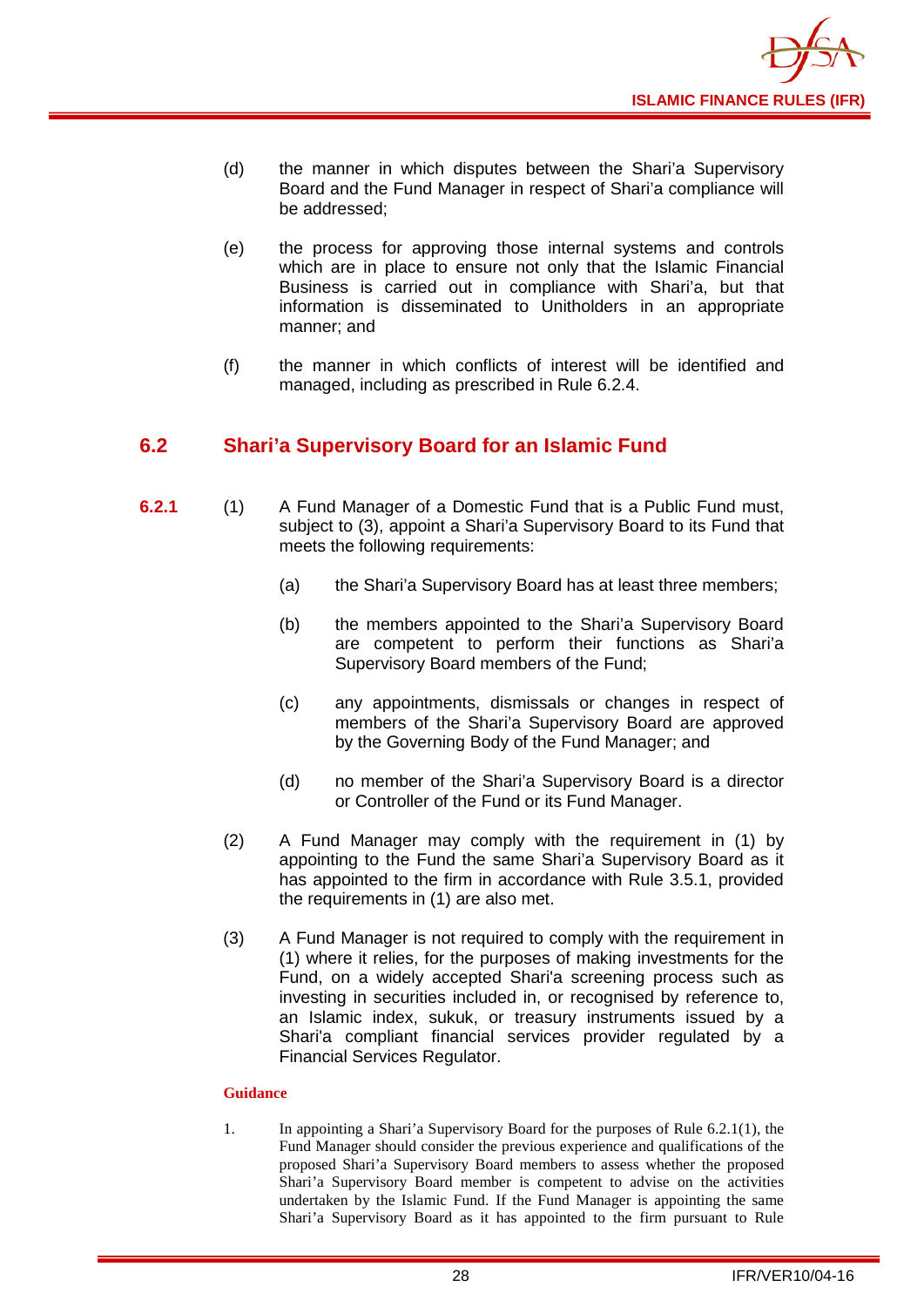6.2.1(2), the Fund Manager should still consider whether the requirements in both Rule 3.5.1(1) and 6.2.1(1) are met in respect of that board.

- 2. If the Fund Manager is relying on Shari'a screening methodologies such as the Dow Jones Shari'a index, such screening is generally regarded as widely accepted and accessible. However, if less widely known methodologies are used, the Fund Manager should be able, upon request by the DFSA, to demonstrate to the satisfaction of the DFSA the grounds on which it considers the particular methodology used to be acceptable and reliable.
- 3. Although the Fund Managers of Exempt Funds and Qualified Investor Funds are not subject to the requirement for the appointment of a Shari'a Supervisory Board for such a Fund, they would need to ensure that the Exempt Funds or Qualified Investor Funds they manage continue to meet the applicable Shari'a requirements applicable to the Fund. They may use a member of the Shari'a Supervisory Board appointed at the firm level for the purposes of ascertaining compliance with the Shari'a requirements. The manner in which they demonstrate to the Unitholder of the Exempt Fund or Qualified Investor Fund as to how they achieve such compliance is a matter left to negotiation (i.e. subject to contractual terms) between the Unitholders and the Fund Manager.
- 4. An External Fund Manager may not be able to take advantage of IFR 6.2.1(2), unless it has a Shari'a Supervisory Board appointed at the firm level. In contrast the Fund Manager of an External Fund will be able to use its Shari'a Supervisory Board to meet the Shari'a Supervisory Board requirement relating to the Fund as set out in IFR 6.2.1(2).
- **6.2.2** (1) Subject to (2), the Fund Manager of a Fund must document the Fund's policy in relation to:
	- (a) how appointments, dismissals or changes will be made to the Shari'a Supervisory Board;
	- (b) the process through which the suitability of Shari'a Supervisory Board members will be considered; and
	- (c) the remuneration of the members of the Shari'a Supervisory Board.
	- (2) If the Fund Manager, pursuant to Rule 6.2.1(2), appoints to the Fund the same Shari'a Supervisory Board it has appointed to the firm, the documents required under Rule 6.2.2(1) must be included in or otherwise form part of the records required under Rule 3.5.2.
- **6.2.3** (1) Subject to (2), the Fund Manager of a Fund must establish and retain, for six years, records of:
	- (a) its assessment of the competency of the Shari'a Supervisory Board members;
	- (b) the agreed terms of engagement of each member of the Shari'a Supervisory Board; and
	- (c) the matters in Rules  $6.2.1(1)(c)$  and  $6.2.2$ .
	- (2) If the Fund Manager, pursuant to Rule 6.2.1(2), appoints to the Fund the same Shari'a Supervisory Board it has appointed to the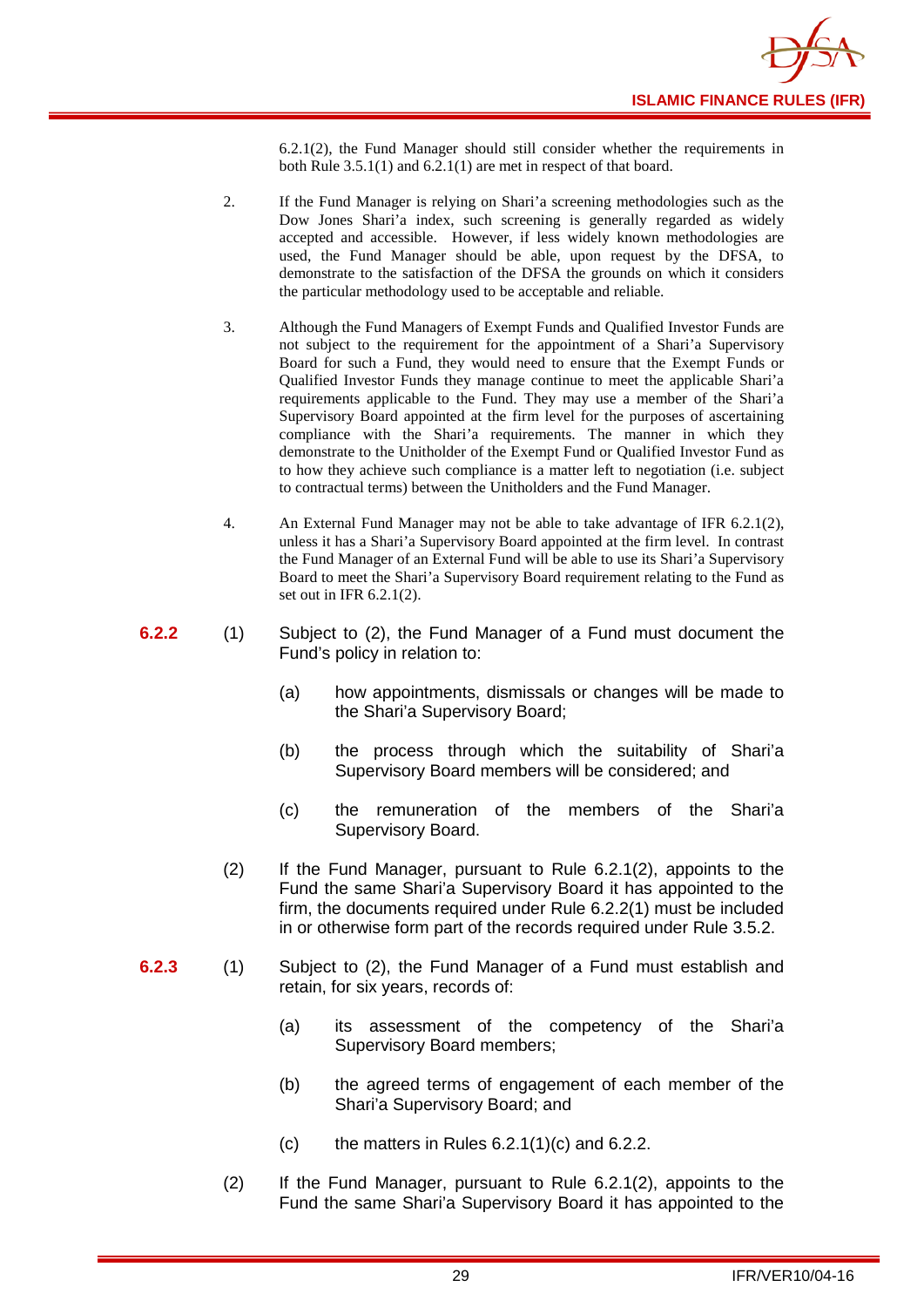

firm, the records required under Rule 6.2.3(1) must be included in or otherwise form part of the records required under Rule 3.5.3.

#### **Guidance**

- 1. The records of the assessment of competency of Shari'a Supervisory Board members should clearly indicate, at least:
	- a. the factors that have been taken into account when making the assessment of competency;
	- b. the qualifications and experience of the Shari'a Supervisory Board members;
	- c. the basis upon which the Fund Manager has deemed that the proposed Shari'a Supervisory Board member is suitable; and
	- d. details of any other Shari'a Supervisory Boards of which the proposed Shari'a Supervisory Board member is, or has been, a member.
- 2. If the Fund Manager is relying on Rule 6.2.1(2), then the due diligence process, and the records maintained under Rules 3.5.2 and 3.5.3, should be augmented with the matters specified under Rule 6.2.1(1).
- **6.2.4** (1) The Islamic Financial Business policy and procedures manual must provide that:
	- (a) a member of the Shari'a Supervisory Board is obliged to notify the Fund Manager of any conflict of interest that such member may have with respect to the Fund or the Fund Manager, and if appointed, or in the case of an Investment Trust, the Trustee; and
	- (b) the Fund Manager will take appropriate steps to manage any such conflict of interest so that the Islamic Financial Business is carried out appropriately and in compliance with Shari'a, the interest of a Unitholder is not adversely affected and all Unitholders are fairly treated and not prejudiced by any such interests.
	- (2) If a Fund Manager is unable to manage a conflict of interest as provided above, it must dismiss or replace the member as appropriate.
- **6.2.5** The Fund Manager of a Fund must provide the DFSA at its request with information on the qualifications, skills, experience and independence of the individuals who are appointed or proposed to be approved as members of the Shari'a Supervisory Board.
- **6.2.6** (1) The Fund Manager of a Fund must take reasonable steps to ensure that the Fund Manager and the Fund's Employees:
	- (a) provide such assistance as the Shari'a Supervisory Board reasonably requires to discharge its duties;
	- (b) give the Shari'a Supervisory Board right of access at all reasonable times to relevant records and information;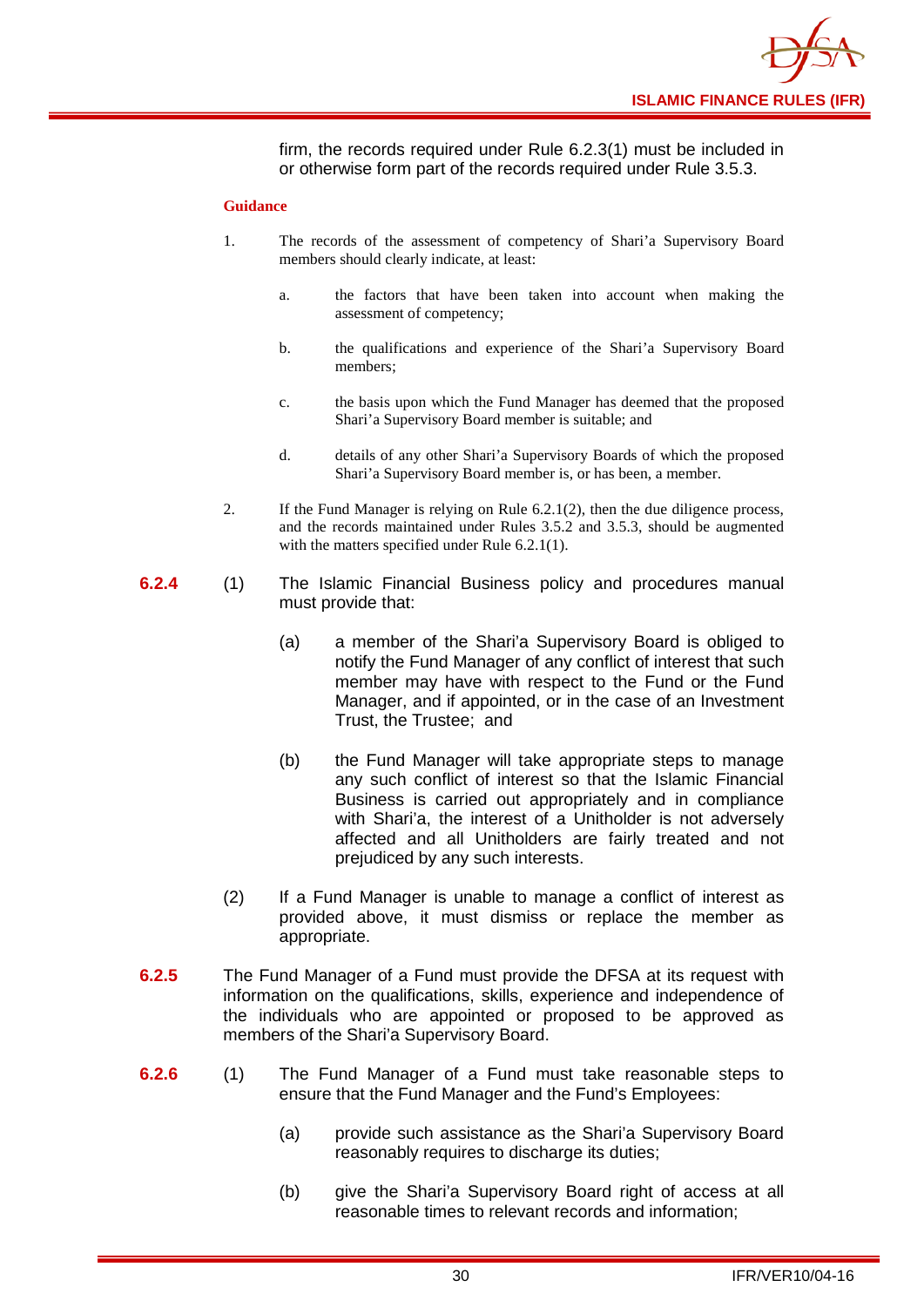- (c) do not interfere with the Shari'a Supervisory Board's ability to discharge its duties; and
- (d) do not provide false or misleading information to the Shari'a Supervisory Board.
- (2) If appointed, the Trustee must also take reasonable steps to ensure that its Employees comply with (1)(a)-(d).

## <span id="page-33-0"></span>**6.3 External Shari'a reviews and periodic reports**

- **6.3.1** A Fund Manager of a Domestic Fund that is a Public Fund, other than a Fund relying on the exemption in Rule 6.2.1(3), must ensure that all Shari'a reviews of the Fund are undertaken by the Shari'a Supervisory Board in accordance with AAOIFI GSIFI No 2.
- **6.3.2** (1) In the case of a Domestic Fund that is a Public Fund other than a Fund relying on the exemptions in Rule 6.2.1(3), the Fund Manager must commission an interim and an annual report relating to the Fund operations from the Shari'a Supervisory Board which complies with AAOIFI GSIFI No 1.
	- (2) The Fund Manager must deliver a copy of the annual interim report referred to in (1) to the Unitholders in accordance with CIR Rule 9.4.4 and must include the report of the Shari'a Supervisory Board in the annual report required under CIR Rule 9.4.5.

#### **Guidance**

Although the Fund Managers of Exempt Funds and Qualified Investor Funds are not subject to the Shari'a review process required under section 6.3, they would need to ensure that the Exempt Fund or Qualified Investor Fund continues to meet the Shari'a requirements, particularly for the purposes of their annual and interim reports, which are required to be prepared under CIR section 9.4. However, the manner in which they demonstrate to the Unitholders of the Fund how they achieve such compliance is a matter left to negotiation (i.e. subject to contractual terms) between the Unitholders and the Fund Manager.

## <span id="page-33-1"></span>**6.4 Internal Shari'a review**

- **6.4.1** (1) The Fund Manager of a Domestic Fund that is a Public Fund must perform an internal Shari'a review to assess the extent to which the Fund complies with fatwas, rulings and guidelines issued by the Fund's Shari'a Supervisory Board.
	- (2) The Fund Manager must perform the internal Shari'a review in accordance with AAOIFI GSIFI No. 3.
	- (3) The Fund Manager of an Umbrella Fund which has an Islamic Sub-Fund must, to the extent possible, perform the internal Shari'a review in accordance with AAOIFI GSIFI No. 3 and must document the manner in which it will conduct that part of the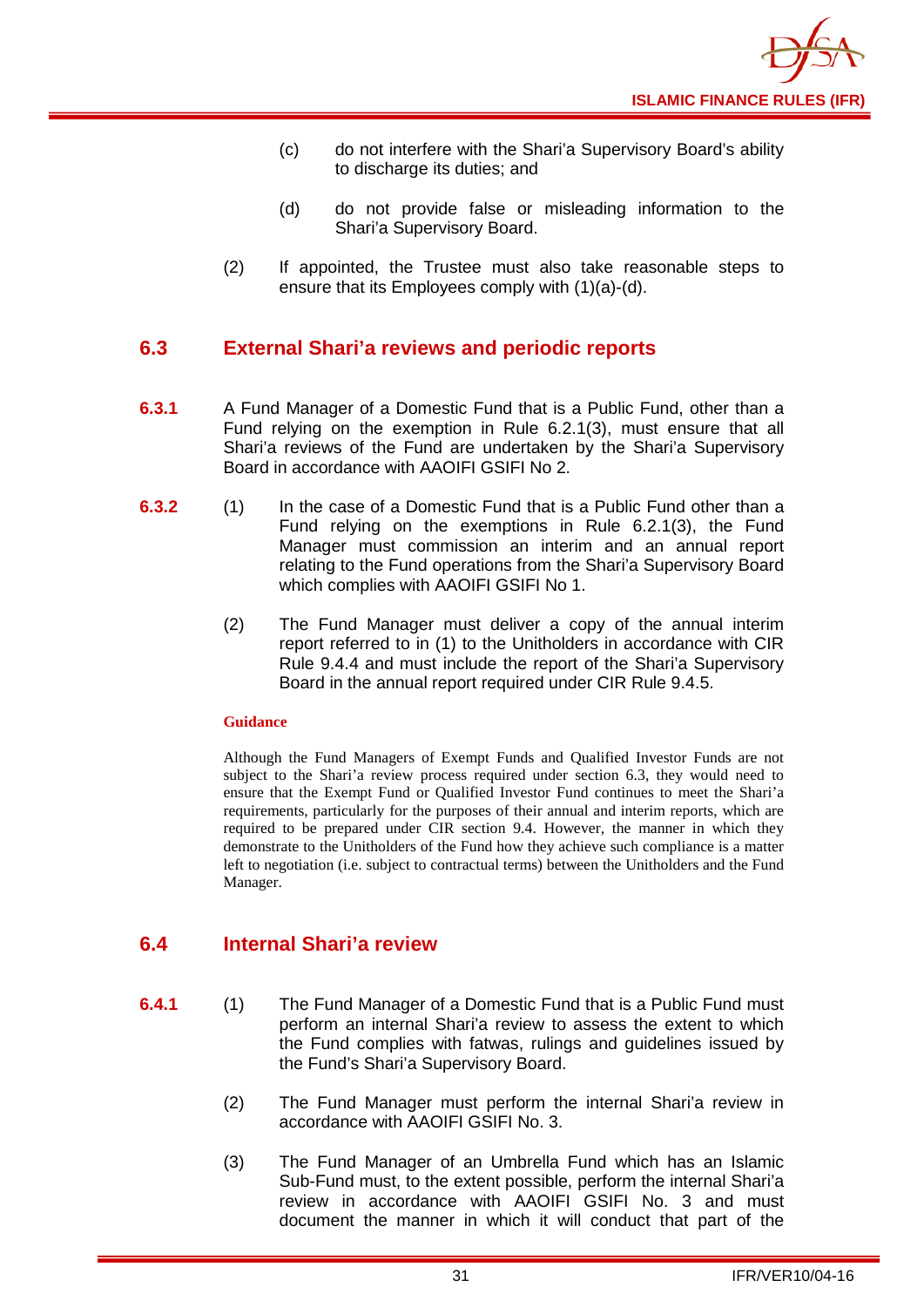

internal Shari'a review that is not conducted in accordance with AAOIFI GSIFI No. 3.

#### **Guidance**

- 1. Although the Fund Managers of Exempt Funds and Qualified Investor Funds are not subject to the specific internal Shari'a requirements under section 6.4, they would need to ensure that the Exempt Fund or Qualified Investor Fund continues to meet the applicable Shari'a requirements. However, the manner in which they demonstrate to the Unitholders of the Fund how they achieve such compliance is a matter left to negotiation (i.e. subject to contractual terms) between the Unitholders and the Fund Manager.
- 2. GSIFI No. (3) (Internal Shari'a Review) establishes standards and provides guidance on the internal Shari'a review in institutions that conduct business in conformity with Shari'a. The standard covers the following:
	- a. objectives;
	- b. internal Shari'a Review;
	- c. independence and objectivity;
	- d. professional proficiency;
	- e. scope of work;
	- f. performance of the internal Shari'a Review work;
	- g. management of the internal Shari'a Review;
	- h. quality assurance; and
	- i. elements of an effective internal Shari'a Review control system.
- **6.4.2** The Fund Manager must ensure that the internal Shari'a review referred to in this section is performed by the internal audit function of the Fund or the compliance function of the Fund and that the individuals or departments involved in performing the review are competent and sufficiently independent to assess compliance with Shari'a.

#### **Guidance**

For the purposes of assessing competency of personnel or departments which perform the internal Shari'a review, Fund Manager should consult AAOIFI GSIFI No. 3 paragraphs 9 to16 inclusive.

## <span id="page-34-0"></span>**6.5 Additional disclosure in a Prospectus of an Islamic Fund which is a Public Fund**

#### **Guidance**

Chapter 14 and in particular Rule 14.3.1 of the CIR module set out the Public Fund Prospectus requirements. In addition to complying with those requirements as applicable to the particular Fund, the Fund Manager of an Islamic Fund that is a Public Fund must comply with the additional requirements set out in this section.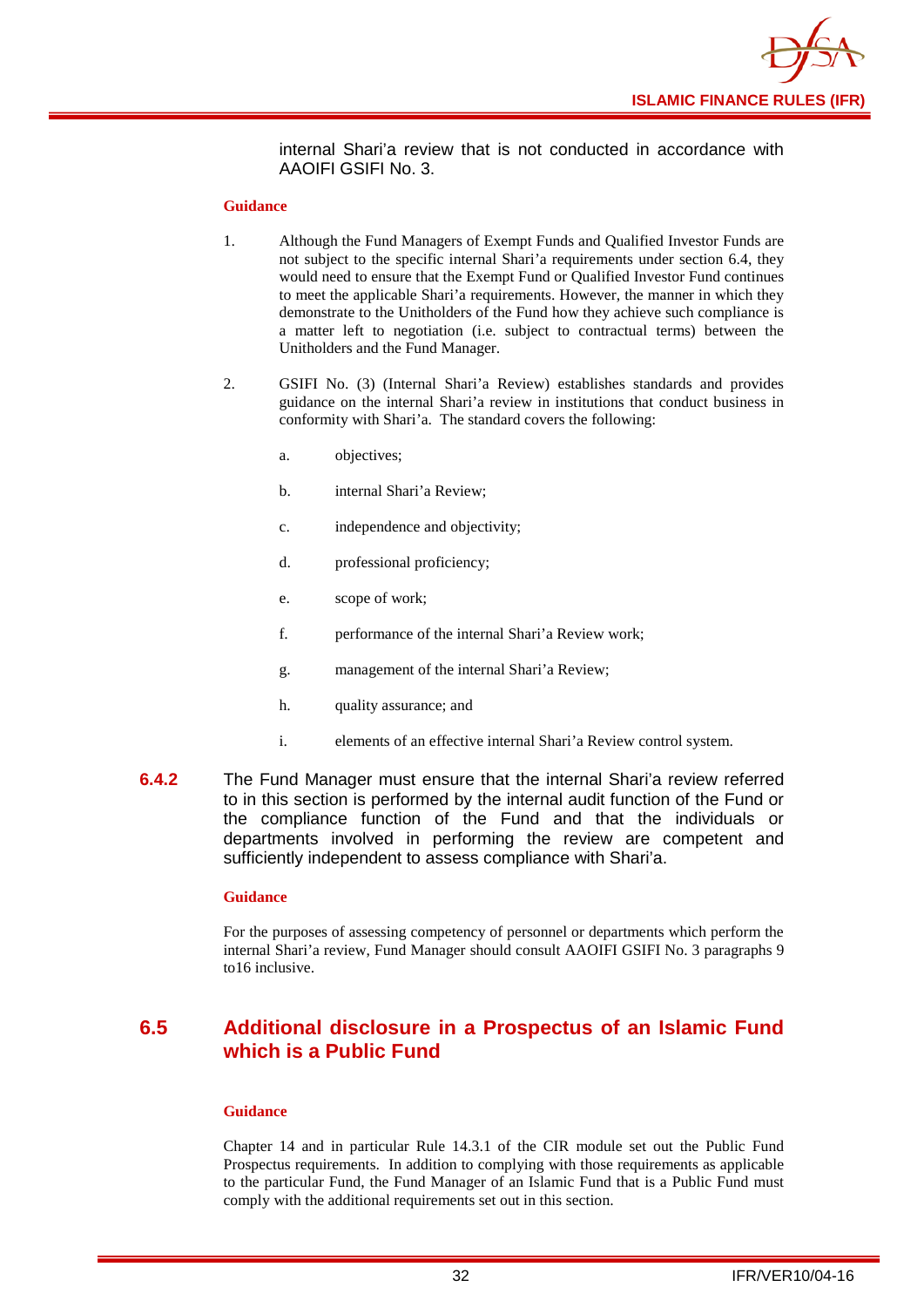

- **6.5.1** A Fund Manager of an Islamic Fund which is a Public Fund must state in the Fund's Prospectus:
	- (a) that all the operations in relation to the Fund will be conducted in accordance with Shari'a;
	- (b) if the Fund has a Shari'a Supervisory Board appointed to it, the names of the members of the Shari'a Supervisory Board and their qualifications and experience experience and, whether or not the Fund Manager's Shari'a Supervisory Board is appointed to the Fund pursuant to Rule 6.2.1(2);
	- (c) if the Fund does not have a Shari'a Supervisory Board appointed to it pursuant to Rule 6.2.1(3), what widely acceptable screening methodologies are used by the Fund to ensure Shari'a compliance with respect to investments made for the Fund, and the board that has approved them;
	- (d) if applicable, the manner and frequency of Shari'a reviews ;
	- (e) how earnings prohibited by Shari'a will be disposed of;
	- (f) whether Zakah is the responsibility of the Fund or the responsibility of the Unitholders; and
	- (g) the additional disclosure, if applicable, prescribed under section A1.1 of App 1.

#### **Guidance**

- 1. A Fund Manager should consider providing additional information to support the statement under Rule 6.5.1(a) as indicated in 2 and 3 below.
- 2. The Fund Manager should provide sufficient details setting out the basis upon which the Fund has been approved and certified as Shari'a compliant by its Shari'a Supervisory Board. Such details should include the basis of the underlying principles, i.e. the Fatwas or rulings, including reference to any relevant Ijtihad, Ijma, Qiyas or other. Where applicable, reference should be made to any Islamic indices to be used. In addition, where applicable, the screening process and any filters used should be identified.
- 3. The Fund Manager should set out each of the key features of the Fund and explain the rationale for determining why each of these features are considered Shari'a compliant by the Fund's Shari'a Supervisory Board.

## <span id="page-35-0"></span>**6.6 Deleted**

## <span id="page-35-1"></span>**6.7 Investments in other Funds**

**6.7.1** (1) An Islamic Fund which is a Public Fund may invest in Units of another [Fund](http://fsahandbook.info/FSA/glossary.jsp?doc=glossary%5Cglossary&gloss=G1043#G1043) only where the Fund Manager has taken reasonable care to determine that: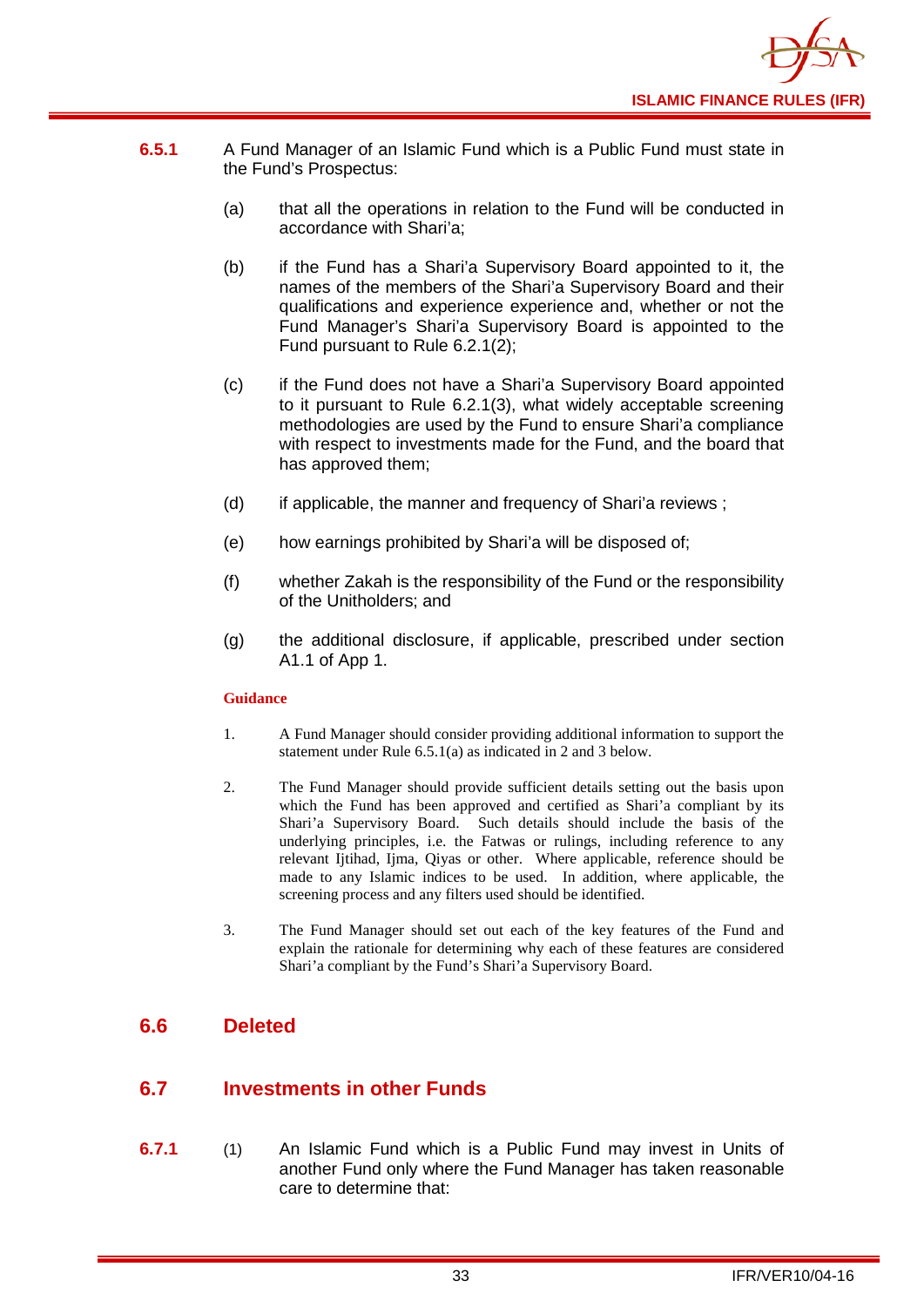

- (a) the other Fund is the subject of an independent annual audit conducted in accordance with relevant IFRS or other standards as applicable;
- (b) the other Fund has mechanisms in place to enable [Unitholders](http://fsahandbook.info/FSA/glossary.jsp?doc=glossary%5Cglossary&gloss=G1233#G1233) to redeem their [Units](http://fsahandbook.info/FSA/glossary.jsp?doc=glossary%5Cglossary&gloss=G1230#G1230) within a reasonable time; and
- (c) the other Fund is prohibited from having more than 20% of its value in the [Units](http://fsahandbook.info/FSA/glossary.jsp?doc=glossary%5Cglossary&gloss=G1230#G1230) of Funds.
- (2) The Fund Manager must also have ascertained that there is a proper and disclosed basis for asset valuation and the pricing before investing in [Units](http://fsahandbook.info/FSA/glossary.jsp?doc=glossary%5Cglossary&gloss=G1230#G1230) in the other [Fund.](http://fsahandbook.info/FSA/glossary.jsp?doc=glossary%5Cglossary&gloss=G1043#G1043)

## <span id="page-36-0"></span>**6.8 Deleted**

#### <span id="page-36-1"></span>**6.9 Deleted**

## <span id="page-36-2"></span>**6.10 Periodic Reports of an Islamic Fund**

#### **Guidance**

Chapter 9 of CIR sets out the periodic reports and related requirements. These are additional requirements that apply to Islamic Funds.

**6.10.1** In addition to the matters specified in CIR section 9.4, an annual report of an Islamic Fund, other than a Fund which is an [Umbrella](http://fsahandbook.info/FSA/glossary-html/handbook/Glossary/U?definition=G1222) Fund, must contain the report specified in Rule 6.3.2(2).

## <span id="page-36-3"></span>**6.11 Islamic Real Estate Investment Trusts (Islamic REITs)**

- **6.11.1** (1) A Fund Manager must ensure that it does not call, or otherwise hold out, a Fund as being an Islamic Real Estate Investment Trust or as being an Islamic REIT unless it is a Public Property Fund which is constituted in accordance with (2).
	- (2) An Islamic REIT is a Public Property Fund which:
		- (a) is constituted either as an Investment Company or as an Investment Trust;
		- (b) is primarily aimed at investments in income generating Real Property which complies with Shari'a principles; and
		- (c) distributes to the Unitholders at least 80% of its audited annual net income.
- **6.11.2** (1) A Fund Manager of an Islamic REIT must ensure that it distributes to the Unitholders as dividends each year an amount not less than 80% of its audited annual net income.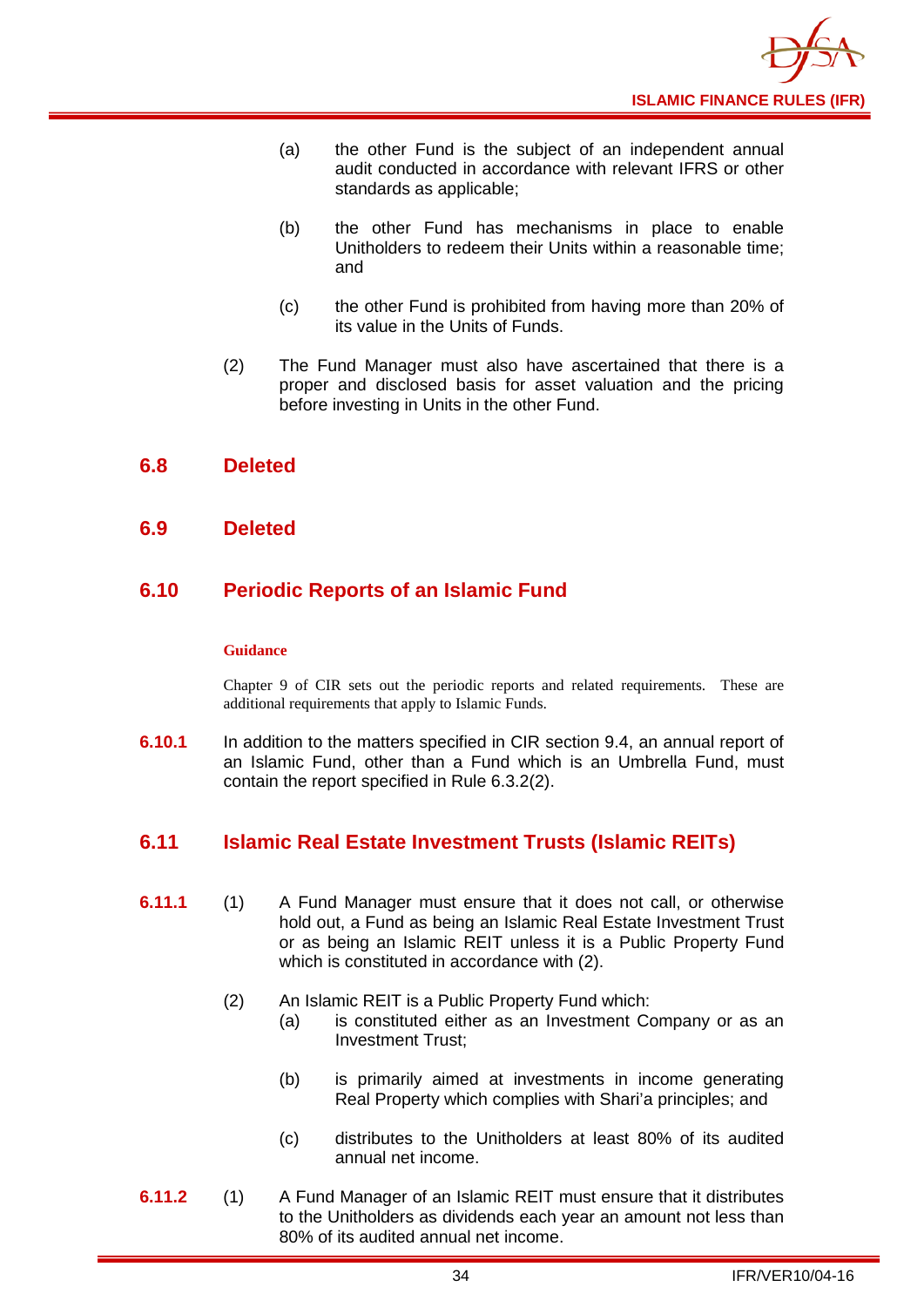

- (2) The Persons providing oversight functions in respect of the Fund must determine if any;
	- (a) revaluation surplus credited to income, or
	- (b) gains on disposal of Real Property,

shall form part of net income for distribution to Unitholders.

- **6.11.3** Where an Islamic REIT holds any Real Property via one or more Special Purpose Vehicles, the Fund Manager must ensure that each Special Purpose Vehicle distributes to the Fund all of its income as permitted by the laws and regulations of the jurisdiction where the Special Purpose Vehicle is established.
- **6.11.4** (1) A Fund Manager of an Islamic REIT must ensure, subject to (2), that any investment made in respect of property under development whether on its own or in a joint venture is undertaken only where the REIT intends to hold the developed property upon completion.
	- (2) The total contract value of the property under development in (1) must not exceed 30% of the net asset value of the Fund Property of the Islamic REIT.

#### **Guidance**

For the purposes of this Rule, the DFSA would not consider property development activities to include refurbishment, retrofitting and renovation.

**6.11.5** A Fund Manager of an Islamic REIT may borrow either directly or through its Special Purpose Vehicle up to 50% of the gross asset value of the Fund provided that such borrowings are Shari'a compliant.

#### **Guidance**

- 1. The gross asset value of a Fund should be calculated as the total value of the Fund Property based on the most recent valuation under CIR Rule 8.4.1(1), but without making the deductions provided for in the other paragraphs of that Rule.
- 2. As there are no specific risks that arise by virtue of a Fund being an Islamic Fund, the prudential requirements that apply to a Category 3 firm as set out in the PIB module apply to such Fund Managers. However, if the underlying assets of the Fund are invested in financial products or instruments that are Islamic and have certain features which would raise any prudential risks, it is the responsibility of the Fund Manager to address such risks. The DFSA would provide any additional clarifications regarding such matters upon request.

## <span id="page-37-0"></span>**6.12 Islamic Money Market Funds**

**6.12.1** CIR Rules 13.8.1(2) and (3) and 13.8.2 apply to a Fund Manager of an Islamic Fund that is a Money Market Fund as if a reference to: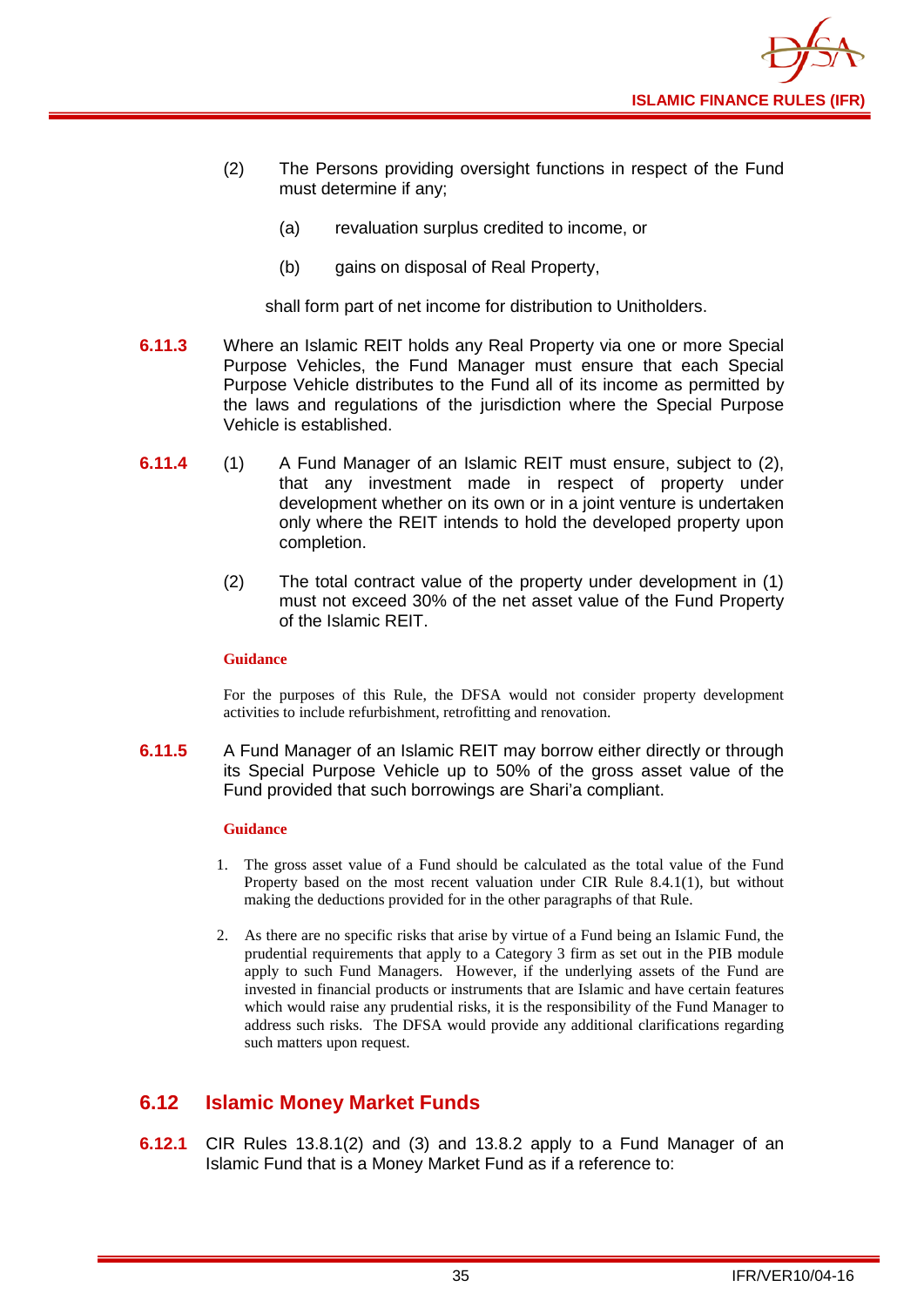

- (a) a Deposit or a Debenture includes an Islamic financial instrument or product with similar economic characteristics to a Deposit or a Debenture; and
- (b) an interest rate reset date is, in relation to an Islamic financial instrument or product, a reference to the date on which the rate of profit of return for that instrument or product is reset.

#### **Guidance**

A Fund Manager of an Islamic Money Market Fund must comply with the overriding obligation in CIR Rule 13.8.1 to ensure that the Fund's investment strategy is consistent with the investment objectives of a Money Market Fund as set out in CIR Rule 3.1.11. It must also comply with other applicable requirements for Money Market Funds such as the requirement to include a warning in the Fund Prospectus under CIR Rule 14.4.7.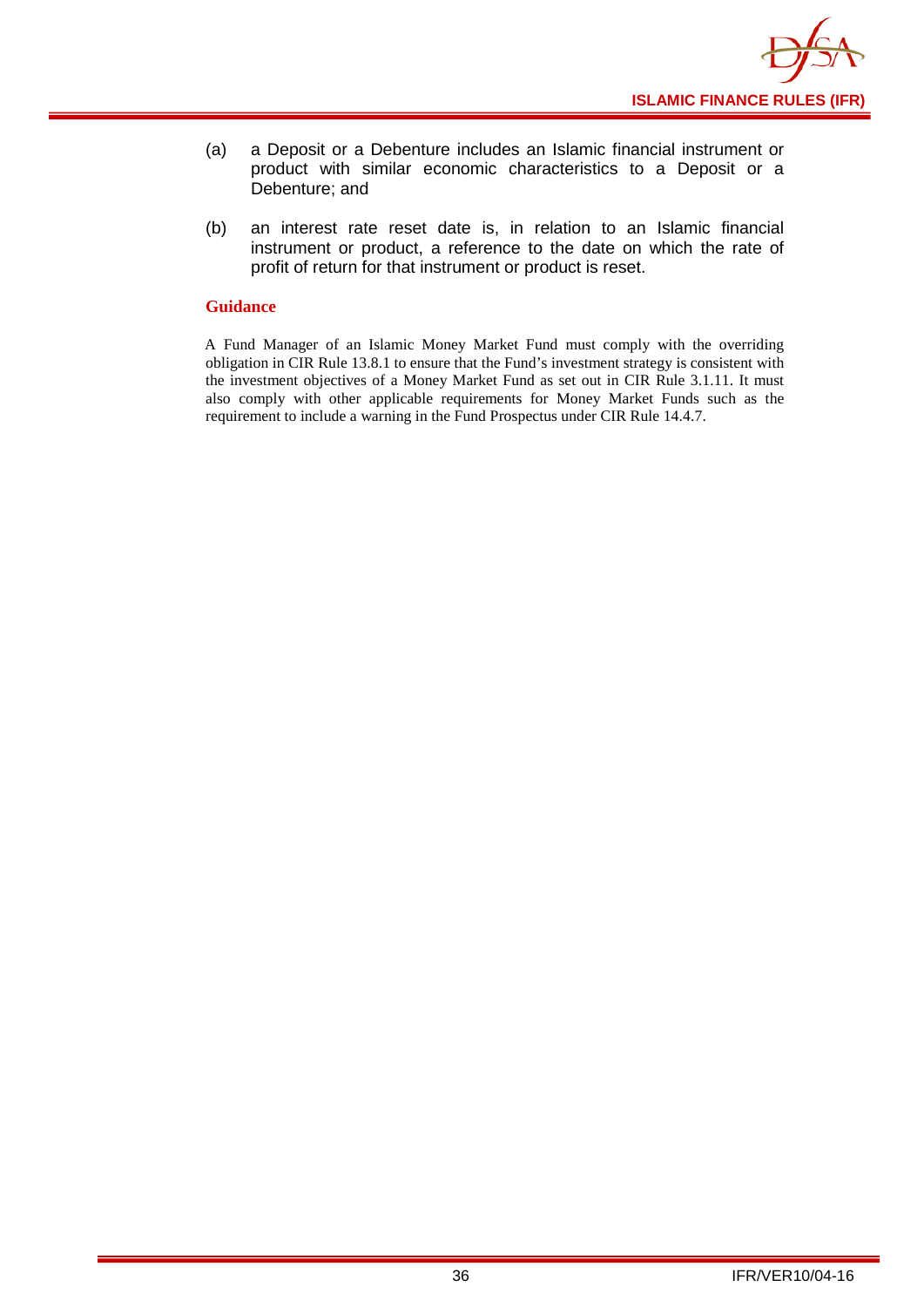

## <span id="page-39-0"></span>**7. OFFERS OF ISLAMIC SECURITIES**

## <span id="page-39-1"></span>**7.1 Application**

- **7.1.1** (1) Subject to (2), this chapter applies to any Person who Offers Islamic Securities in or from the DIFC.
	- (2) A Person making Offers of Islamic Securities in or from the DIFC must comply with the requirements in the Markets Law 2012 and the MKT module except to the extent otherwise provided in this chapter.
	- (3) Islamic Securities, for the purposes of this chapter, do not include Units of an Islamic Fund.

#### **Guidance**

- 1. The issue of Securities is not an activity that constitutes a Financial Service. Therefore, the activities such as the issue of Shares, Debentures (Sukuks) or Warrants do not attract the Financial Services prohibitions in the Regulatory Law 2004. However, the Offer of Securities is an activity to which the Markets Law 2012 and the MKT module apply. Under the Markets Law 2012, a Person making an Offer of Securities in or from the DIFC is subject to numerous disclosure requirements, unless exempt.
- 2. Offers of Islamic Securities which are Units of a Fund are not subject to the requirements in this section because the Collective Investment Law 2010 and CIR module provide for such activities to be regulated. Chapter 6 of this module sets out additional requirements that apply to the Fund Manager when Offering Units of an Islamic Fund.
- 3. The definition of the term Islamic Securities is in the GLO module.

## <span id="page-39-2"></span>**7.2 Contents of a Prospectus for Islamic Securities**

- **7.2.1** Deleted.
- **7.2.2** Deleted.
- **7.2.3** Where the relevant Securities are held out as being in accordance with Shari'a, the Prospectus relating to those Securities must include:
	- (a) details of the members of the Shari'a Supervisory Board appointed by the Issuer who have undertaken the review of the relevant Securities;
	- (b) details of the qualifications and experience of each of those Shari'a Supervisory Board members;
	- (c) in the case of issuance of Sukuks: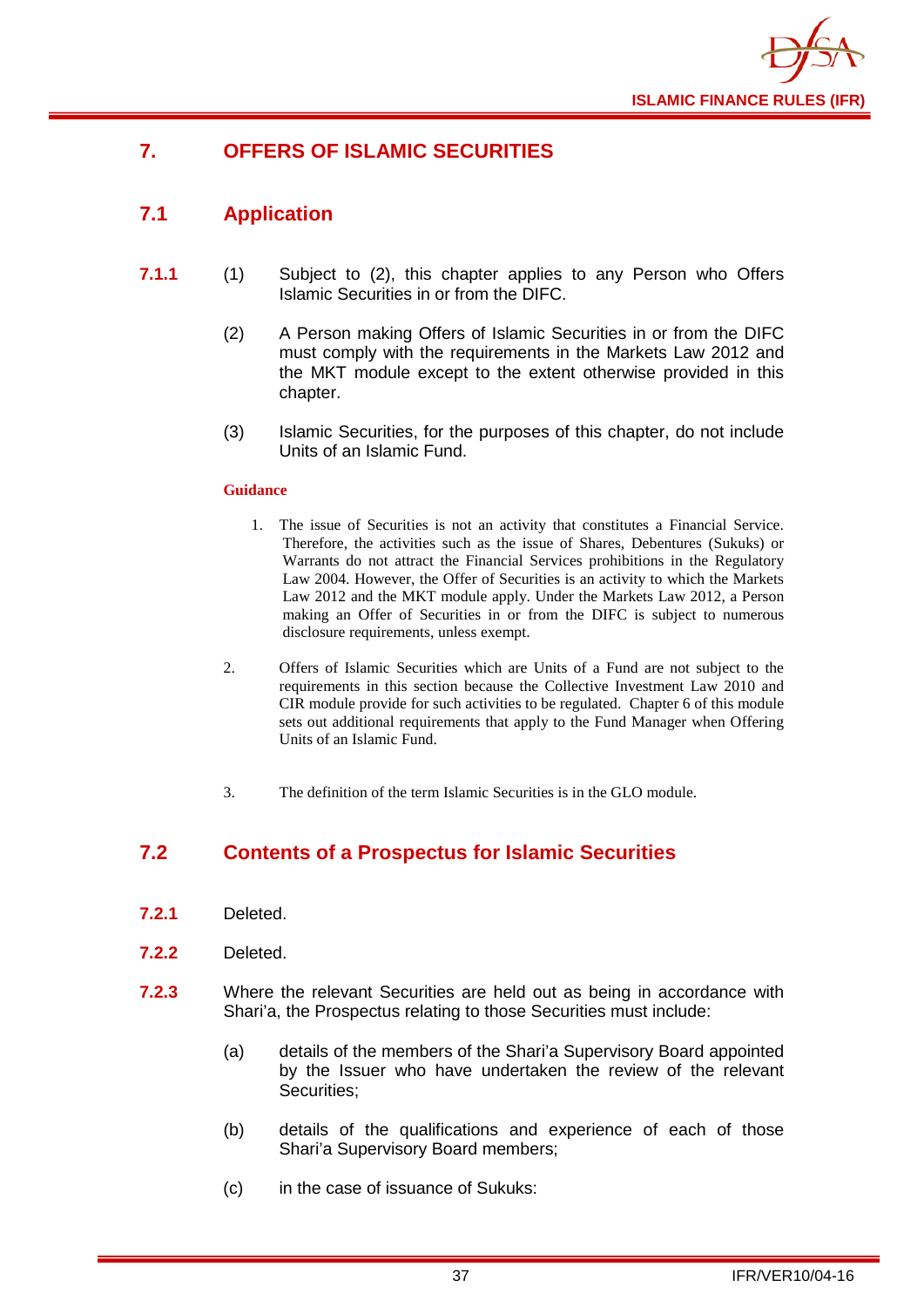- (i) the opinion of the Shari'a Supervisory Board in respect of whether the Securities are Shari'a compliant;
- (ii) a description of the structure of the underlying transaction and an explanation of the flow of funds; and
- (iii) where applicable, the disclosures required by the Shari'a Standards published from time to time by AAOIFI in respect of investment Sukuks; and
- (d) instead of the statement required under MKT Rule 2.5.1(3)(d), a prominent disclaimer in bold, on the front page of this Prospectus as follows:

"The DFSA does not accept any responsibility for the content of the information included in the Prospectus, including the accuracy or completeness of such information. The liability for the content of the Prospectus lies with the issuer of the Prospectus and other Persons, such as Experts, whose opinions are included in the Prospectus with their consent. The DFSA has also not assessed the suitability of the Securities to which the Prospectus relates to any particular investor or type of investor and has not determined whether they are Shari'a compliant. If you do not understand the contents of this Prospectus or are unsure whether the Securities to which the Prospectus relates are suitable for your individual investment objectives and circumstances, you should consult an authorised financial advisor."

## <span id="page-40-0"></span>**7.3 Continuing disclosure relating to Islamic Securities**

- **7.3.1** The Reporting Entity responsible for Islamic Securities must, without delay, disclose to the markets and the DFSA details of any changes to the membership of its Shari'a Supervisory Board, the identity, qualifications and experience of any new Shari'a Supervisory Board members and the identity of any Shari'a Supervisory Board members who resign or are dismissed.
- **7.3.2** A Listed Entity with Islamic Securities admitted to the Official List of Securities must make the required market disclosures in accordance with the requirements under section A2.1 and comply with the other continuing obligations under section A2.2.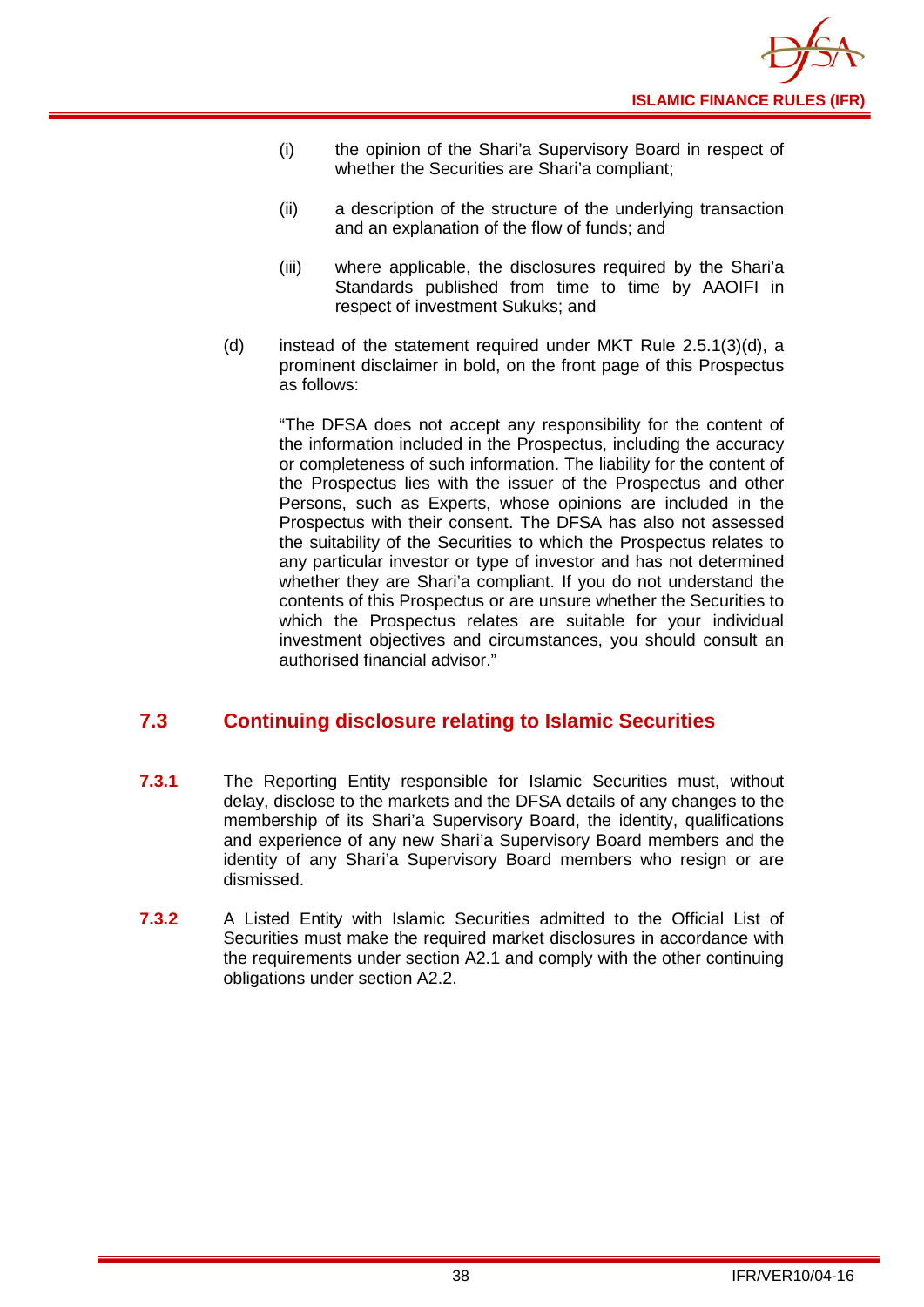

## <span id="page-41-0"></span>**8. TAKAFUL INSURANCE**

## <span id="page-41-1"></span>**8.1 Application**

- **8.1.1** (1) This chapter applies to a Person who carries on or holds out as carrying on Insurance Business or Insurance Intermediation as Takaful Insurance.
	- (2) In addition to the requirements in this chapter, the requirements that apply to conventional Insurance Business or Insurance Intermediation continue to apply to such a Person.

## <span id="page-41-2"></span>**8.2 Specific disclosure for Takaful insurance**

- **8.2.1** Where an Insurer or an Insurance Intermediary conducts Takaful Insurance with a Retail Client, the disclosure for the purposes of COB section 7.7 must include:
	- (a) the nature of the contracts between the Takaful fund and the operator;
	- (b) the method of calculation of any fees or share of profits paid from the Takaful fund to the operator;
	- (c) the basis on which any surpluses in the Takaful fund will be shared; and
	- (d) any circumstances in which additional contributions to the Takaful fund may be required.

#### **Guidance**

- 1. Firms conducting Insurance Business comprising Takaful must comply with the requirements in PIN. Takaful related prudential requirements are not included in this module because of the closely integrated nature of such requirements with the requirements that apply to conventional insurance.
- 2. Note that structures of Takaful Insurers (including reinsurers) vary, as do the Islamic contracts governing their business. As the DFSA has not as yet thought it appropriate to limit the permissible structures and contracts, the DFSA is willing to consider modifications to its Rules to apply the most appropriate prudential regime to a Takaful entity. For many Takaful companies, this is likely to involve capital tests at the level of the Takaful participants' fund or funds, and for the firm as a whole.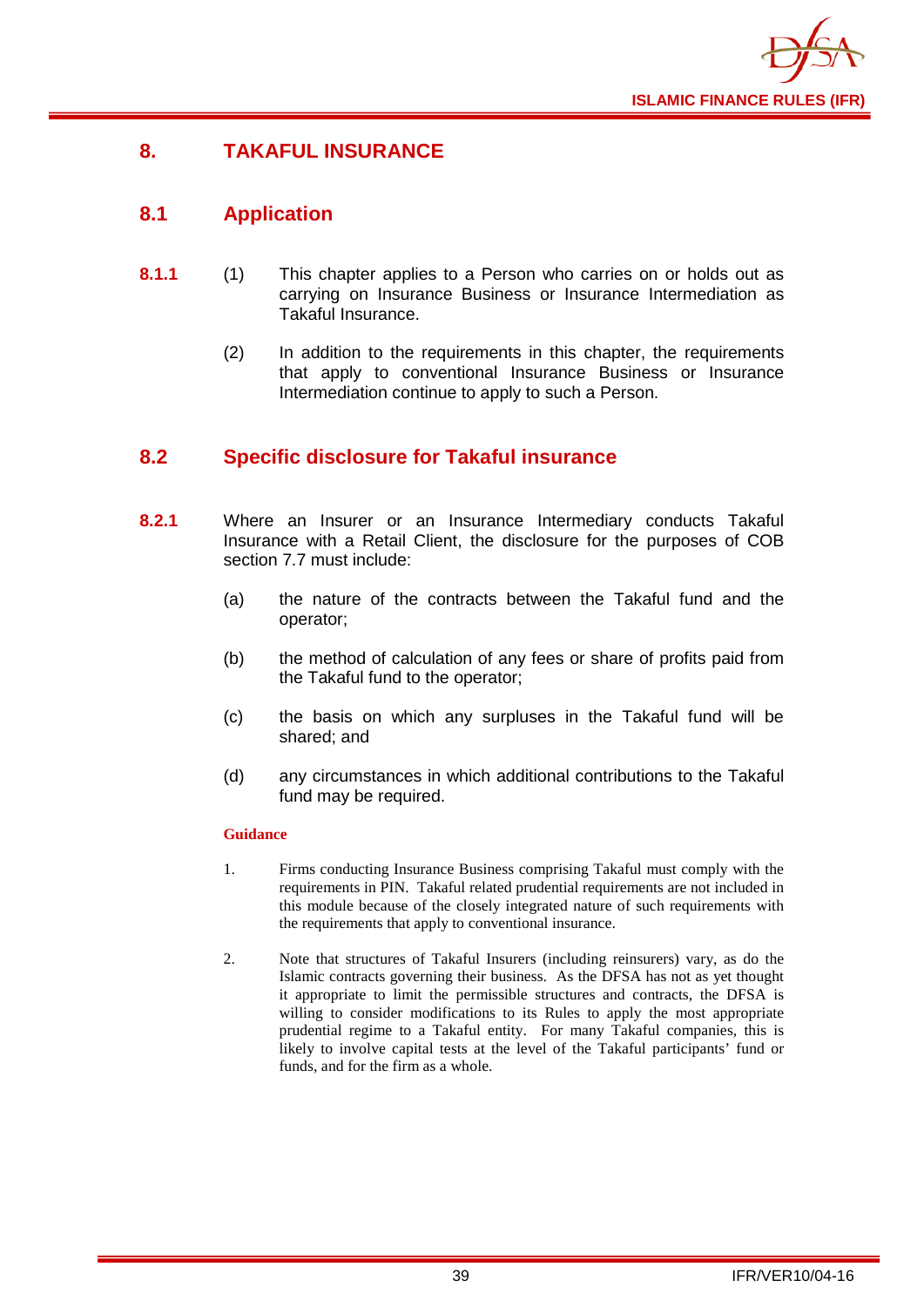

## <span id="page-42-0"></span>**APP 1 PROSPECTUS DISCLOSURES FOR ISLAMIC FUNDS**

## <span id="page-42-1"></span>**A1.1 Shari'a approval process statement for offers of Domestic Funds from the DIFC**

**A1.1.1** In respect of the Units of an Islamic Fund which are to be offered to prospective Unitholders in Malaysia, a Fund Manager must ensure that the Prospectus set out in a prominent position the following statement:

> "The Shari'a approval process which relates to this Fund has been carried out in accordance with the legislation applicable in the Dubai International Finance Centre (DIFC)".

## <span id="page-42-2"></span>**A1.2 Shari'a approval process statement for offers of Foreign Funds in or from the DIFC**

**A1.2.1** In respect of an Islamic Fund which is a Fund domiciled in Malaysia and which is a Designated Fund, an Authorised Firm must ensure that the Prospectus contains in a prominent position or has attached to it the following statement:

> "This Prospectus relates to an Islamic Fund, the Shari'a approval process of which is regulated by the Securities Commission of Malaysia."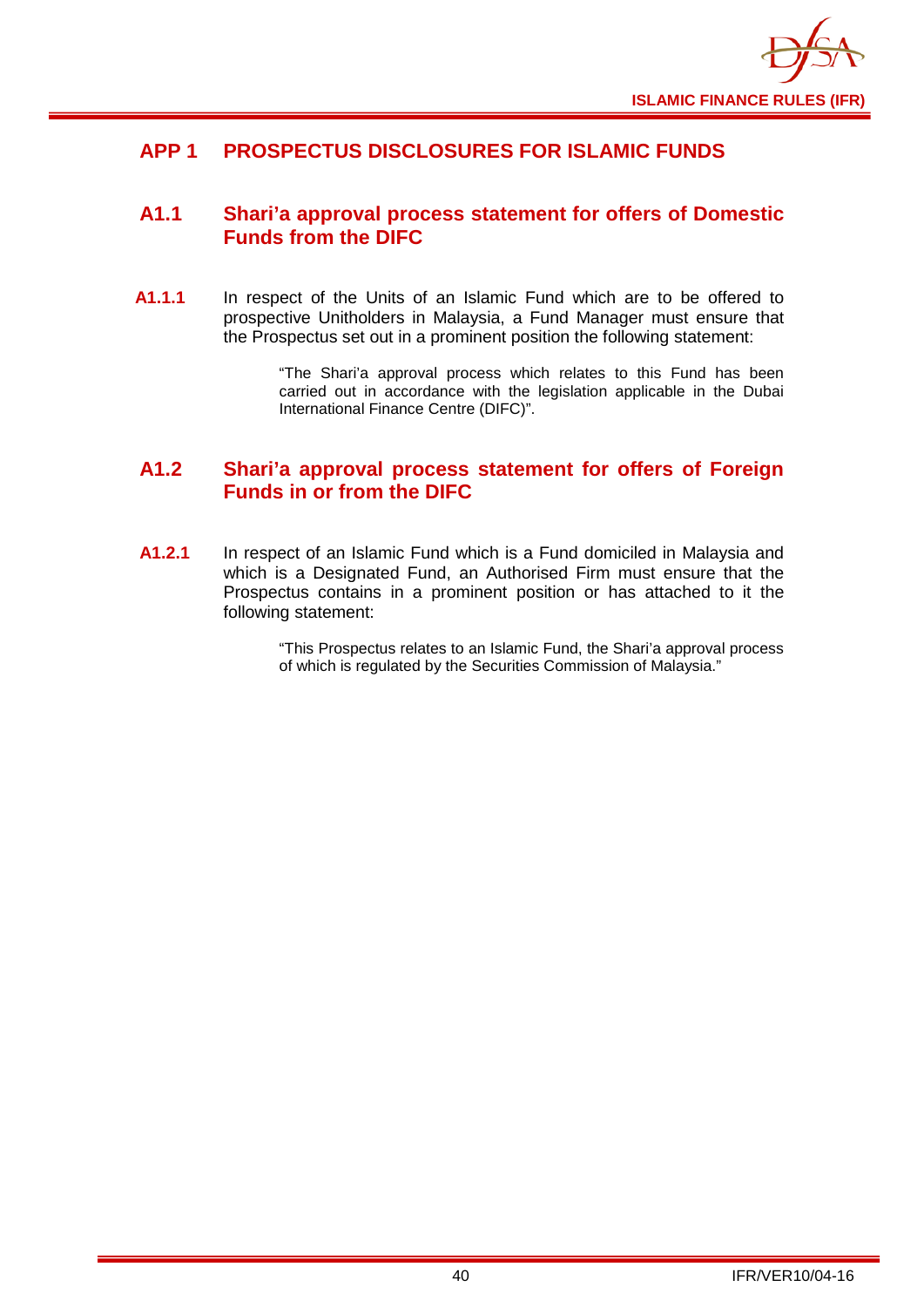

## **APP 2 CONTINUING OBLIGATIONS**

## **A2.1 Continuing obligations – Market disclosures for listed entities**

- **A.2.1.1** This table forms part of Rule 7.3.2.
- A.2.1.2 A Listed Entity must, on the occurrence of an event specified in column 1, make the required disclosure detailed in column 2, within the time specified in column 3, in respect of the Securities identified with a " $\checkmark$ " in column 4, of this Table.

<span id="page-43-1"></span><span id="page-43-0"></span>

|    | A2.1.1                                                                                                                                                                                 |                                                 |                           |                               |               |                            |                           |            |              |              |              |
|----|----------------------------------------------------------------------------------------------------------------------------------------------------------------------------------------|-------------------------------------------------|---------------------------|-------------------------------|---------------|----------------------------|---------------------------|------------|--------------|--------------|--------------|
|    | <b>EVENT GIVING RISE TO DISCLOSURE</b>                                                                                                                                                 | <b>DISCLOSURE</b><br><b>REQUIRED</b>            | <b>TIME OF DISCLOSURE</b> | <b>Structured</b><br>Products |               |                            |                           |            | Certificates |              | Units        |
|    | <b>OBLIGATION</b>                                                                                                                                                                      |                                                 |                           |                               | <b>Shares</b> | Shares<br>Warrants<br>over | Warrants ov<br>Debentures | Debentures | Shares       | Ρe<br>ā<br>ወ |              |
|    | <b>ISLAMIC SECURITIES</b>                                                                                                                                                              |                                                 |                           |                               |               |                            |                           |            |              |              |              |
| 1. | Any material change in the Shari'a nature of<br>its Listed Securities as determined by the<br>Shari'a Supervisory Board                                                                | Market disclosure of<br>the material change     | As soon as possible       |                               |               |                            |                           |            | v            | ✔            |              |
| 2. | Where there are any material changes to<br>the structure of the Listed Securities, or the<br>use of proceeds, then the Listed Entity must<br>obtain and disclose a new Shari'a opinion | Market disclosure of<br>the new Shari'a opinion | As soon as possible       | $\checkmark$                  | $\checkmark$  | v                          | $\checkmark$              | ✔          | $\checkmark$ | $\checkmark$ | $\checkmark$ |